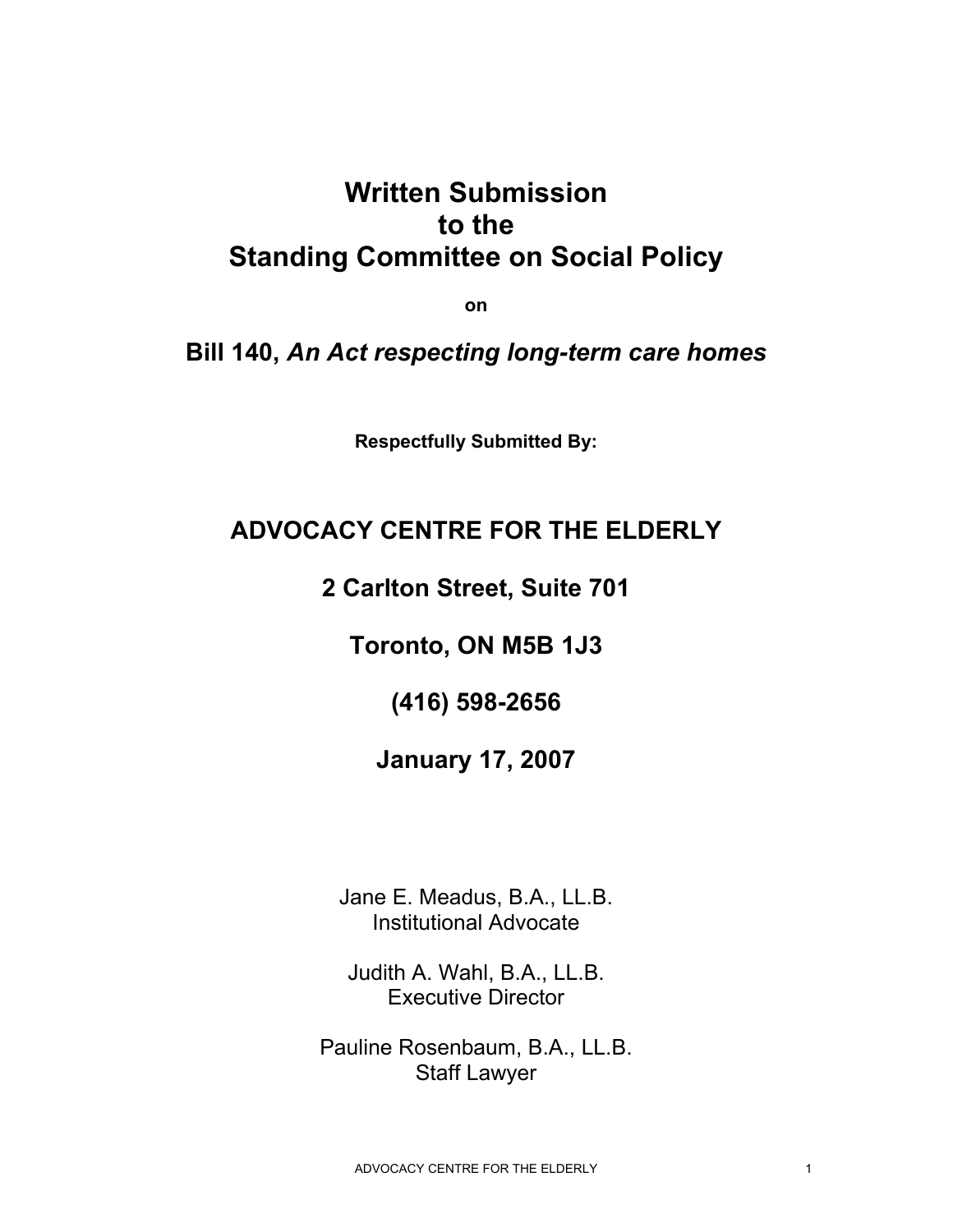# **A. INTRODUCTION TO ACE**

The Advocacy Centre for the Elderly (ACE) is a specialty community legal clinic that was established to provide a range of legal services to low income seniors in the Province of Ontario. The legal services include individual and group client advice and representation, public legal education, community development, and law reform activities. ACE has been operating since 1984 and is the only legal clinic in Canada with a specific mandate and expertise in legal issues of the older population.

ACE currently employs five lawyers and three support staff. Since its opening in 1984, legal issues of residents in long term care homes have been a primary focus of work. Annually, ACE receives over 2500 new client contacts. Of these, approximately a third can be identified as directly involving issues in long term care and other health facility settings.

In response to this demand and need for expertise in long term care and health facility legal issues, ACE created the position of **"Institutional Advocate**" in 1988. The institutional advocate, who is a lawyer, is responsible for providing legal services to clients who need advice or assistance with legal issues in longterm care homes, hospitals, psychiatric facilities, and other institutional settings. Other staff also provide advice and representation to these clients because of the volume of work although the majority of clients living in these settings are assisted by the Institutional Advocate.

Having a lawyer dedicated to working on long term care issues has helped ACE develop a specific expertise in these legal problems, as well as an understanding of the long term care system. From this volume of work, ACE has identified a number of significant systemic legal issues in long term care, such as failure to get health care consent, abuse of residents, inappropriate use of restraints and secure units, inappropriate terms in admission contracts, inappropriate admission and advance care planning documents. In response to these issues, ACE has continually advocated for legislative and policy changes in long term care from 1984 to date.

In an effort to assist other advocates (both lay advocates and lawyers), as well as seniors and their families engaging in advocacy on long term care issues, ACE published *Long-Term Care Facilities in Ontario: The Advocate's Manual* in 1998*.*  Now in its third edition, this 600+ page manual is a roadmap to the long-term care system in Ontario, and includes chapters on institutional long-term care, home care, and retirement homes, as well as chapters on other issues such as substitute decision-making, powers of attorney, and advocacy.

ACE lawyers are in high demand as speakers on long term care home issues and residents' rights. Numerous presentations on these issues have been made by ACE at the local, provincial national and international levels.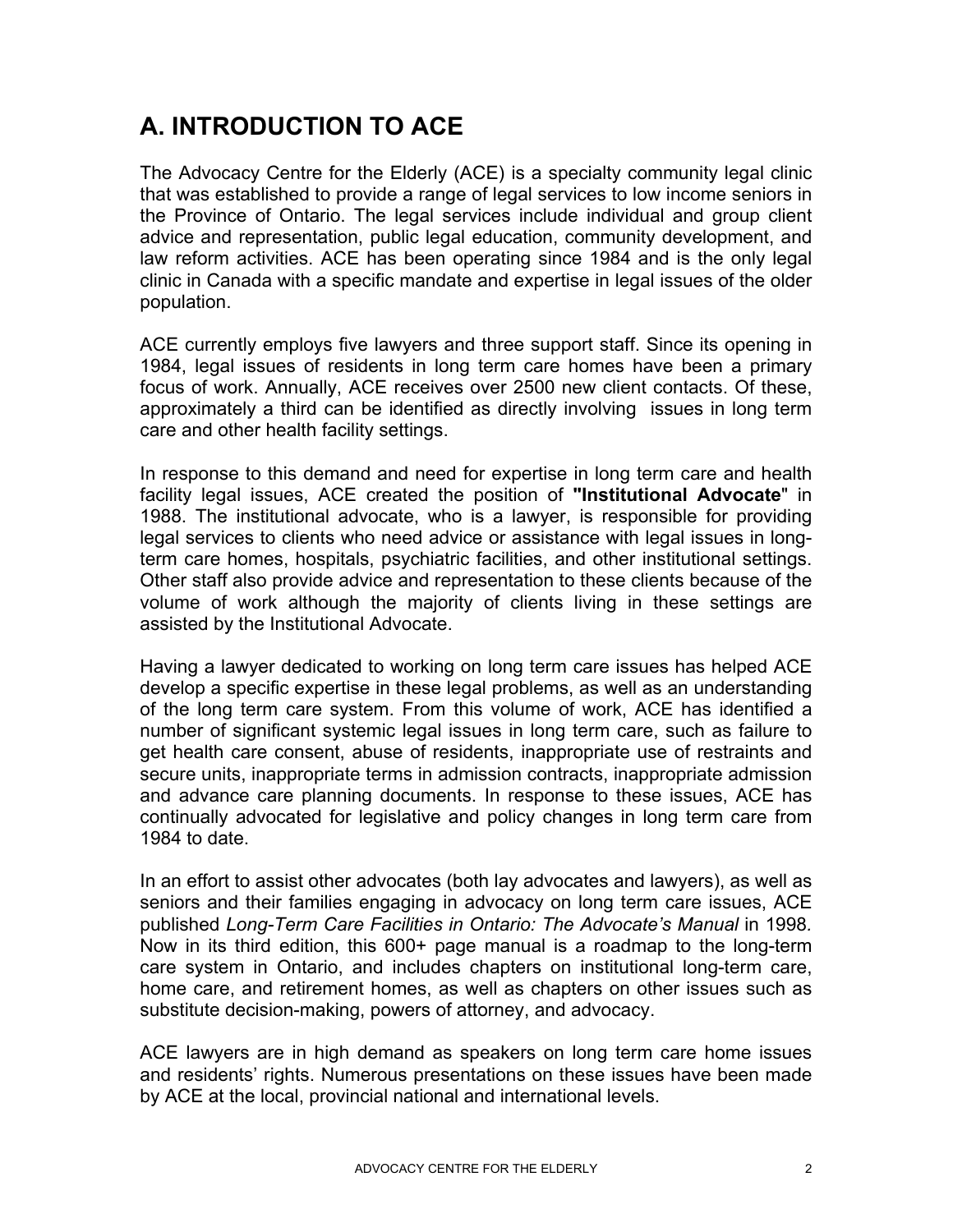ACE brings this experience and expertise of advocating for residents and families of residents in long term care and this experience in the critical analysis of the legal issues in long term care to this response to Bill 140.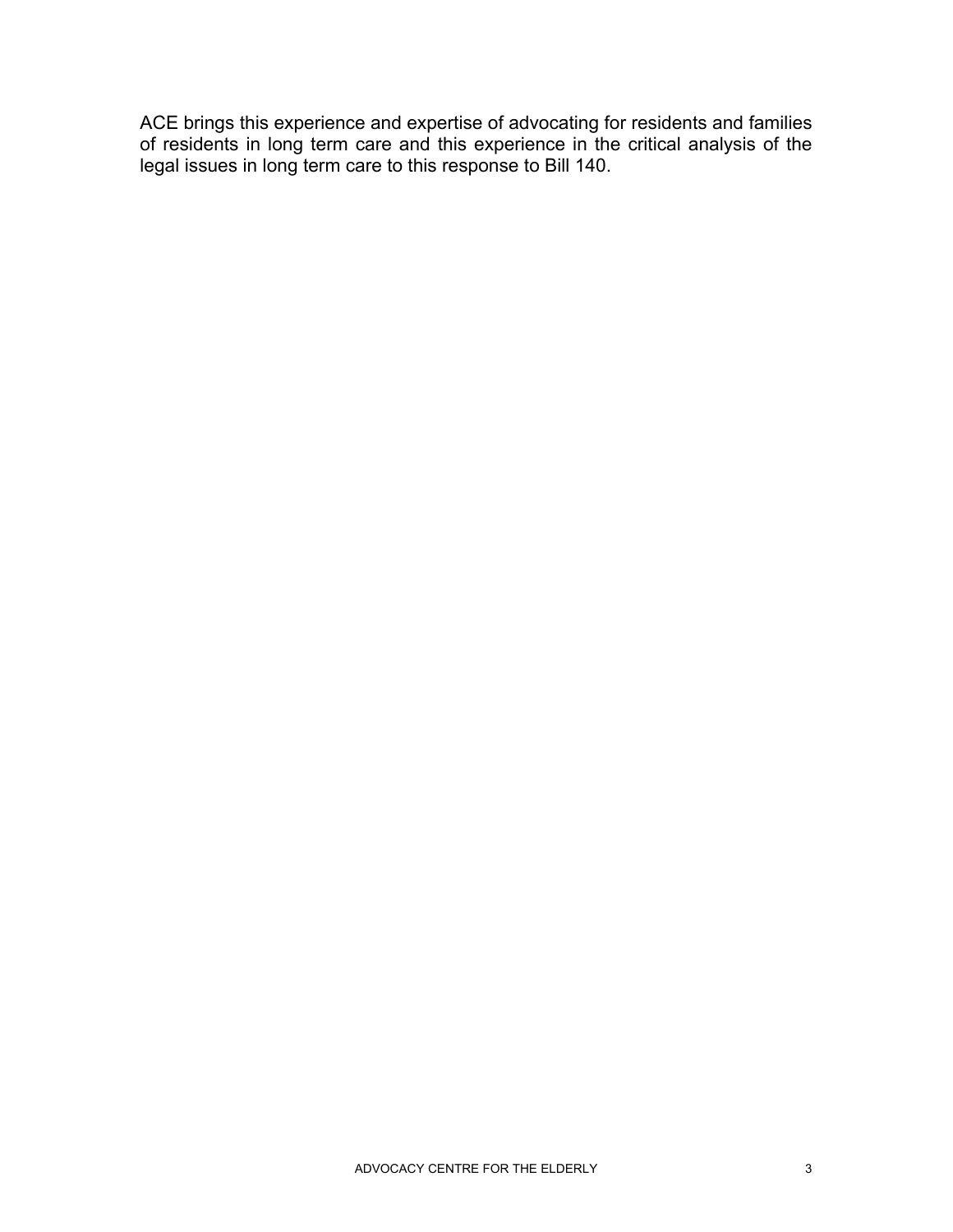## **B. OVERVIEW**

ACE strongly supports the *Long-Term Care Homes Act, 2006*, subject to the principles outlined below and the recommendations found in this submission. We commend the government for its broad consultation process and its thorough review of the three different pieces of legislation currently covering long-term care homes in Ontario. We look forward to a similarly thorough consultation and review process on the Regulations that will be made under this Bill.

Our specific recommendations to improve the Bill are found in Part C, below. However, our support of the Bill is premised on the following three principles: sufficient funding, accessibility to all Ontarians who qualify for long-term care, and transparency.

#### *Sufficient Funding*

Simply put, the long-term care system in Ontario will not work unless the government provides funding that is sufficient, consistent and predictable.

Funding must be allocated to meet the ongoing care needs of residents.

Funding must be allocated to regularize the staffing at long-term care homes so that residents' care is assured of appropriate skill, expertise, compassion, and continuity.

Funding must be allocated to train all staff of long-term care homes in all matters relevant to the care of vulnerable seniors. This includes funding for training on managing the increasing levels of dementia among long-term care home residents.

Funding must be allocated to the enforcement of this legislation, so that its compliance and enforcement framework is respected and maintained.

Funding must be allocated to revitalize "B" and "C" beds to bring them up to the standards expected of new beds and redeveloped "D" beds.

Funding must be allocated to create new beds across the province in anticipation of the fact that Ontario's aging population will require care in greater numbers, and for higher acuity needs.

ACE does not take the position that the legislation must include a requirement for minimum hours of care. In our view, focusing on minimum hours has the following risks:

• the number of hours is not related to the quality of care a resident receives;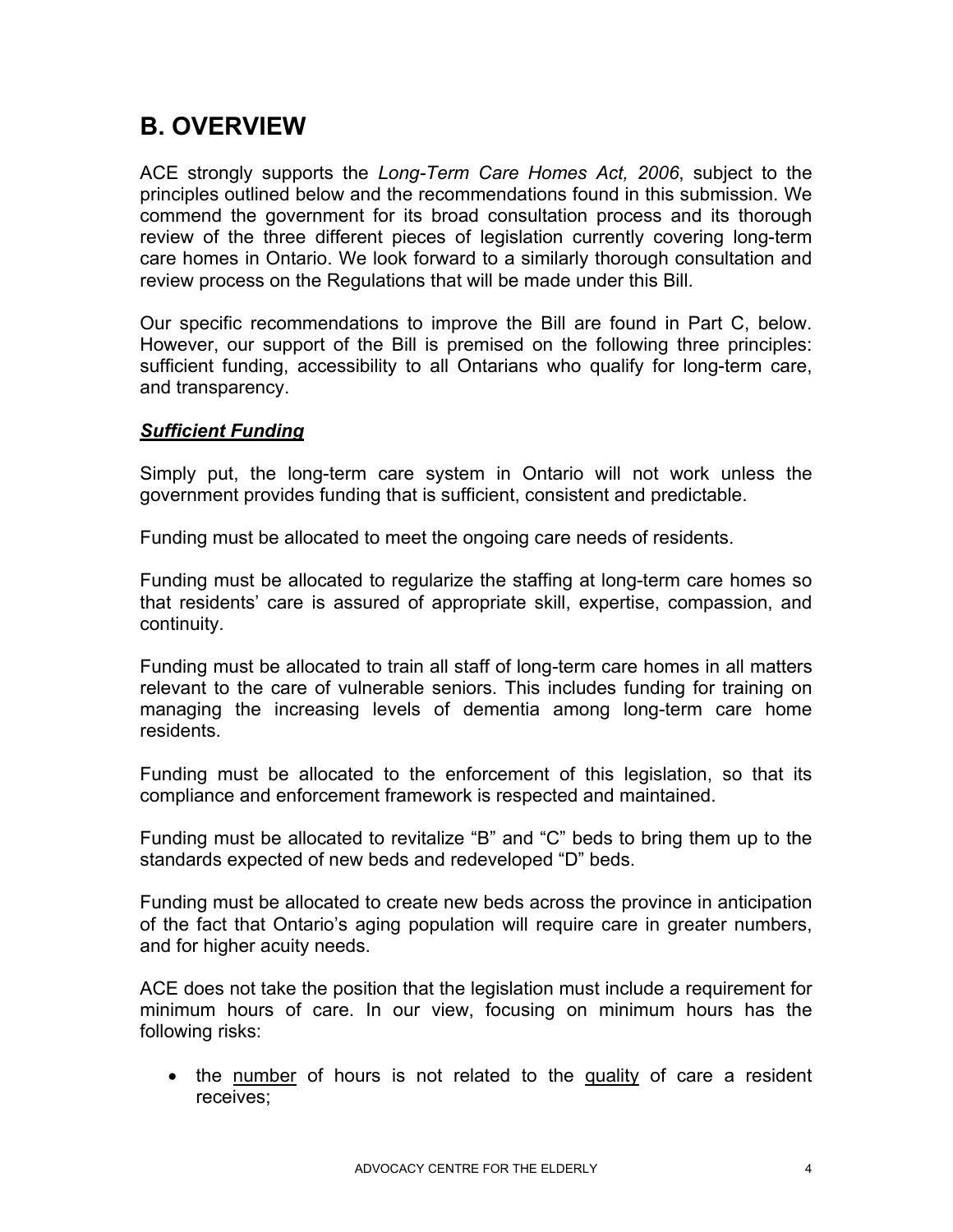- the minimum number risks becoming a ceiling, rather than a floor;
- the "care" provided is not always hands-on care, so the calculation of time could be skewed;
- a task may take some staff members longer than others to complete, but the minimum number of hours does not take expertise or experience into account;
- minimum hours of care do not lend themselves to easy comparison across jurisdictions, because there are many variables among the long-term care systems within Canada and in other jurisdictions.

While we do not recommend minimum hours of care, it is our position that the long-term care system must be funded to meet the assessed care needs of the residents. Funding must be tied to acuity.

In this respect, we note that previous legislation stated that the Ministry "shall" provide funding for long-term care homes, whereas the *Long-Term Care Homes Act, 2006*, states that the Ministry "may" provide such funding. We would encourage the government to commit publicly to sufficient, consistent, and predictable funding for this crucial sector of the health care matrix in Ontario.

ACE strongly supports a regulatory system where the Ministry controls the outlay of public monies to service providers, according to clearly articulated expectations and responding appropriately to the needs of long-term care home residents. This framework demonstrates accountability with public funds and ensures that services are provided to people wherever needed.

#### *Accessibility*

Long-term care homes are part of the publicly funded health care system in Ontario. They must be accessible to all Ontarians who have a demonstrated need for ongoing nursing care. Long-term care applicants must not be screened out or denied access because of their income level. Every applicant with the required health needs, whether or not the person is a senior, has a right to access the care provided in this system.

Further, the principle of accessibility must recognize Ontario's multicultural and multiethnic population. Applicants to long-term care must be treated equally and with respect. After being admitted to a long-term care home, residents must be provided with services and programs that are culturally appropriate.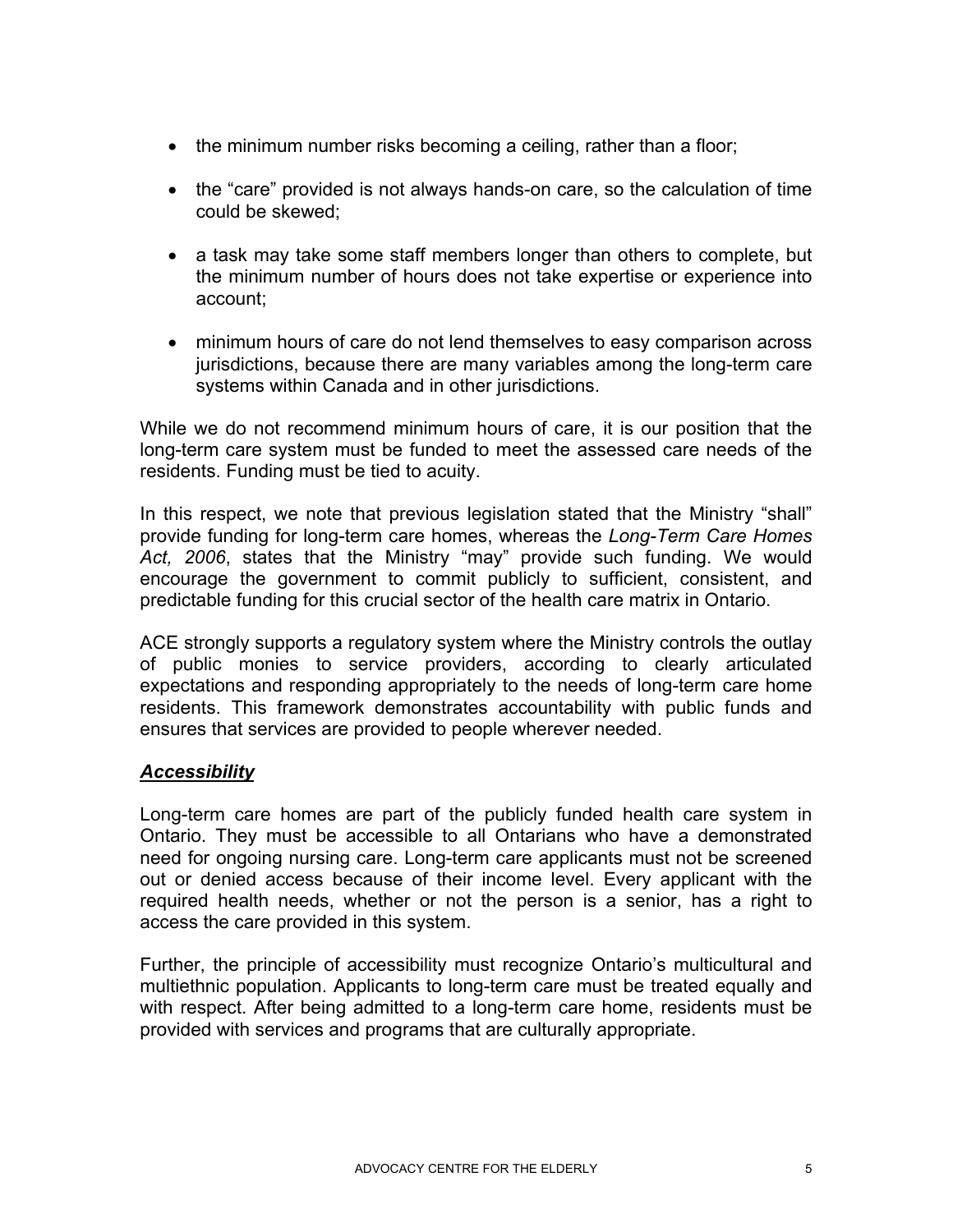#### *Transparency*

The operation and regulation of long-term care homes in Ontario must be carried out according to the principles of openness and transparency. Families who put their loved ones into the care of others must be assured of appropriate access to information about the long-term care home's operation and compliance with legislation, regulations and policies. In particular, as detailed in our submission, the compliance and enforcement framework of the legislation must be transparent in order to ensure public accountability of the long-term care homes and of the Ministry.

At the same time, however, the protection of residents' privacy must be paramount. Personal information, including about physical and mental health, finances, and family matters, must be treated with the utmost respect and, in particular, must be dealt with according to all applicable legislation. The Bill must therefore strike the right balance between openness and accountability on one hand, and the protection of residents' rights and privacy on the other.

Subject to these overarching principles, we respectfully submit the following recommendations for the Committee's consideration.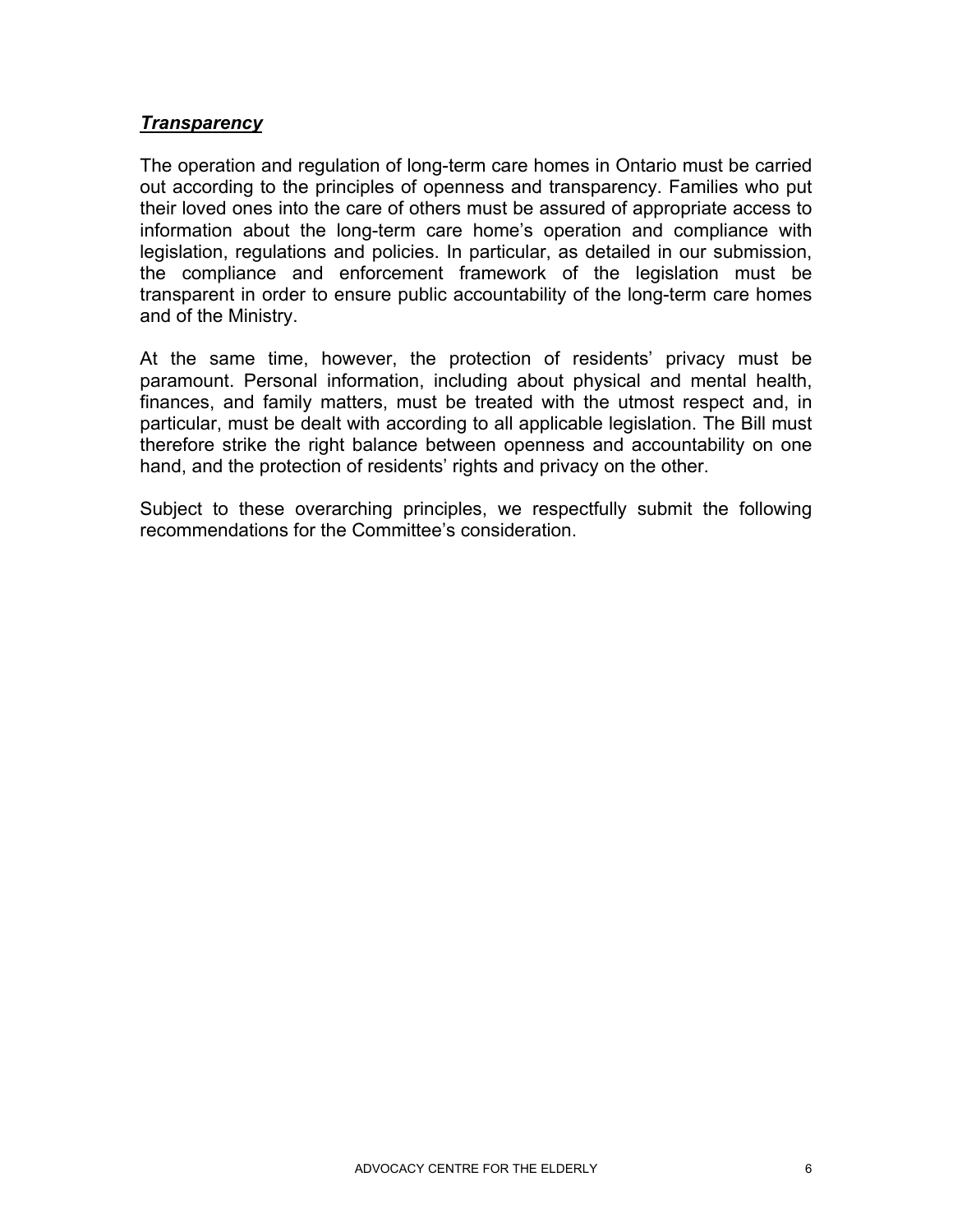## **C. RECOMMENDATIONS**

In what follows, we identify areas of the Bill [hereinafter "LTCHA, 2006"] that could benefit from greater clarity or detail. We also identify procedural components relating to hearings, licenses, inspections, and other matters. Where appropriate, we propose language that could be adopted as amendments to the First Reading version of the LTCHA, 2006. In each instance, we identify the issue, comment on the rationale for proposing changes to strengthen the LTCHA, 2006, and set out our recommendation.

Although we have no expertise in legislative drafting, our suggestions and recommendations are put forward with the intent of assisting to improve the safety, quality of life, and protection of the rights of long-term care home residents. In each instance, our perspective is informed by our years of legal representation of seniors, including many in long-term care homes across Ontario.

#### **1. Definitions**

**1.1 ISSUE:** Additional definitions are required to bring clarity to the legislation.

**COMMENT:** There are a number of key terms that are not defined in the legislation. This will lead to confusion and disparity in the way the terms are interpreted and applied. Such differences could cause widely fluctuating practices and procedures across Ontario, despite the fact that the legislation is intended to apply uniformly across the province. Residents will not be wellserved, nor served equally, unless the terms are readily understood by all.

"Restorative services" is an undefined term, found in Resident Right 12 and in subsection 6(4) concerning care plans and section 8 concerning restorative care. It is not clear what "restorative services" are, as this is not a term which can be defined with reference to other sources. As the LTCHA, 2006 gives residents the right to receive these services, and requires the homes to provide them, a definition is required for clarity. We submit that restorative services should include any and all services that promote or return health to an individual, including but not limited to physical therapy, occupational therapy, rehabilitation, mobility therapy, and speech/language therapy.

"Interventions" is an undefined term, found in subsection 6(2) concerning care plans. Again, long-term care homes are required to provide "interventions", but it is unclear what is meant by this term.

"Personal Assistance Services Device (PASD)" is defined in section 31, but should be moved to subsection 2(1).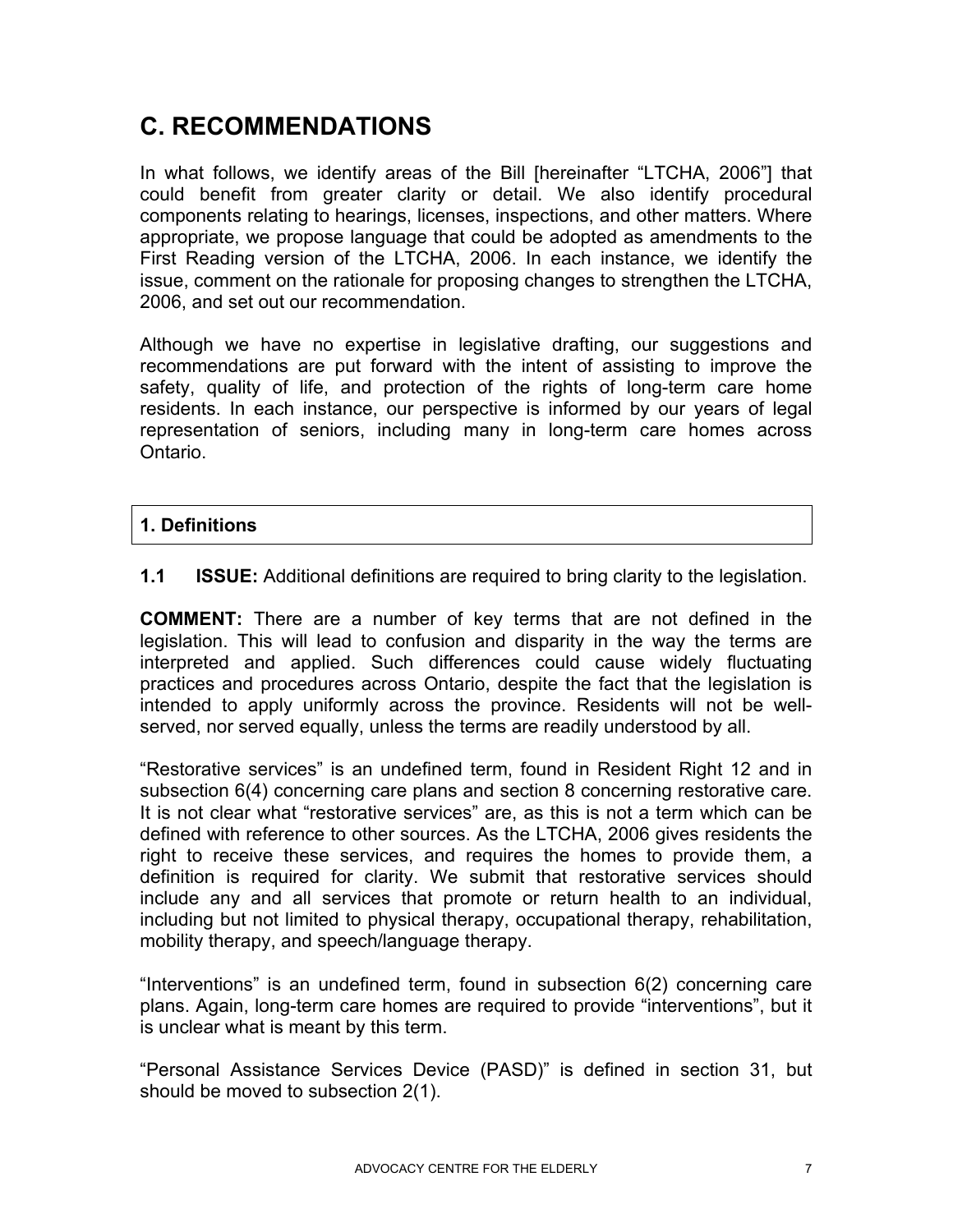"Restraining" is found in Resident Right 13, and is the subject of sections 27 through 34, yet is not adequately defined. The draft "Least Restraints" policy standard dated November 2004, a copy of which is attached to this submission as **Appendix A**, contains definitions for "Restraints", "Restrain", "Physical Restraints", "Chemical Restraints" and "Environmental Restraints" which should be incorporated into the Act.

**RECOMMENDATION:** Definitions should be added for the following terms:

- "restorative services": any and all services that promote or return health to an individual, including but not limited to physical therapy, occupational therapy, rehabilitation, mobility therapy, and speech/language therapy.
- "interventions": definition required.

l

- "restrain": definition required per Draft "Least Restraints" Policy dated November 2004.
- "restraints": definition required per Draft "Least Restraints" Policy dated November 2004.
- "physical restraints": definition required per Draft "Least Restraints" Policy dated November 2004.
- "chemical restraints": definition required per Draft "Least Restraints" Policy dated November 2004.
- "environmental restraints": definition required per Draft "Least Restraints" Policy dated November 2004.
- "personal assistance services device" (PASD): move definition from section 31 to subsection 2(1).
- **1.2 ISSUE:** The current definition of "abuse" is overly narrow and technical, and does not cover all areas necessary to protect residents.

**COMMENT:** The definition of "abuse" in section 2(1) currently reads:

"abuse", in relation to a resident, means physical, sexual, emotional, verbal or financial abuse, as defined in the regulations in each case; ("mauvais traitement")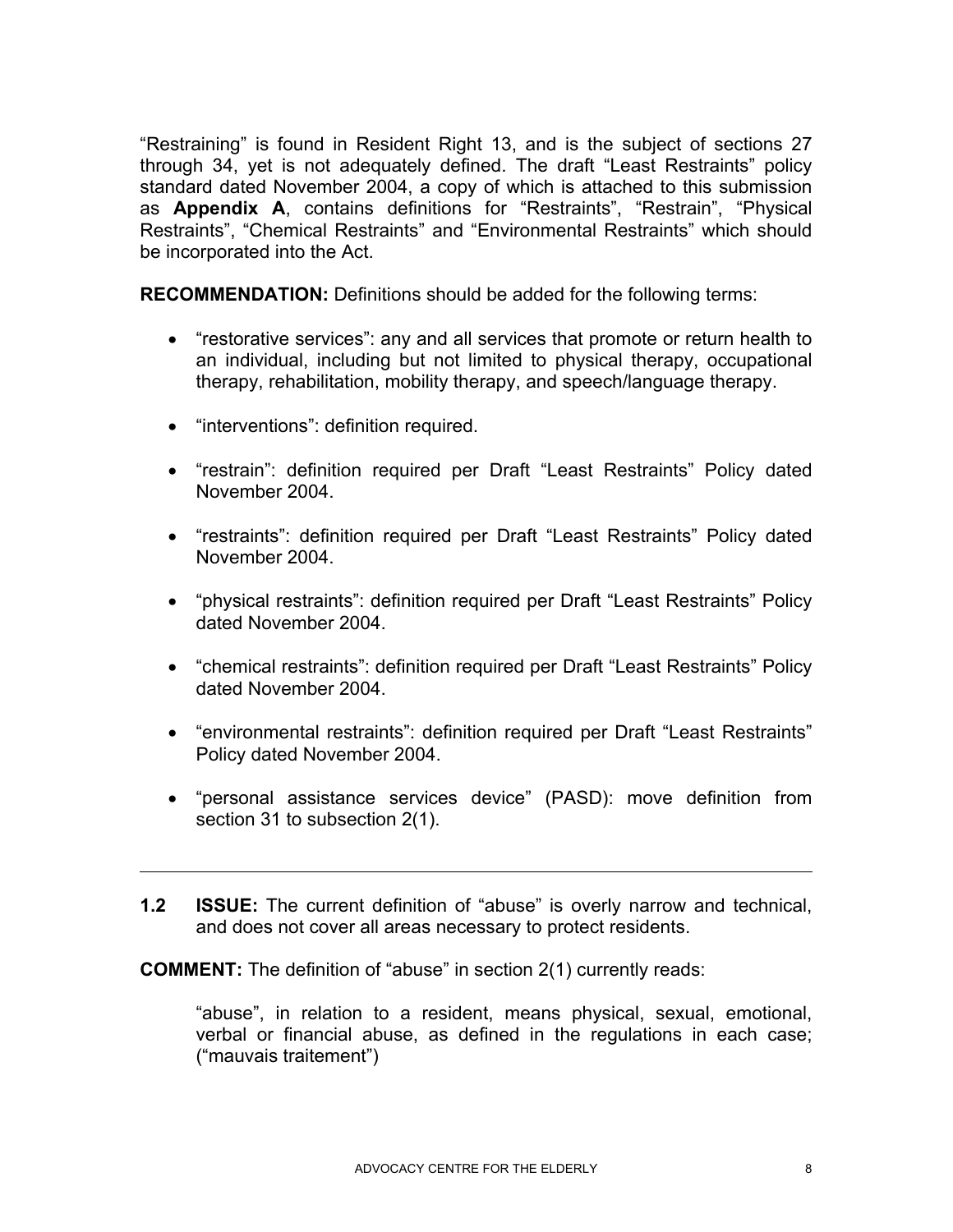While it is understood that the definition as currently drafted contemplates that the regulations may expand on any one or more of the named types of abuse, the current definition is insufficient to address the concept of "abuse" in the context of the safety, health and well-being of long-term care home residents. The multiplicity of definitions from different sources could also create confusion.

The prevention of abuse and neglect figures prominently in the goals of this legislation. The legislation creates a mandatory duty to protect residents "from abuse by anyone" (per section 17), and a mandatory duty to report the suspicion of "abuse of a resident by anyone" (per section 22(1)2). Persons subject to these mandatory duties must understand the scope of their responsibilities. It is therefore imperative that these terms be defined and understood in the most comprehensive manner possible.

The Ministry of Health and Long-Term Care's Policy on the *Prevention, Reporting and Elimination of Abuse of Residents of Long-Term Care Homes* (Document #0808-01, November 2004) goes into significant detail on the definition of abuse, types of abuse, appropriate responses to suspected abuse, and other strategies to combat abuse. The policy defines "abuse" as follows:

"Abuse" of a resident means any action or inaction, misuse of power and/or betrayal of trust or respect by a person against a resident, that the person knew or ought to have known would cause (or could reasonably be expected to cause) harm to the resident's health, safety or well-being.

The policy goes on to provide examples of categories of abuse (physical, sexual, emotional, verbal, financial, neglect, prohibited use of restraints, etc.) and sets out definitions within each of those categories.

This policy should be maintained, and its core definition of abuse should be elevated into the legislation. This would strengthen the definition and would ensure definitional consistency as among the legislation, regulations and policies governing long-term care homes.

**RECOMMENDATION:** The definition of "abuse" in section 2(1) should be replaced by the definition of abuse in the Ministry of Health and Long-Term Care's Policy on the *Prevention, Reporting and Elimination of Abuse of Residents of Long-Term Care Homes* (Document #0808-01, November 2004).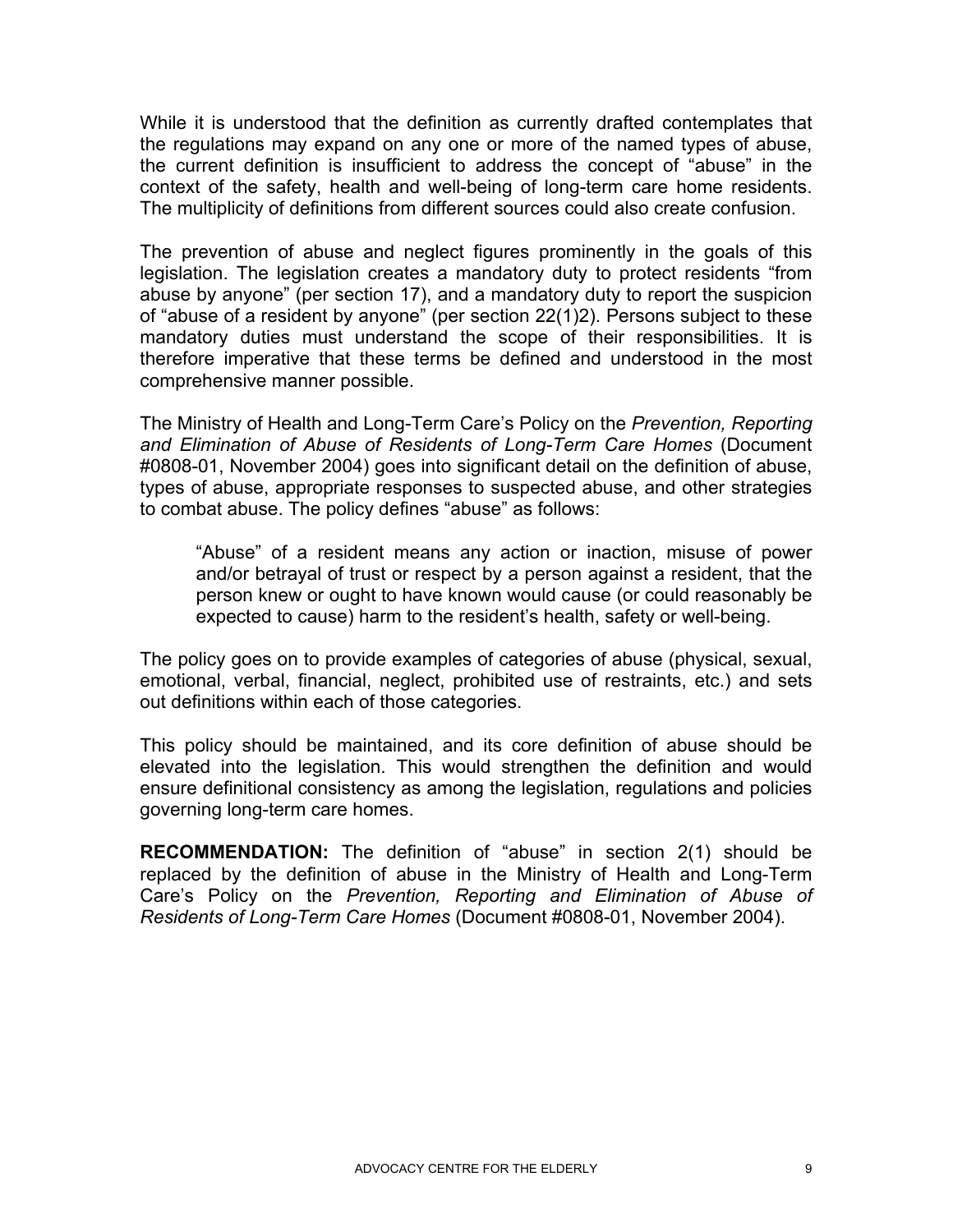#### **2. Applicability of legislation to substitute decision-makers**

**2.1 ISSUE:** The legislation is not clear about its applicability to substitute decision-makers.

**COMMENT:** It is not well understood when and how a substitute decision-maker will make a decision on behalf of a mentally incapable person. This requires clarification to ensure that appropriate decision-making processes are respected when residents are mentally incapable of making particular decisions. These processes are already well-defined in legislation such as the *Substitute Decisions Act*, S.O. 1992, c. 30, the *Mental Health Act*, R.S.O 1990, C. M.7, and the *Health Care Consent Act, 1996*, S.O. 1996, c.2.

**RECOMMENDATION:** A general section should be added to state that where appropriate, "resident" should be read as "resident or substitute decision-maker of a mentally incapable resident".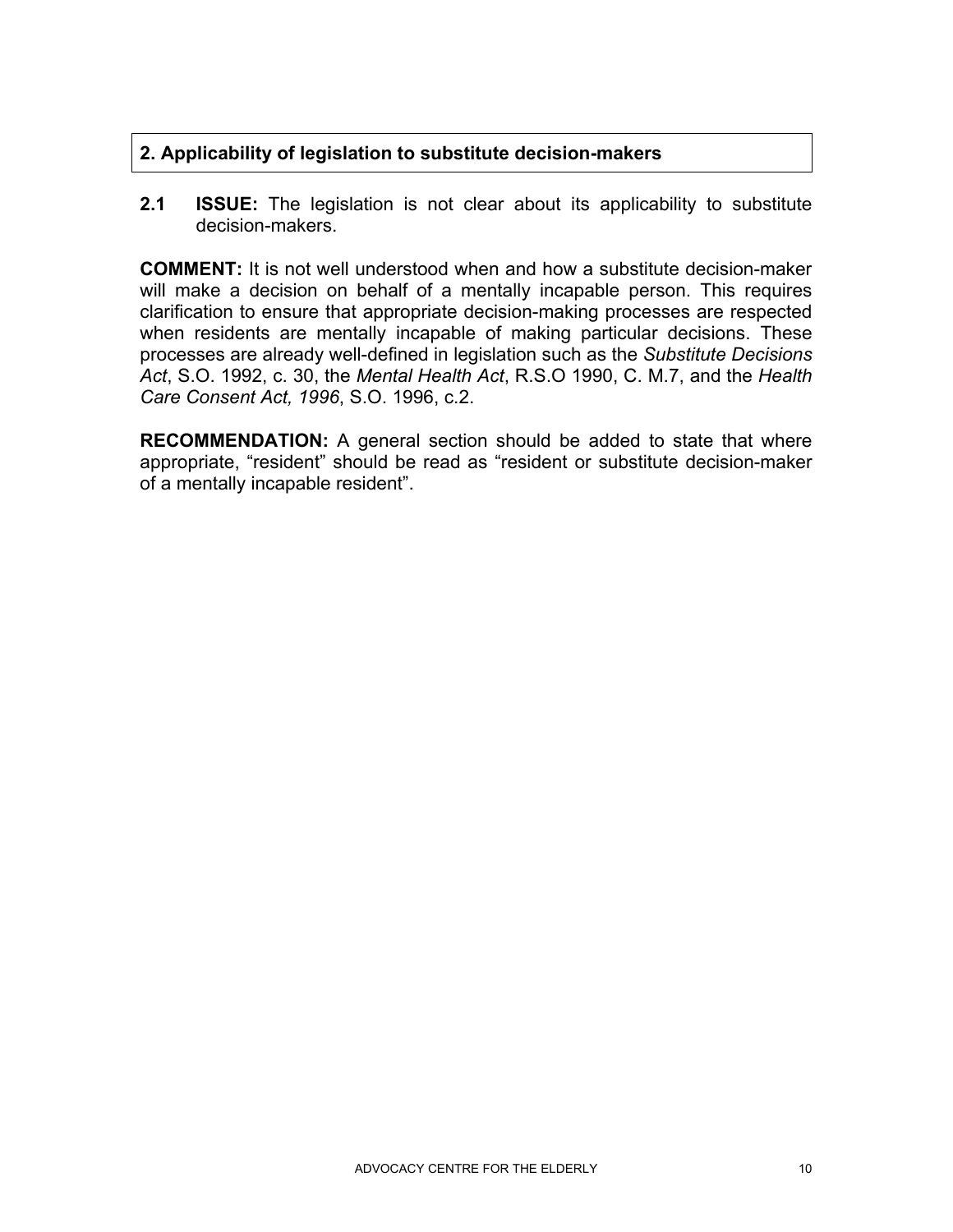**3. Consent, capacity, and substitute decision-makers: applicable legislative requirements** 

**3.1 ISSUE:** The right to consent to treatment must be strengthened in the legislation, including the right to consent to admission, restraints, and secure units.

**COMMENT:** Despite being in the existing Bill of Rights as well as being governed by the *Health Care Consent Act* and other legislation, the right to consent to treatment, or to have treatment consented to by a substitute decision-maker, continues to be ignored in long-term care homes and is one of the issues about which ACE receives a great number of complaints. The right in the legislation to consent to treatment must be strong as it may be the only information about this right that residents, their families and substitute decision-makers have. It also serves as a reminder to professional staff.

Very often, we are contacted when substitute decision-makers discover that the mentally incapable person has been receiving treatment with medication, about which the substitute decision-maker knew nothing. Usually, but not always, the complaints are about antipsychotic drugs, which have the potential for serious side effects. It is often not until the substitute decision-maker calls us that they learn of the health practitioner's legal obligation to obtain consent prior to commencing treatment.

In fact, many homes routinely fail to obtain consent at all. Other homes attempt to obtain "blanket" consents at the time of admission to apply to all treatments that might be prescribed during the course of their stay. This in no way can meet the definition of "informed" consent required by law.

Finally, some homes commence treatment and some time thereafter a staff member will contact the substitute decision-maker to "advise" them that the resident is not taking the medication, leaving no option open for "consent".

Where these concepts are mentioned in the LTCHA, 2006, there are two options:

- 1. Refer directly to the provisions of the *Health Care Consent Act* or the *Substitute Decisions Act* as applicable; or
- 2. Include the legal requirements of consent, capacity and substitute decision-making within the LTCHA, 2006 itself.

In our view, the best method to achieve this would be by referring to the *Health Care Consent Act* each time a consent issue arises in the LTCHA, 2006.

**RECOMMENDATION:** Resident Right 11(ii) should be amended as follows: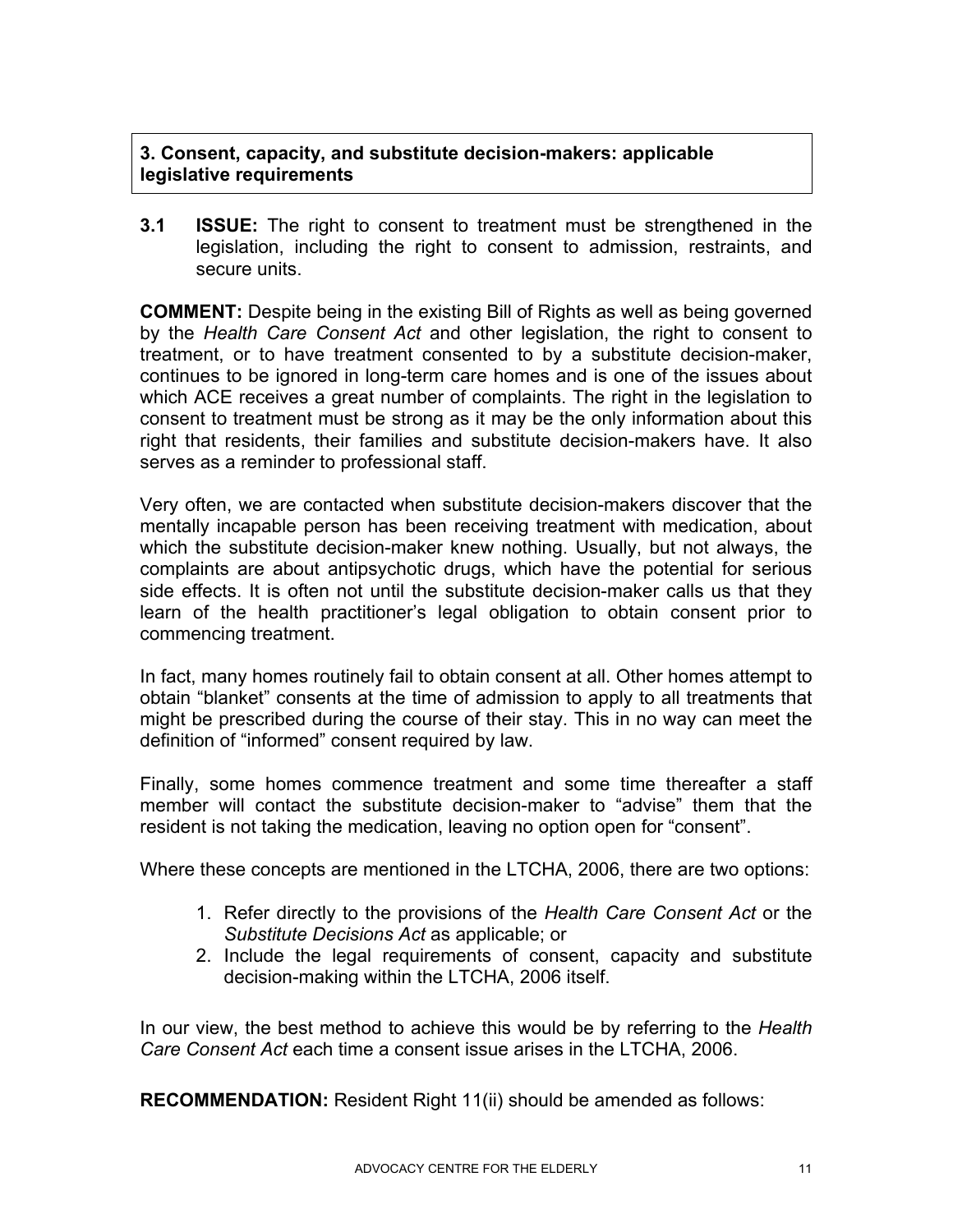11. Every resident has the right to,

(ii) give or refuse consent to any treatment or care for which his or her consent is required by law, either for himself or herself or, if mentally incapable, by the resident's substitute decision-maker, in accordance with the requirements of the *Health Care Consent Act*, *Substitute Decisions Act*, other legislation or the common law.

Further, reference to the *Health Care Consent Act* should be imported into the LTCHA, 2006*,* in each instance where issues of consent, capacity and substitute decision-making arise.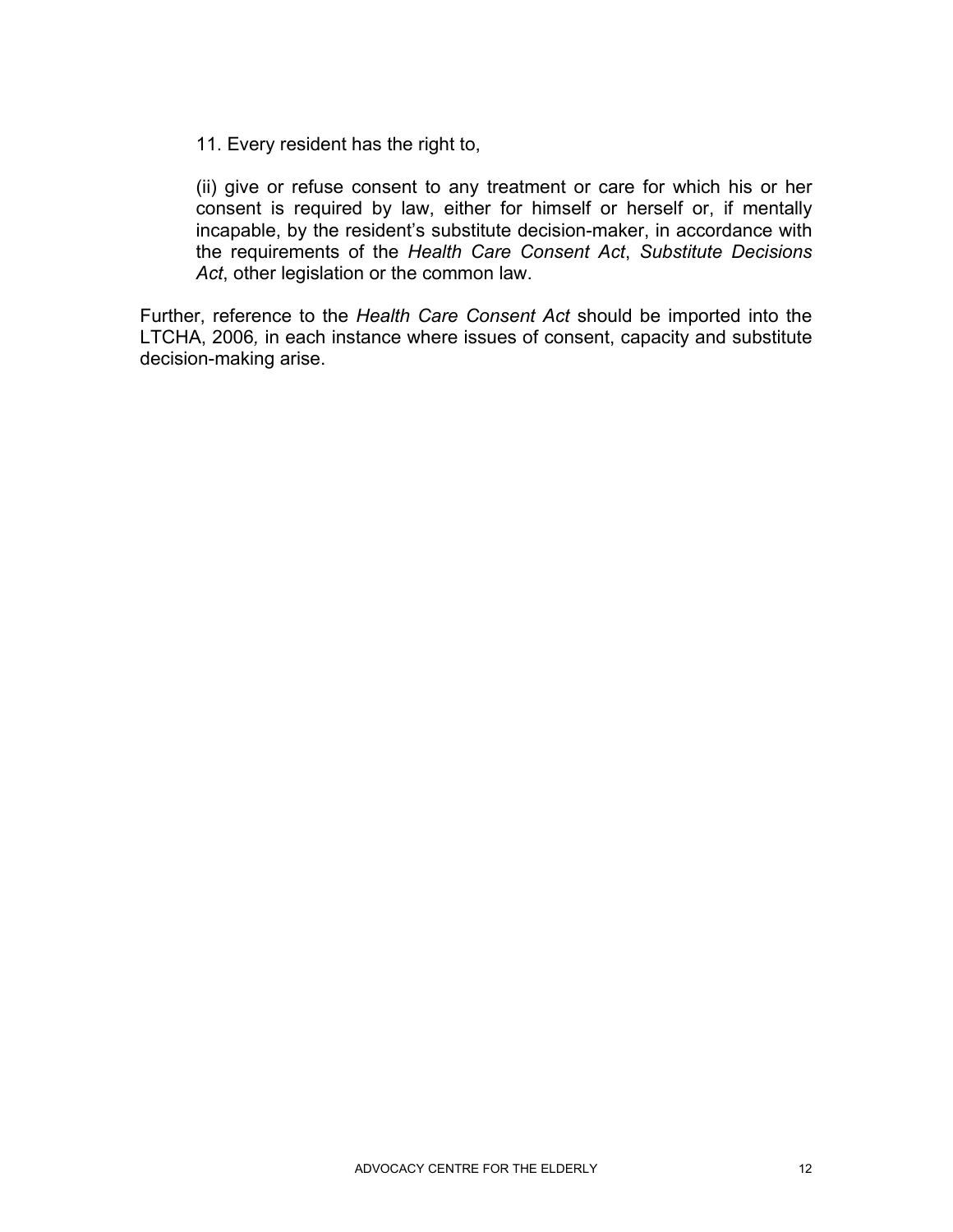#### **4. Residents' Bill of Rights**

l

The Residents' Bill of Rights is a crucial element of this legislation. It enshrines many of the rights that are essential to the day-to-day quality of life of long-term care home residents. However, as currently drafted, the Bill of Rights neglects certain key rights and offers insufficient protection to others. For the Bill of Rights to achieve its purpose, the following rights must be added, amended or strengthened.

**4.1 ISSUE:** The right to advocacy must be enshrined in the legislation.

**COMMENT:** Care plan meetings, and other meetings, can be difficult for residents, especially where the resident has complaints. Care meetings may be attended by numerous staff members such as physicians, nurses, social workers, dieticians, physiotherapists, administrative representatives, and others. This can be overwhelming and especially intimidating where residents or their substitute decision-makers question, oppose or criticize the care received by the resident. In the past, residents have been refused the right to be accompanied by an advocate, such as a friend or lawyer, to attend such meetings. Given the importance of these meetings to the day-to-day well-being of the resident, a right to have the assistance or representation of an advocate is crucial.

**RECOMMENDATION:** A new right should be added as follows:

Every resident has the right to have any friend or advocate of their own choosing attend any meeting with home staff.

**4.2 ISSUE:** The right to access personal health information should be strengthened and clarified.

**COMMENT:** Despite being in the existing Bill of Rights as well as being governed by the *Personal Health Information Protection Act, 2004*, the resident's right to access information, either personally or by their substitute decision-maker, continues to be refused by staff and administration at long-term care homes. ACE has had numerous cases since 2004 where simple access to records requests have become complex due to confusion on the part of the long-term care home between the requirements of the *Personal Health Information Protection Act, 2004*, on one hand, and the governing long-term care legislation, on the other.

**RECOMMENDATION:** Resident Right 11(iv) should be amended as follows:

11. Every resident has the right to,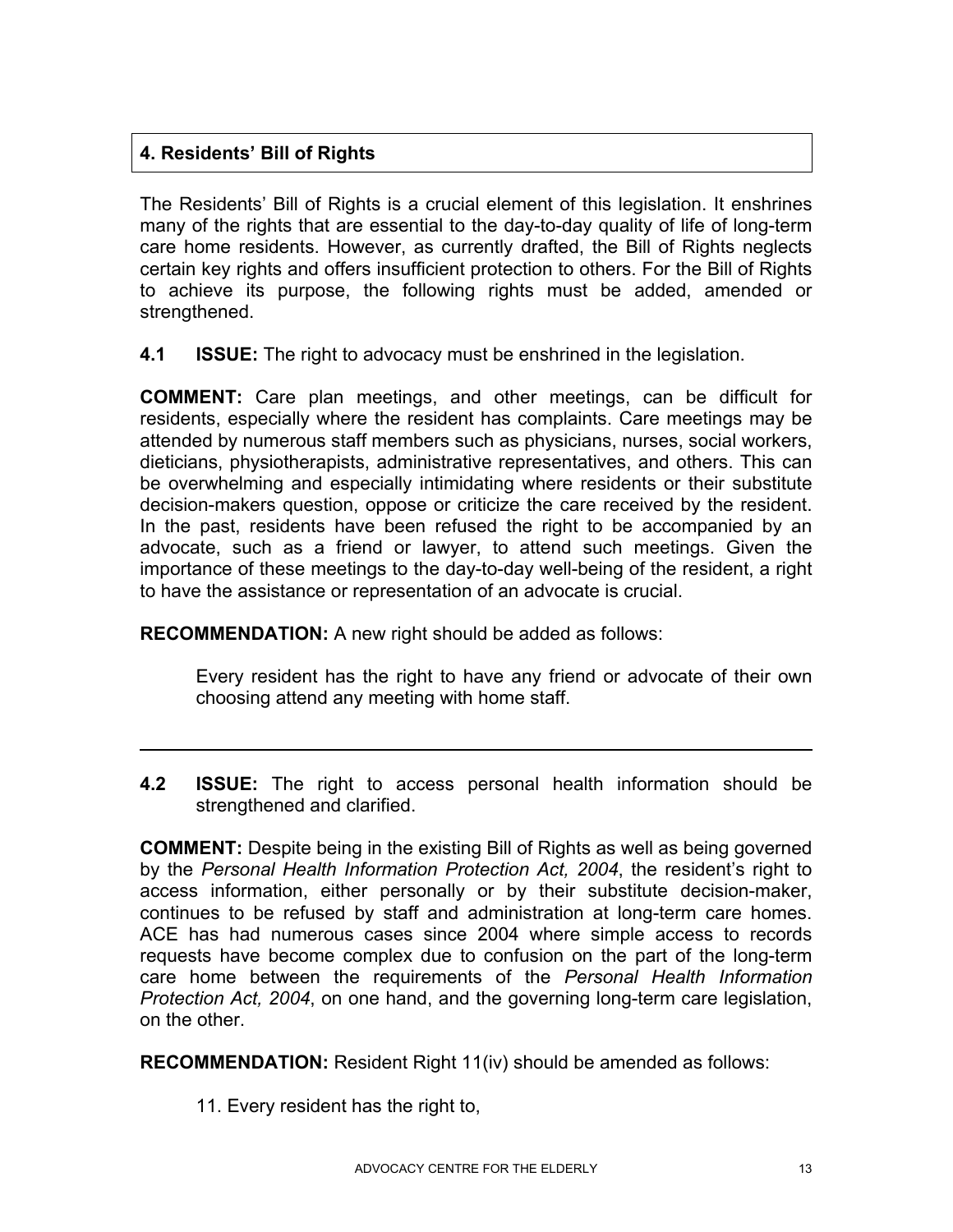(iv) have his or her personal health information with the meaning of *Personal Health Information Protection Act, 2004* kept confidential in accordance with that Act, and to have access to that personal health information including, but not limited to, the health care chart and plan of care, either personally or by the resident's substitute decision-maker, including, but not limited to, reviewing the personal health information or receiving copies thereof.

**4.3 ISSUE:** Residents should have a right to access advocates and legal counsel, including when they participate in the life of the long-term care home by raising concerns and recommending changes in policies and services.

**COMMENT:** In our experience, residents have been discouraged or prevented from seeking advocates or legal counsel to assist them. This is an inappropriate incursion on freedom of association. It also serves to dissuade residents from raising concerns on their own behalf or on behalf of others.

**RECOMMENDATION:** Resident Right 17 should be amended by adding a new clause (vi) and adjusting the numbering as follows:

17. Every resident has the right to raise concerns or recommend changes in policies and services on behalf of himself or herself to the following persons and organizations without interference and without fear of coercion, discrimination or reprisal, whether directed at the resident or anyone else,

- i. the Residents' Council,
- ii. the Family Council,

l

 $\overline{a}$ 

- iii. the licensee, and, if the licensee is a corporation, the directors and officers of the corporation, and, in the case of a home approved under Part VIII, a member of the committee of management for the home under section 130 or of the board of management for the home under section 123 or 127,
- iv. staff members,
- v. government officials,
- **vi. advocate or lawyer;**
- vii. any other person inside or outside the long-term care home.
- **4.4 ISSUE:** The right to private meetings is crucial in a long-term care facility, where rooms may be shared with other residents and where privacy and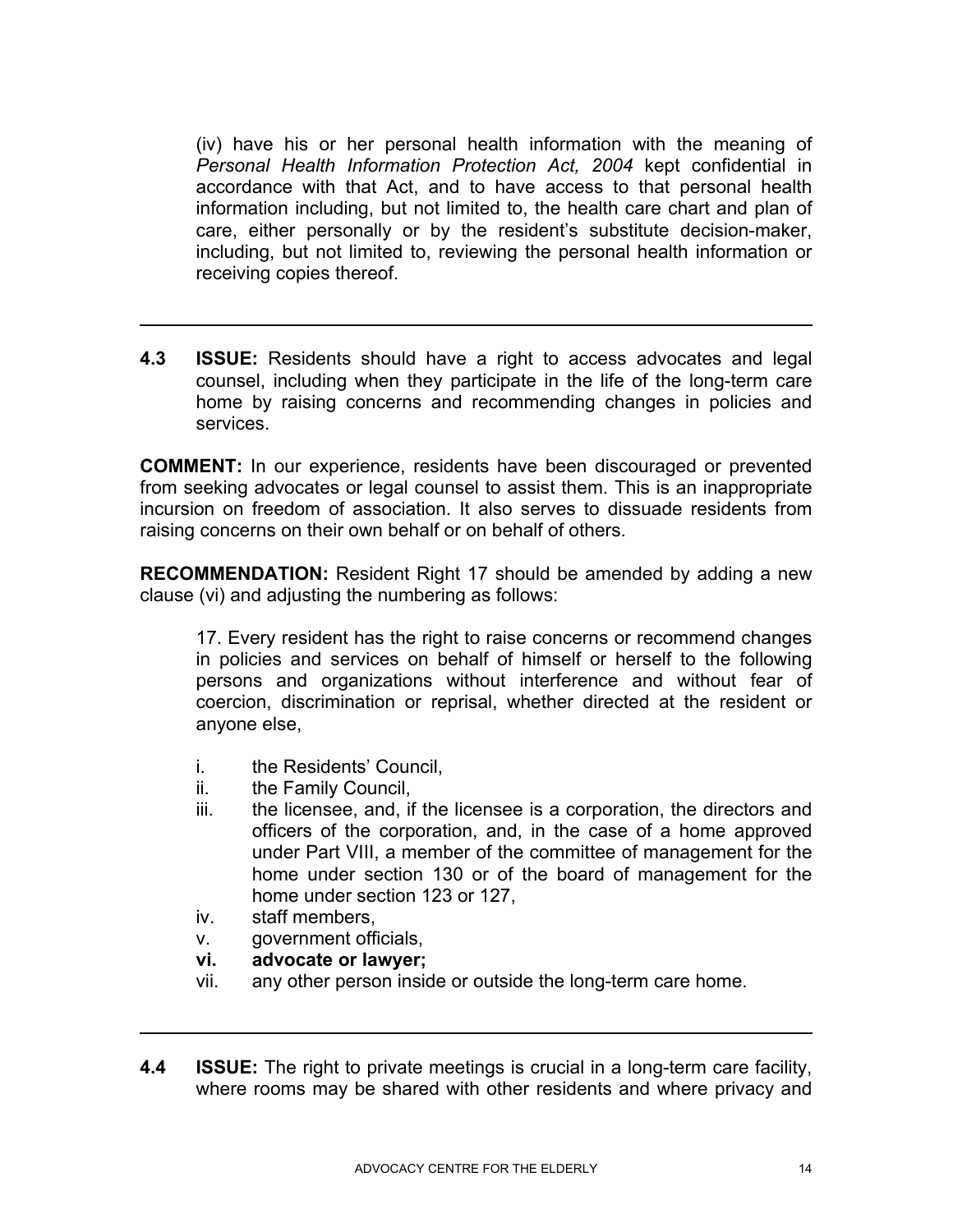personal space are at a premium. The right as currently drafted does not cover the situations it appears to be intended to cover.

**COMMENT:** The right needs to be clarified that the resident has the right to meet privately with any person(s) of their choosing.

**RECOMMENDATION:** Resident Right 21 should be amended as follows:

l

 $\overline{a}$ 

Every resident has the right to meet privately with his or her spouse or any other person or persons in a room that assures privacy.

**4.5 ISSUE:** All residents should have the right to programming that is appropriate to their age, their physical and cognitive abilities, and their interests.

**COMMENT:** While Resident Right 23 gives the resident the right to pursue a variety of interests and to be given reasonable assistance by the licensee in these pursuits, there is nothing that requires the licensee to offer alternative programming. This is a problem for certain ethnic and religious communities, as well as for younger residents. For example, while younger residents are admitted to long-term care homes, programming is still geared for the elderly residents with cognitive deficits, and it is often not appropriate for these younger residents. In other cases, private rooms are not available to Muslim residents for their daily prayers. Long-term care homes must provide programming of interest to all residents, not just the majority.

**RECOMMENDATION:** Resident Right 23 should be amended to read as follows:

23. Every resident has the right to pursue social, cultural, religious, spiritual and other interests, to develop his or her potential, and to be provided by the licensee with appropriate programs and assistance for the purpose of pursuing his or her interests and developing his or her potential.

**4.6 ISSUE:** An important right has been narrowed from predecessor legislation. In predecessor legislation, residents had the right to be informed of laws, rules and policies affecting the home, whether or not they are with respect to services.

**COMMENT:** The long-term care home is the home of the residents. Residents should be informed of all rules, laws and policies affecting the home, not only with respect to services. ACE has dealt with many situations where homes have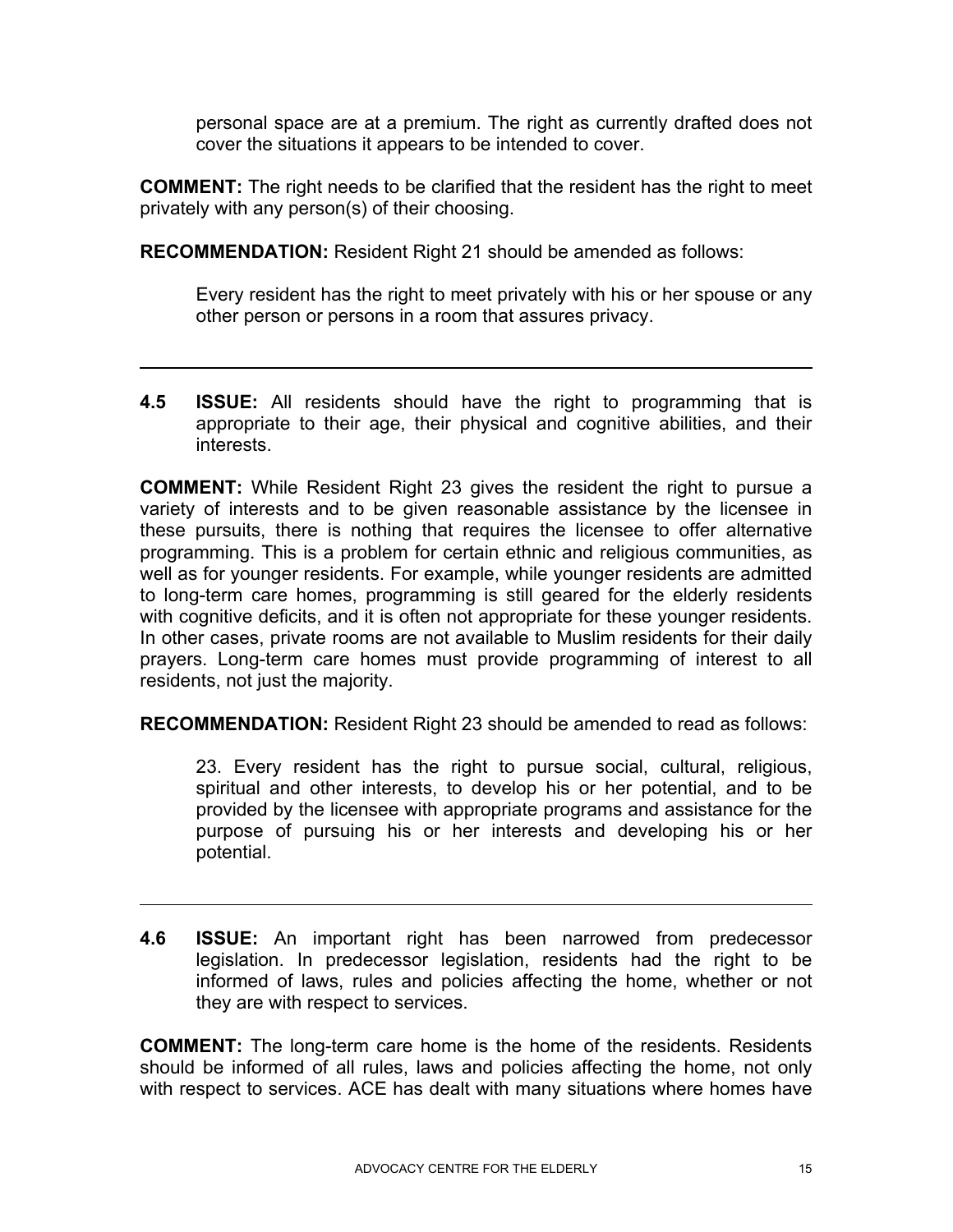refused to provide residents with copies of policies, despite this right. If the LTCHA, 2006 narrows the right in this way, some homes will attempt to restrict access as much as possible, which is not in the best interest of the residents. Examples of such policies are fire safety protocols, food safety rules, evacuation procedures, etc.

**RECOMMENDATION:** Resident Right 24 should be restored to the wording of Resident Right 16 in predecessor legislation as follows:

24. Every resident has the right to be informed in writing of any law, rule or policy affecting the operation of the home and of the procedures for initiating complaints.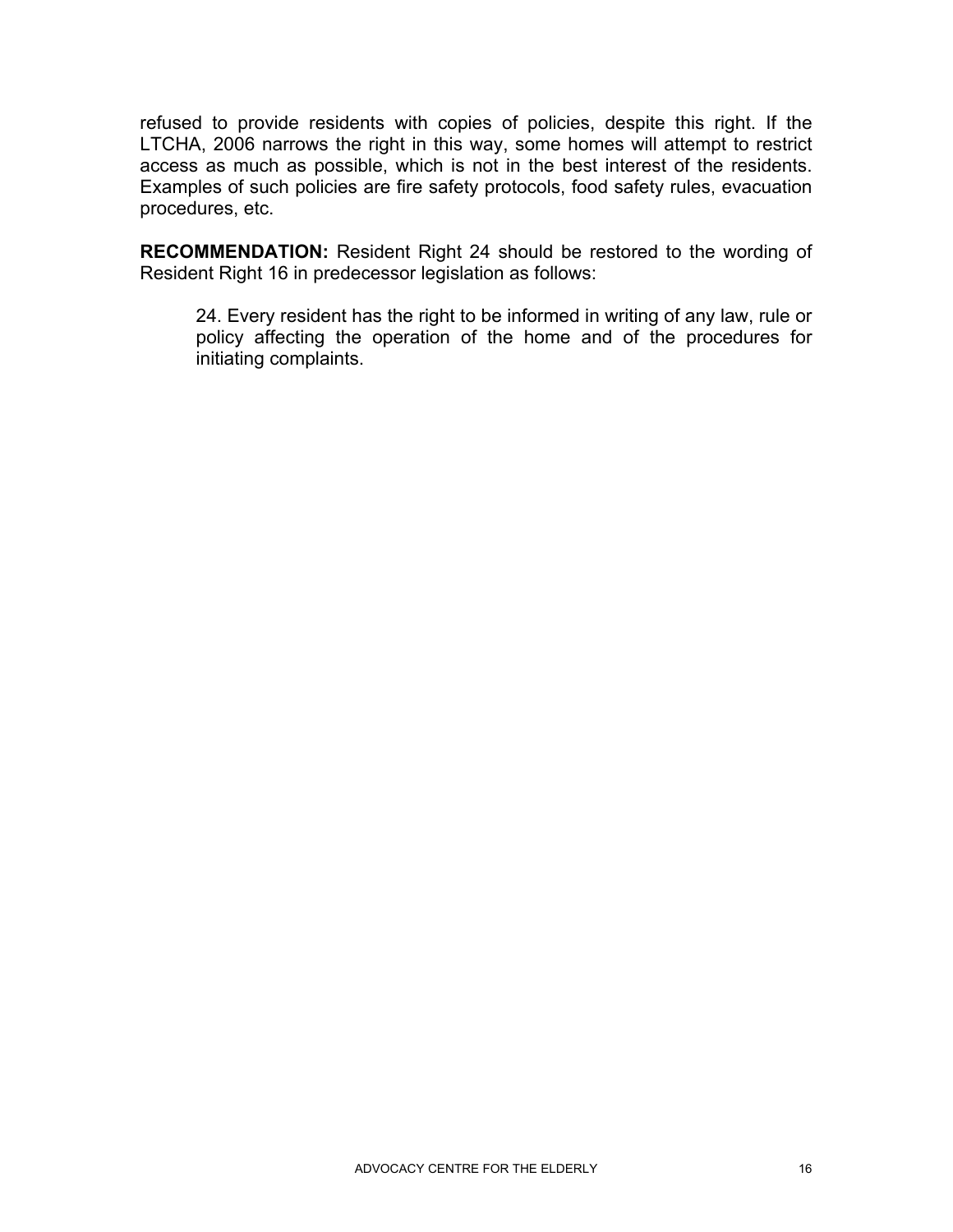#### **5. Plans of Care**

l

 $\overline{a}$ 

**5.1 ISSUE:** It is not a requirement in the current version of subsection 6(1) that plans of care be in writing. This requirement should be inserted into the legislation.

**COMMENT:** It is very positive that the legislation sets out the requirements of the plan of care. However, one of the most critical requirements is missing – namely, that the plan of care be in writing. Other subsections of section 6 set out important aspects of the development and communication of the plan of care for each resident. Subsection 6(8) stipulates that licensees "shall" provide the care set out in the plan of care. For the protection of the resident, the licensee and the staff, it is essential that the plan of care be in writing.

**RECOMMENDATION:** Subsection 6(1) should be amended as follows:

**6**. (1) Every licensee of a long-term care home shall ensure that there is a written plan of care for each resident that sets out,

(a) the planned care for the resident;

(b) the goals the care is intended to achieve; and:

(c) clear directions to staff and others who provide direct care to the resident as to how and when to provide the care.

**5.2 ISSUE:** It is not a requirement in the current version of section 6 that plans of care be consented to by the resident or by the resident's substitute decision-maker.

**COMMENT:** It must be clear that the plan of care must be consented to by either a competent resident or the substitute decision-maker prior to being implemented. Plans of care necessarily implicate health care and treatment decisions, and therefore must be subject to the requirement of consent.

**RECOMMENDATION:** Subsections 6(4), (6) and (13) should be amended to include the requirement of consent to the plan of care pursuant to the *Health Care Consent Act*.

**5.3 ISSUE:** There is currently no obligation to consult appropriate medical specialists when creating the plan of care.

**COMMENT:** In some situations, the medical and nursing staff at a long-term care home may not possess the specialized expertise to deal with certain aspects of a residents' health care or behaviour. The licensee should be required to ensure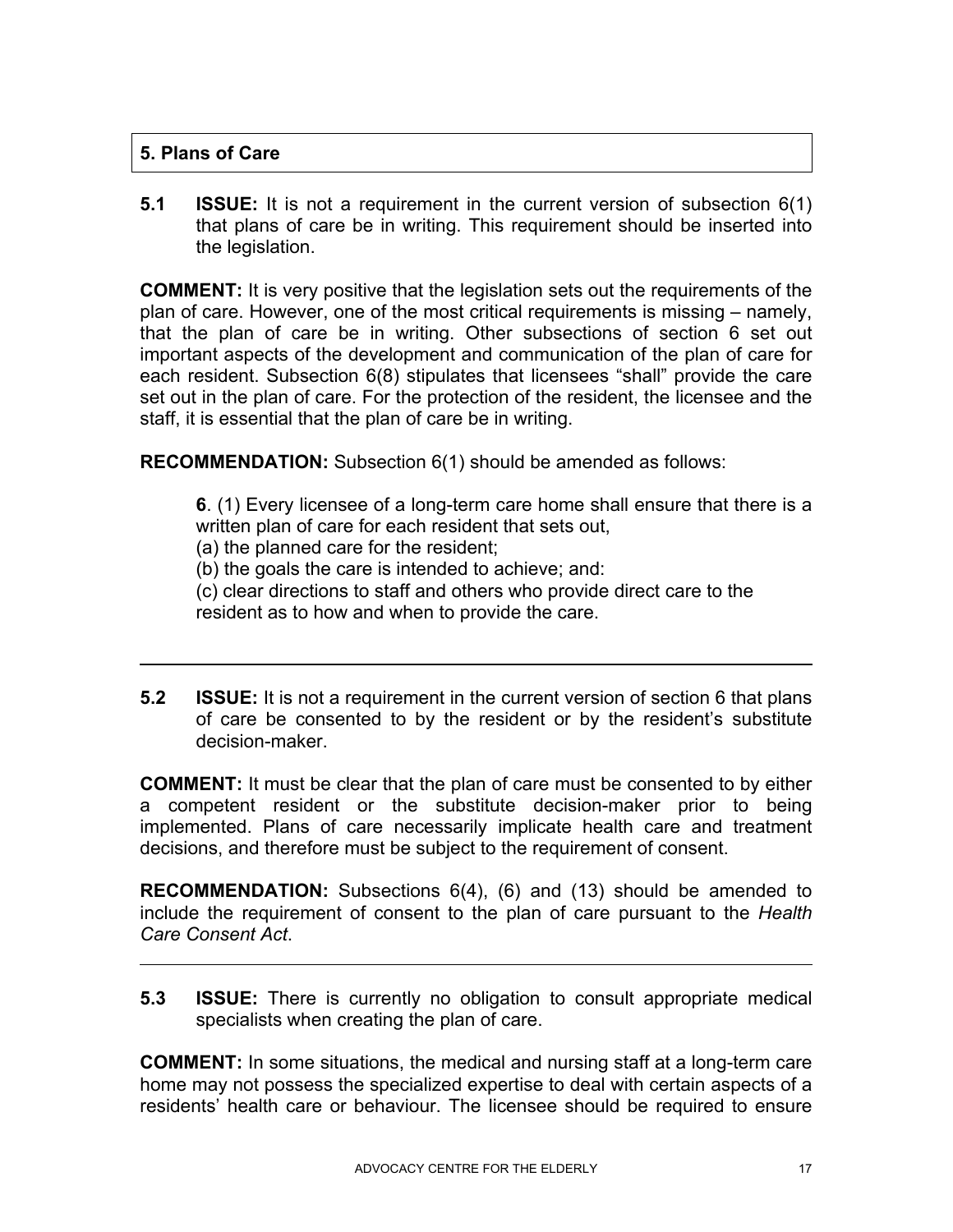that the care team consult appropriate medical or nursing specialists, even if those specialists are located outside the long-term care home, in order to make sure that the resident's plan of care covers all aspects of the resident's care with the appropriate level of expertise.

For example, if a resident has a rare blood disorder, the care team should be required to consult the resident's haematologist in the preparation of the care plan. Similarly, if a resident has unusual behavioural issues related to dementia, the care team should be required to consult specialists on this aspect of the resident's care. If a resident is taking several types of medication, the care team should be required to consult a pharmacist for expertise concerning the avoidance of potential adverse reactions from drug interactions. Further, there are many associations, such as the Parkinson Society Canada, that could provide staff training regarding issues specific to certain types of diseases.

**RECOMMENDATION:** Section 6 should be amended to require the licensee to ensure that medical specialists are consulted, as necessary and appropriate, in the creation of the plan of care and in the reassessment and revision of the plan of care.

**5.4 ISSUE:** Reassessments and reviews/revisions of the plan of care are required under subsection 6(11) of the legislation, but there is not enough specificity about who is required to conduct these reassessments/ reviews/revisions.

**COMMENT:** It is very positive that the legislation mandates that residents are to be reassessed every three months and at other specified times. However, the subsection does not indicate who is to conduct the reassessment or what areas are to be reassessed. The reassessment must cover the same areas as are listed in subsection 6(4). The legislation should also specify that at a minimum, reassessments must be conducted by the attending physician and the registered nurse in charge of the resident's care. The reassessments, which are key to the ongoing provision of appropriate care to residents, may not be appropriately done if they are conducted by a person without the necessary nursing expertise or understanding of a resident's scope of needs.

**RECOMMENDATION:** The subsection should be amended as follows:

**6.** (11) The licensee shall ensure that the resident is reassessed and the plan of care revised:

(a) at least every three months and at any other time when,

(i) a goal in the plan is met;

l

(ii) the resident's care needs change or care set out in the plan is no longer necessary; or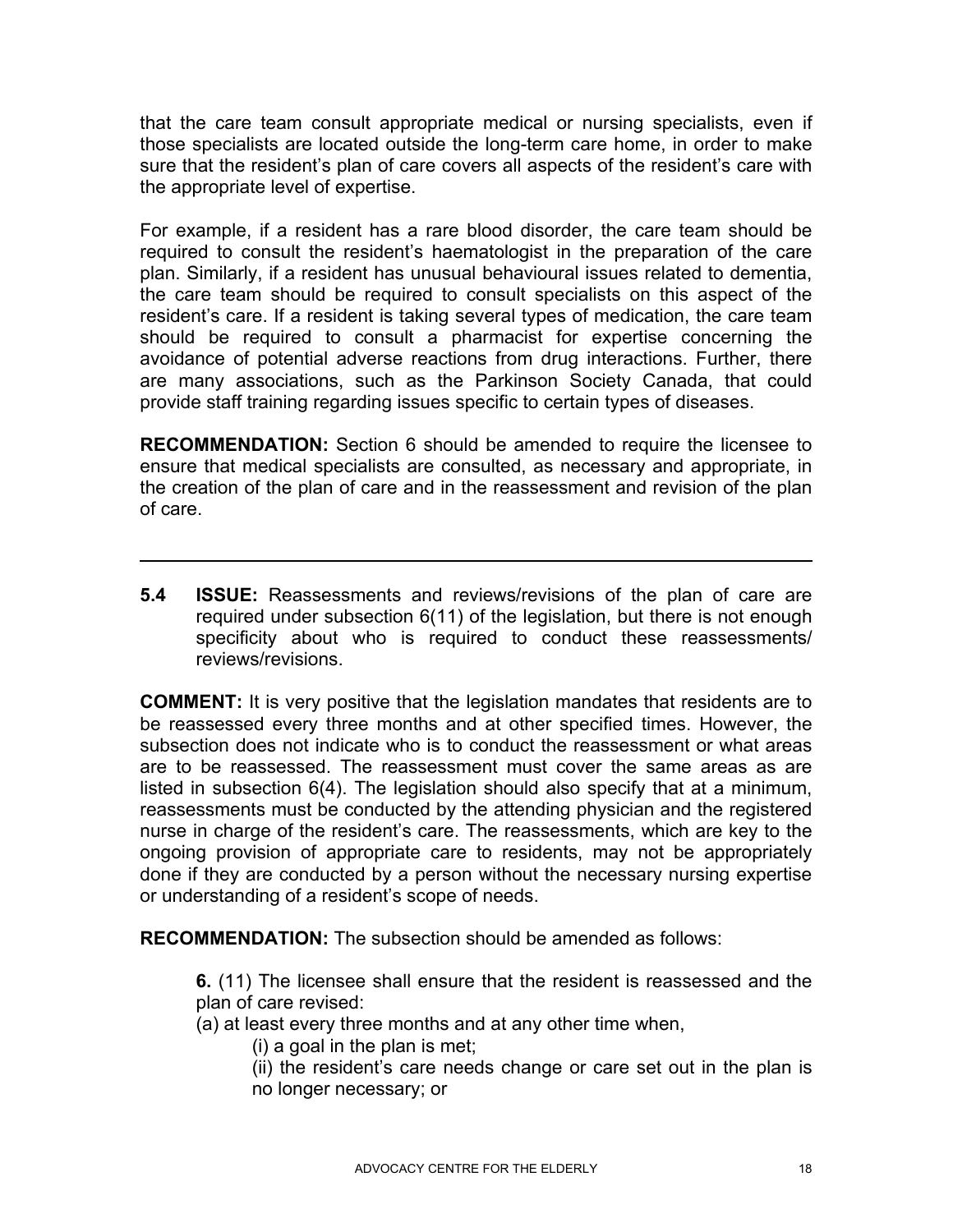(iii) care set out in the plan has not been effective;

l

(b) in such a way that ensures that the plan of care continues to cover all aspects of care as set out in subsection (4); and

(c) by, at minimum, the attending physician and registered nurse responsible for the resident's care.

**5.5 ISSUE:** Subsections 6(14) and (15) concern access to plans of care under the *Personal Health Information Protection Act, 2004*, S.O. 2004, c. 3, and set out questionable limitations on the disclosure of information in plans of care.

**COMMENT:** It is not clear why subsection 6(14) limits access to the plan of care by a resident or substitute decision-maker. We cannot conceive of a reason where such disclosure would not be required under the *Personal Health Information Protection Act, 2004*. We would suggest that this subsection be removed entirely.

In the alternative, if the limitation on access to the plan of care is found to be absolutely necessary, the order of subsections (14) and (15) should be reversed, such that the legislation sets out the right of access *before* setting out any limitations on this right.

**RECOMMENDATION:** Subsections 6(14) and (15) should be deleted and replaced with the following:

> **6.** (14) The resident and their substitute decision-maker have a right of access to the plan of care under the *Personal Health Information Protection Act, 2004.*

In the alternative, we submit that the order of subsections 6(14) and 6(15) should be reversed.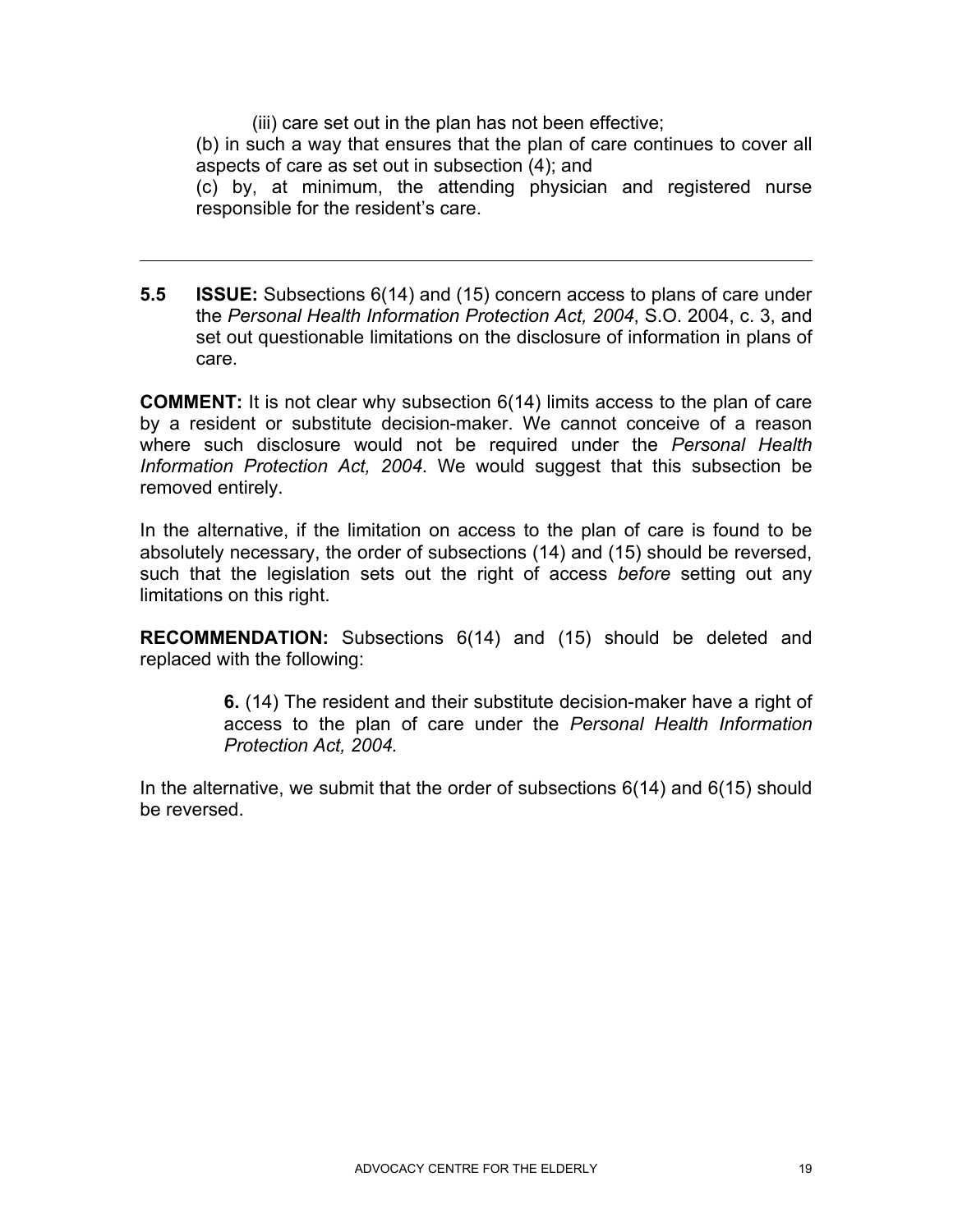#### **6. Care and Services**

**6.1 ISSUE:** Section 9 requires licensees to ensure the presence of recreational and social programs to meet the interests and needs of the residents. However, this section does not adequately reflect the diversity of the long-term care home population, and in particular does not reflect diversity of residents' ethnicity, age, or cognitive abilities. This is particularly true given the possibility of younger persons with developmental disabilities being placed in long-term care following the closure of Regional facilities, and the increasing number of younger residents with mental illnesses.

**COMMENT:** The section as currently drafted is not strong enough to ensure that programs are offered to all residents, including, for example, those from ethnic communities, those who are younger than the average age in long-term care, and those with special needs. For example, while younger residents are being admitted to the homes, programming is still geared for the elderly residents with cognitive deficits, and the programs are often not appropriate for these younger residents. Homes must provide programming of interest to all residents, not just the majority.

**RECOMMENDATIONS:** Section 9 should be amended as follows:

#### **Recreational and social activities**

**9.** (1) Every licensee of a long-term care home shall ensure that there are organized programs of recreational and social activities for the home to meet the interests and assessed needs of all of the residents.

#### **Certain cases**

l

(2) Without restricting the generality of subsection (1), the programs shall include activities for residents with cognitive impairments, residents with special needs, and residents who are unable to leave their rooms.

**6.2 ISSUE:** Section 11 guarantees an "organized program of medical services" in each home. It is not sufficiently clear that this organized program must be available to every resident on a 24-hour basis.

**COMMENT:** Access to medical services continues to be a problem in a number of ways. ACE has had cases where all physicians in a home refuse to provide medical services to certain residents, despite their mandate to provide care to residents. As well, our clients tell us that residents and their families are advised that physicians are not available until the following week and that physicians cannot be contacted outside of their regular hours. While we understand that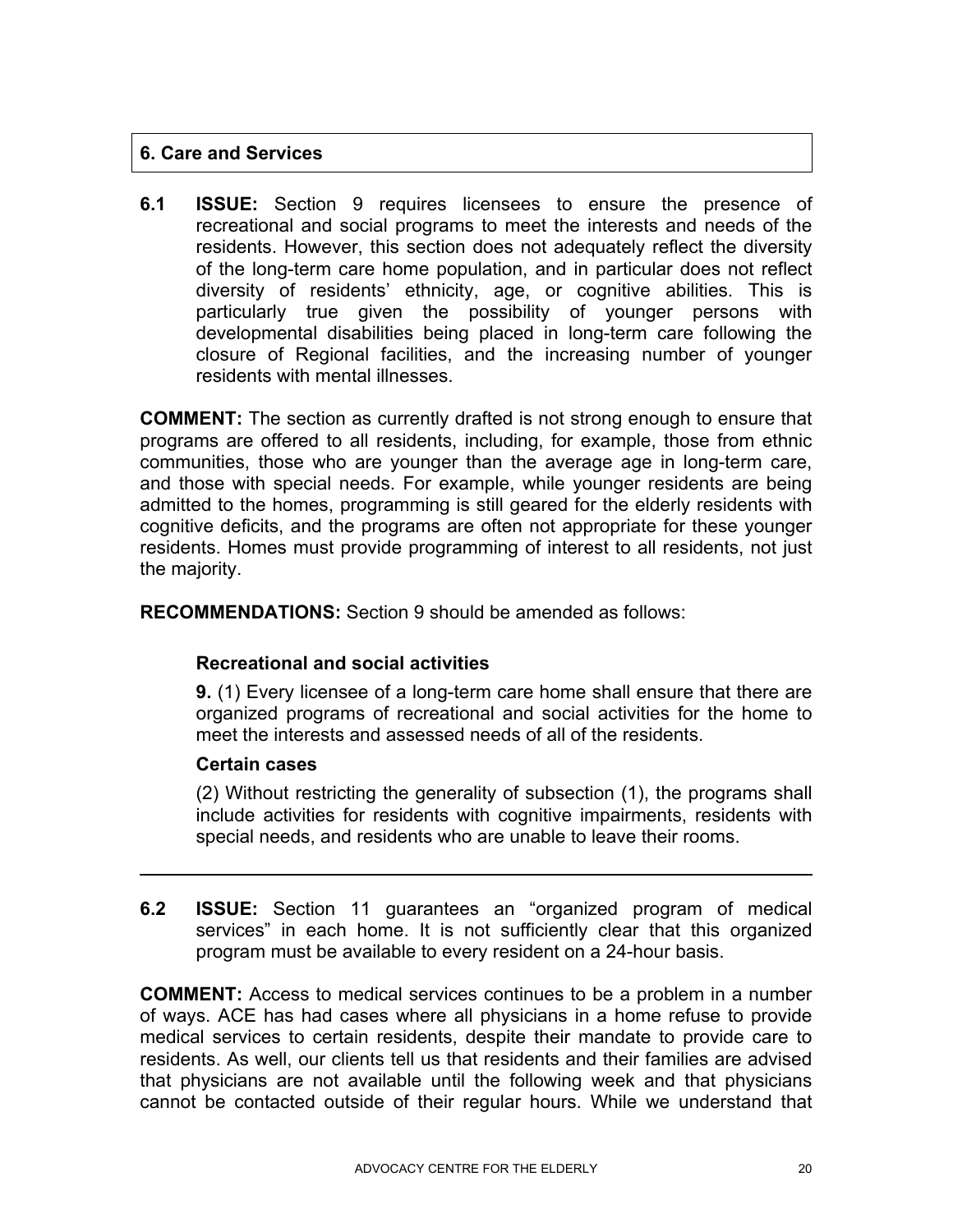physicians cannot be available on-site 24 hours a day, residents are placed in long-term care so that they can have appropriate access to medical care on a 24 hour basis. It is necessary that medical services be available on a 24-hour basis.

**RECOMMENDATION:** Section 11 should be amended as follows:

#### **Medical services**

l

**11.** Every licensee of a long-term care home shall ensure:

(a) that there is an organized program of medical services for the home to meet the medical needs of the residents and that all residents have access to those services, and

(b) that those services are available as needed on a 24-hour basis.

**6.3 ISSUE:** Section 12 seems intended to require homes to provide information, assistance and referral services to residents wishing to obtain goods, services and equipment that the licensee does not provide. The drafting is not sufficiently precise for the section to achieve its ostensible goal. Further, the section should not imply that residents must obtain goods, services, or equipment that are not provided by the licensee.

**COMMENT:** Subsection 12(2) seems to imply that the licensee is not required to help the resident *apply for* financial assistance. We assume the subsection is intended to indicate that the licensee does not have to *provide* financial assistance to the resident for unfunded services. The subsection should be redrafted to reflect this intent.

As well, we continue to have problems with licensees "requiring" residents to have certain types of unfunded services, sometimes at considerable expense to the resident. Examples of this are as follows:

- "valet services" (mending and ironing), which are generally not provided as promised and are simply a way of getting extra money;
- "chiropody", where the resident does not have a condition that would require him or her to have specialized foot care, but which service relieves the home from having to provide adequate foot care;
- "sitters", who end up providing care or feeding assistance that is supposed to be performed by the licensee; and
- "preferred accommodation", where families of residents who are disruptive due to their disability are told they will be discharged unless the family pays for private accommodation.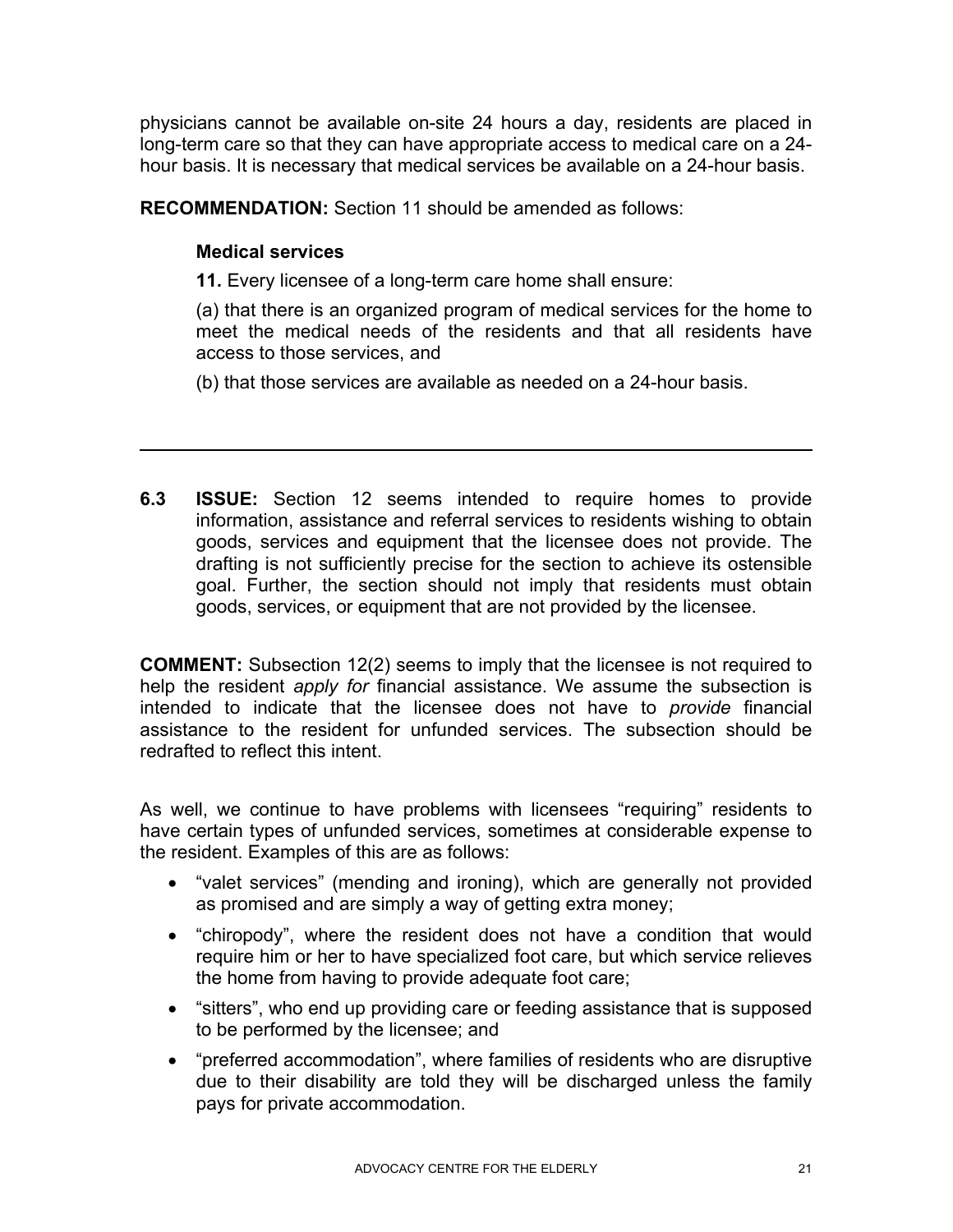**RECOMMENDATION:** We recommend that section 12 be amended as follows:

#### **Information and referral assistance**

**12.** (1) Every licensee of a long-term care home shall ensure that residents are provided with information and assistance in obtaining goods, services and equipment that are relevant to the residents' health care needs but are not provided by the licensee.

#### **Clarification of extent of assistance**

(2) The licensee is required to assist the resident or their substitute decision-maker in completing any paperwork required in obtaining available financial assistance for services not provided by the licensee, but the licensee is not required to provide any financial assistance.

#### **No requirement to purchase unfunded items**

(3) The licensee shall not require the resident to purchase goods, services or equipment that are not funded by the licensee.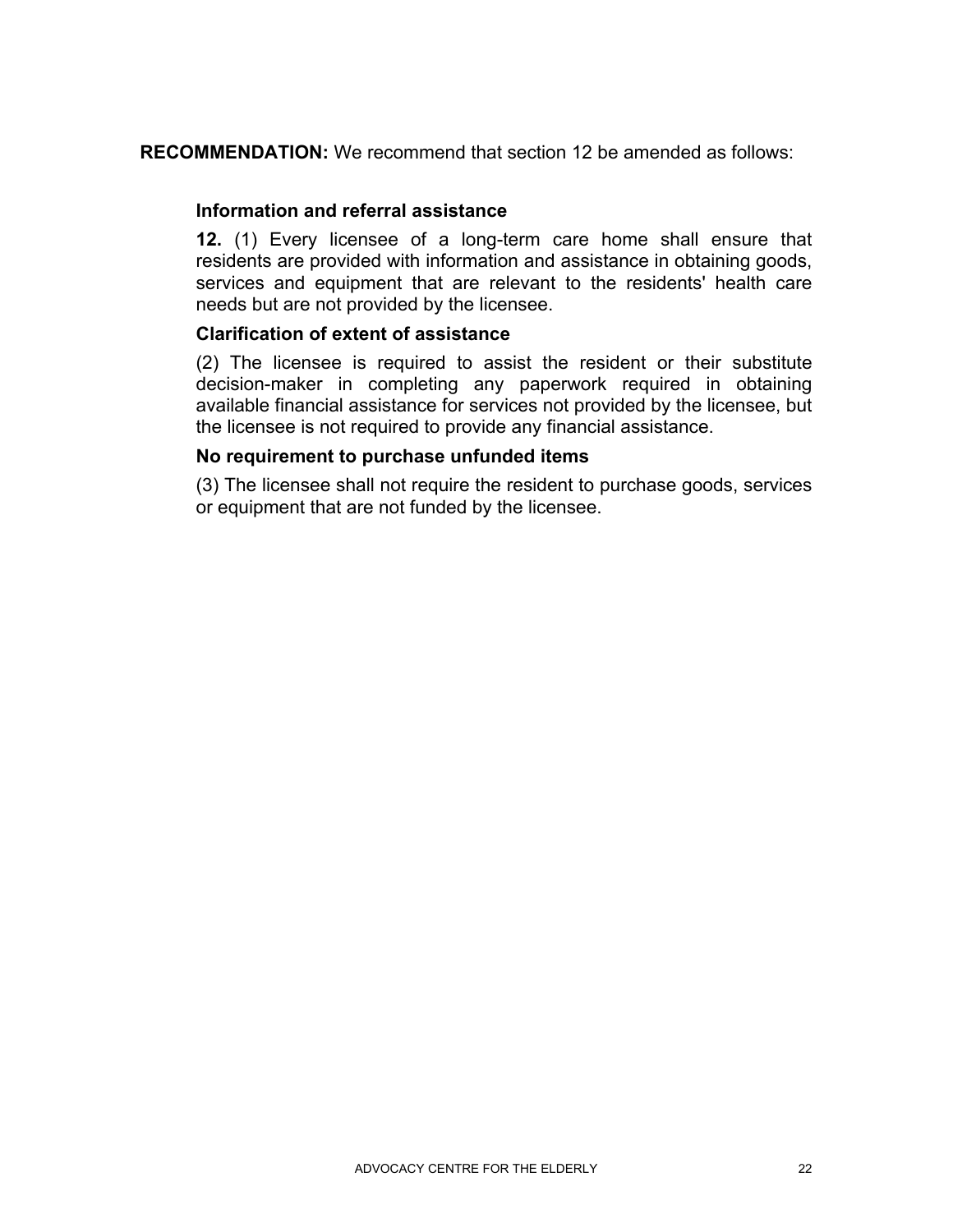#### **7. Prevention of Abuse and Neglect**

**7.1 ISSUE:** Section 18 requires licensees to ensure the home has a written policy regarding abuse and neglect. It should be amended to require that these policies be approved by the Ministry.

**COMMENT:** While we agree that every licensee should have a written policy to promote zero tolerance of abuse and neglect, it is our position that these policies should be approved by the Ministry of Health and Long-Term Care. While this might appear to be a cumbersome task given the number of homes in Ontario, we expect that homes will likely either follow corporate policy where they are part of a large municipality or chain, or adopt policies written by their industry organizations, the Ontario Association of Non-Profit Homes and Services for Seniors, and the Ontario Long-Term Care Association.

**RECOMMENDATION:** A subsection should be added to section 18 as follows:

**18.** (3) The policy to promote zero tolerance of abuse and neglect of residents must be approved by the Director.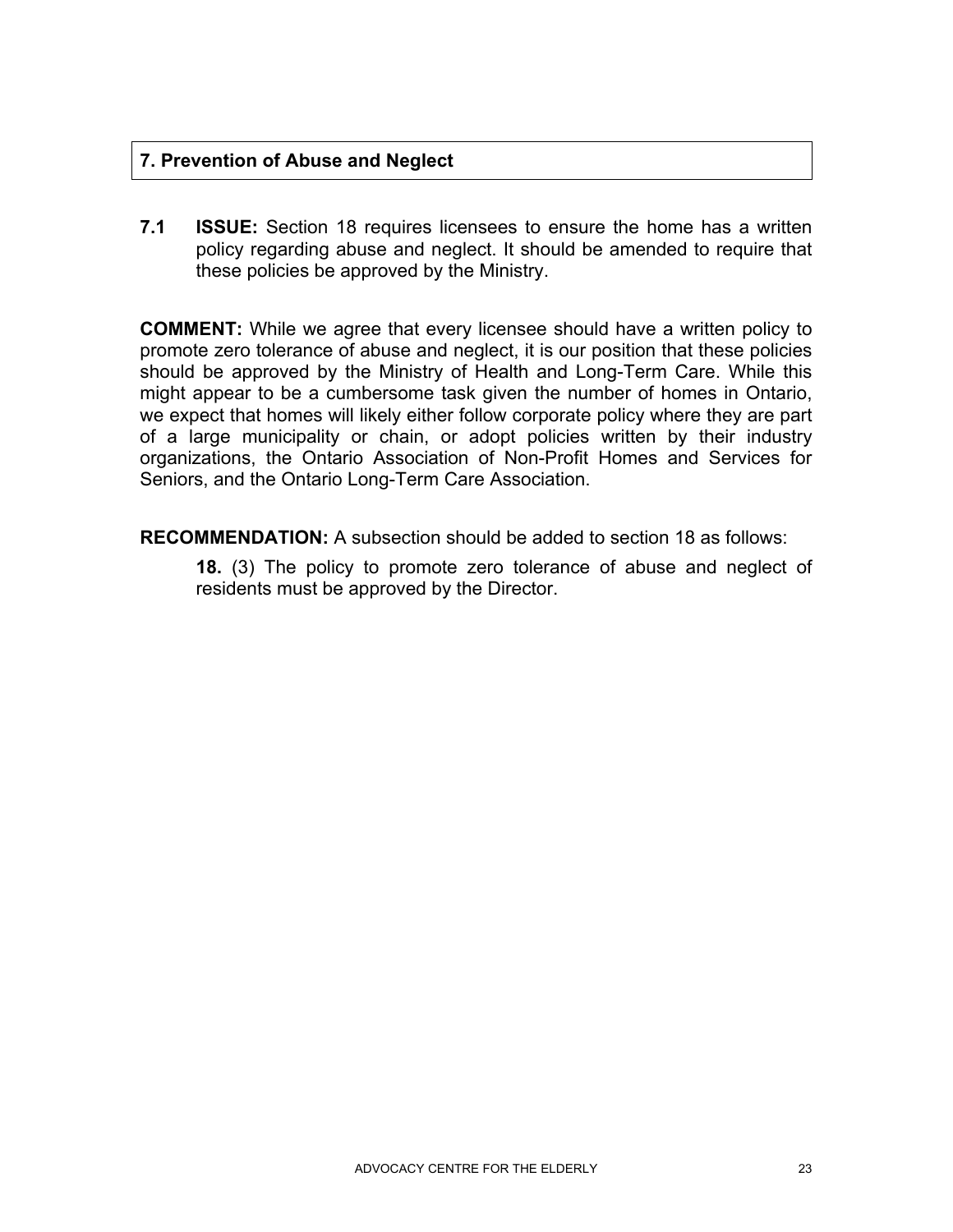#### **8. Inspections based on information received by the Director**

**8.1 ISSUE:** Subsection 23(3) requires the Director to have an inspector conduct an inspection or make inquiries if the Director receives information other than what is covered under subsection 23(1), but only if that information causes the Director to believe there may be "risk of harm to a resident". The threshold for this subsection should not be to require a "risk of harm" in order for the Director to inspect or make inquiries.

**COMMENT:** Many complaints are made about issues that would not come under the auspices of subsection 23(1), and may not meet the threshold of "risk of harm" but would nonetheless be of importance to residents. Examples of this could include: homes overcharging or charging illegally for uninsured items; homes requiring residents to purchase extra care; homes refusing to allow family members to visit; staff searching residents' bodies for items such as cigarettes or alcohol; staff going through residents' personal belonging and confiscating items; failing to return items from the laundry; failing to provide proper food (i.e. not providing choice of items on menu, or not providing food for special dietary requirements. All of these examples may not implicate a "risk of harm" but all are actions that could violate rights, violate the legislation, or cause serious distress. The threshold "risk of harm" is too high.

**RECOMMENDATION:** Section 23 should be amended to require inspectors to conduct an inspection or make inquiries of all complaints in a long-term care home.

l

**8.2 ISSUE:** Subsection 23(5) permits the disclosure of complaints that the Director does not investigate to the licensee, Residents' Council, Family Council, or "another person". This could cause a breach of privacy.

**COMMENT:** Residents and others involved will already be aware of the possibility of bringing issues to the attention of the Residents' Councils and/or Family Councils, and to the licensee through a complaints process. Should they have chosen to make complaints to those entities, they would have done so. They may have particular reasons for choosing not to pursue these routes. To disclose the complaint to these entities, and also to "another person" per the language of the subsection, is to breach the person's privacy and could lead to the ostracism of the resident, to retaliation by residents or others, and to other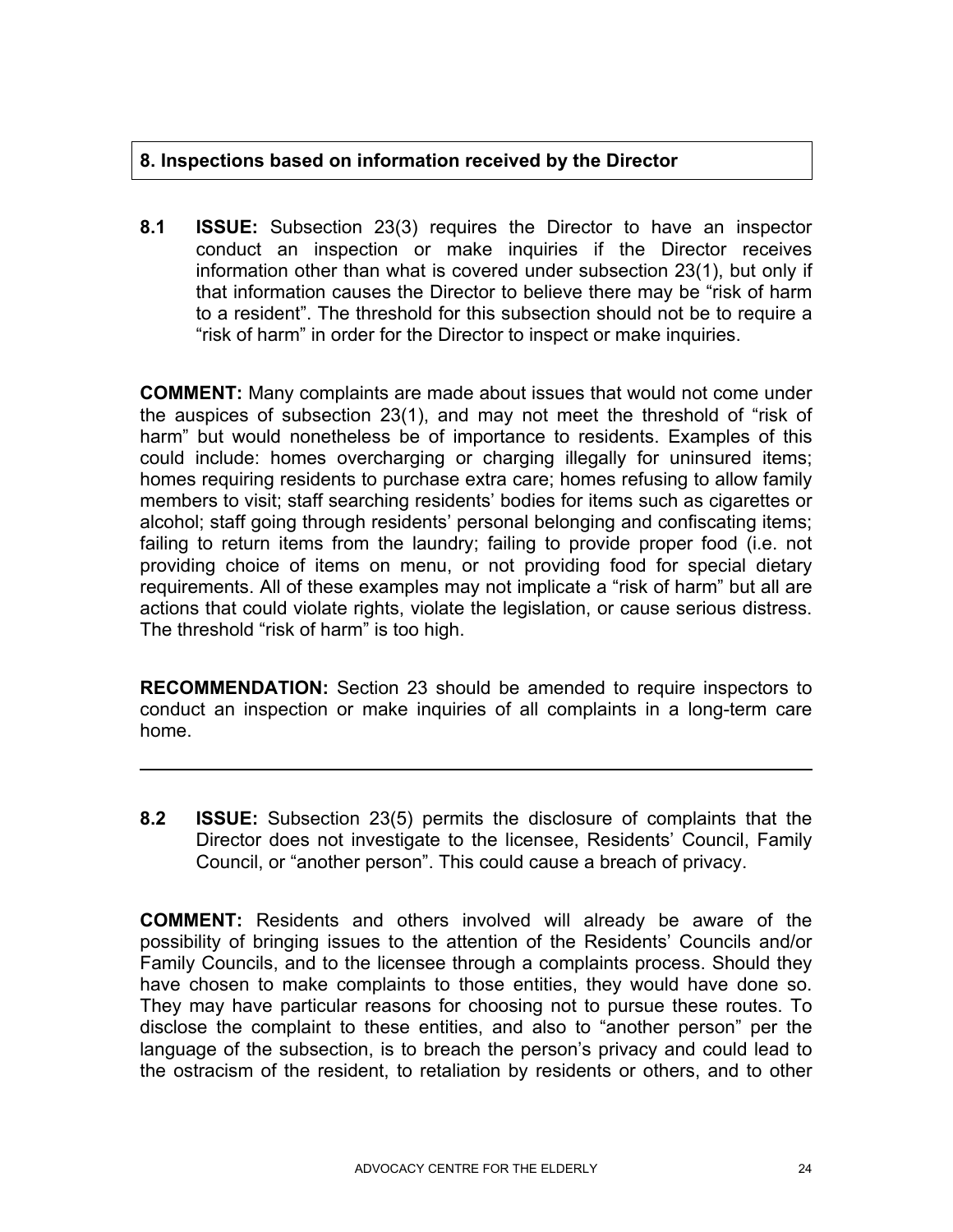problems. People may then refrain from making complaints of any type to the Ministry for fear that the information will be disclosed.

#### **RECOMMENDATION:** Subsection 23(5) should be deleted.

In the alternative, which we do not believe to be appropriate, subsection 23(5) should be amended to state that no such information should be disclosed without the consent of both the complainant and any resident and/or substitute decisionmaker who may be involved, and that where such consent is refused, the inspector shall conduct the investigation.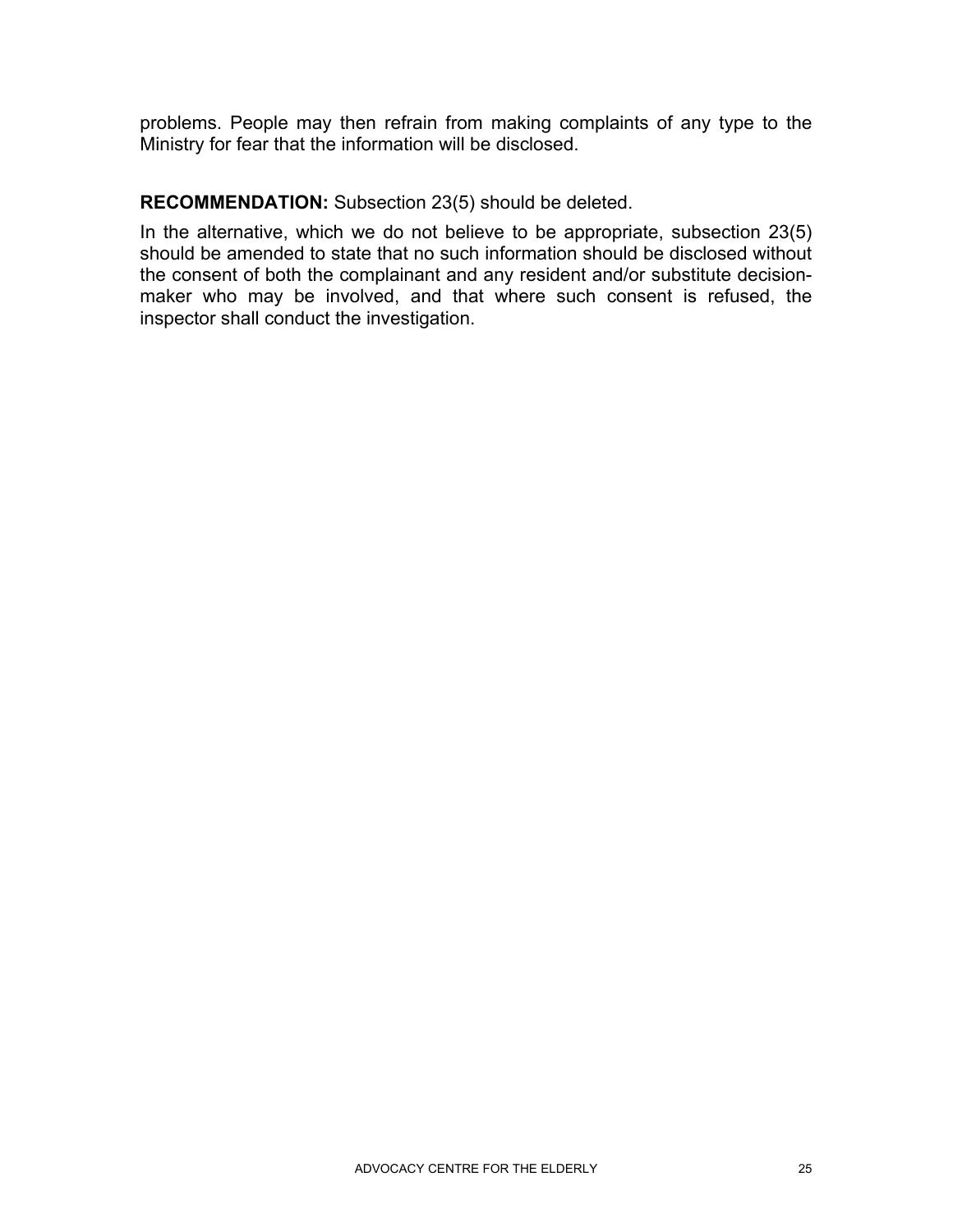#### **9. Whistle-blowing protection**

**9.1 ISSUE:** Section 24(1)(c) prohibits retaliation against anyone who gives or may give evidence in a proceeding, including under the LTCHA, 2006 or in an inquest under the *Coroners Act*. This protection should be clarified and broadened.

**COMMENT:** This section specifies that there be no retaliation where evidence is given in a proceeding concerning the enforcement of the LTCHA, 2006 as well as in a proceeding under the *Coroners Act*. We understand that the list is not exhaustive, but we submit that the subsection should be clarified to specify that it includes protection for those who provide information and/or evidence in Regulated College discipline matters, employment/union matters, civil litigation, human rights complaints, occupational health and safety, etc. (This is not an exhaustive list.) Staff should feel free to speak up at these types of proceedings where a fellow staff member may be accused of abuse and the person may be involved as a witness.

**RECOMMENDATION:** Section 24(1)(c) should be amended to include various types of proceedings in which a whistleblower might be required to give evidence or otherwise be involved.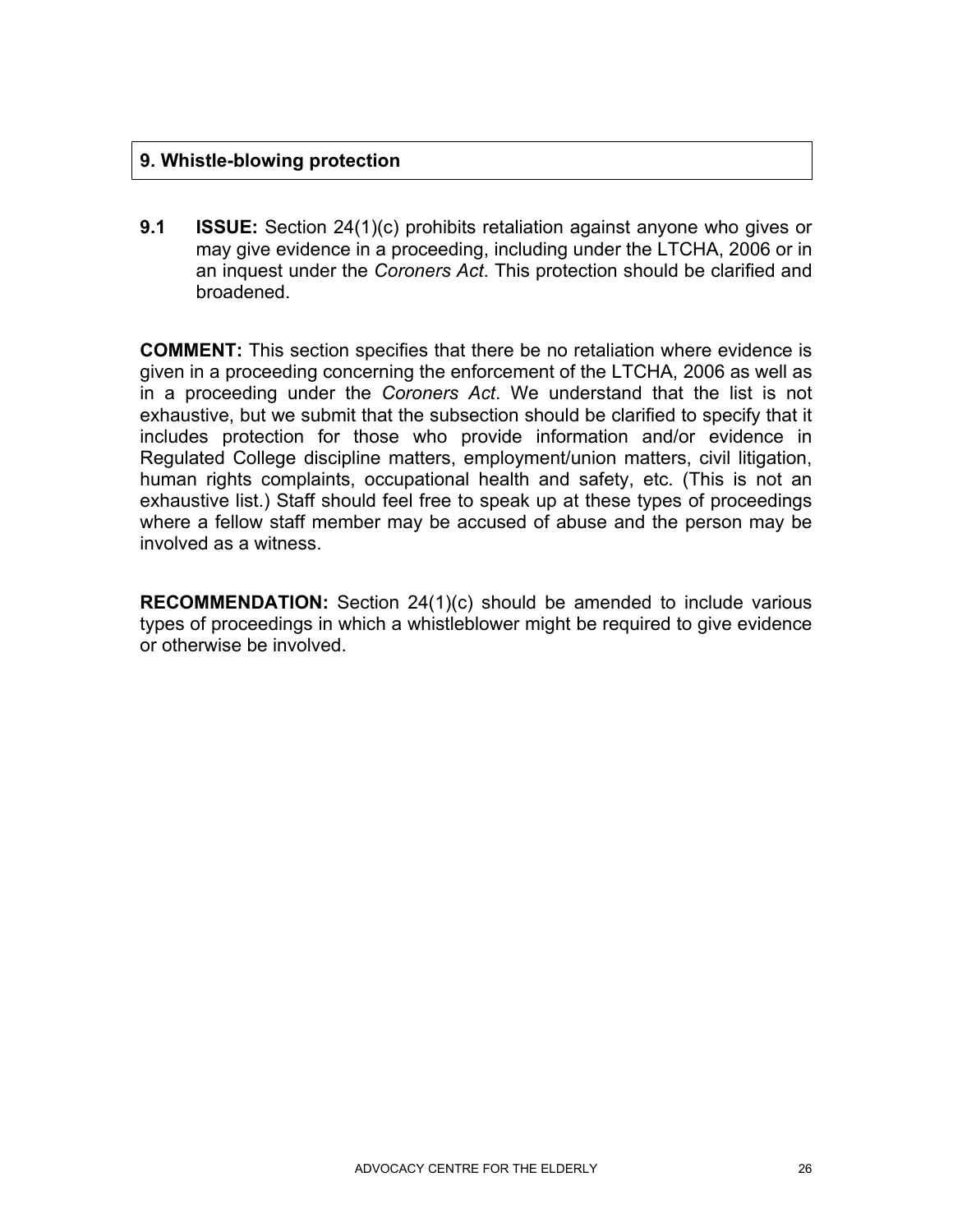#### **10. Restraints and Detention**

All sections which authorize restraint or detention by a substitute decision-maker must also include the right to a review in accordance with the law.

In Canada, no one may be detained or restrained against their will except by process of law. Under the common law, persons can only be restrained in an emergency where immediate action is required to prevent serious bodily harm to the person or to others, and only for so long as the emergency continues. The common law duty to restrain does not apply in situations where it might be "reasonably foreseeable" that a person might harm themselves or others; it only applies in emergency situations. Where restraint is required in a non-emergency situation, it can only be done where legislation allows, and only then in accordance with the *Charter*.

There is no common law duty to detain. Detention goes beyond an emergency situation. Legislation must specifically authorize detention within certain specifically defined circumstances. Legislation must also set out the right of a person to counsel, the right to have the detention reviewed, etc.

All persons have the following rights pursuant to the *Canadian Charter of Rights and Freedoms*:

**7.** Everyone has the right to life, liberty and security of the person and the right not to be deprived thereof except in accordance with the principles of fundamental justice.

**9.** Everyone has the right not to be arbitrarily detained or imprisoned.

**10.** Everyone has the right on arrest or detention

*a*) to be informed promptly of the reasons therefor;

*b*) to retain and instruct counsel without delay and to be informed of that right; and

*c*) to have the validity of the detention determined by way of *habeas corpus* and to be released if the detention is not lawful.

**12.** Everyone has the right not to be subjected to any cruel and unusual treatment or punishment.

**15.** (1) Every individual is equal before and under the law and has the right to the equal protection and equal benefit of the law without discrimination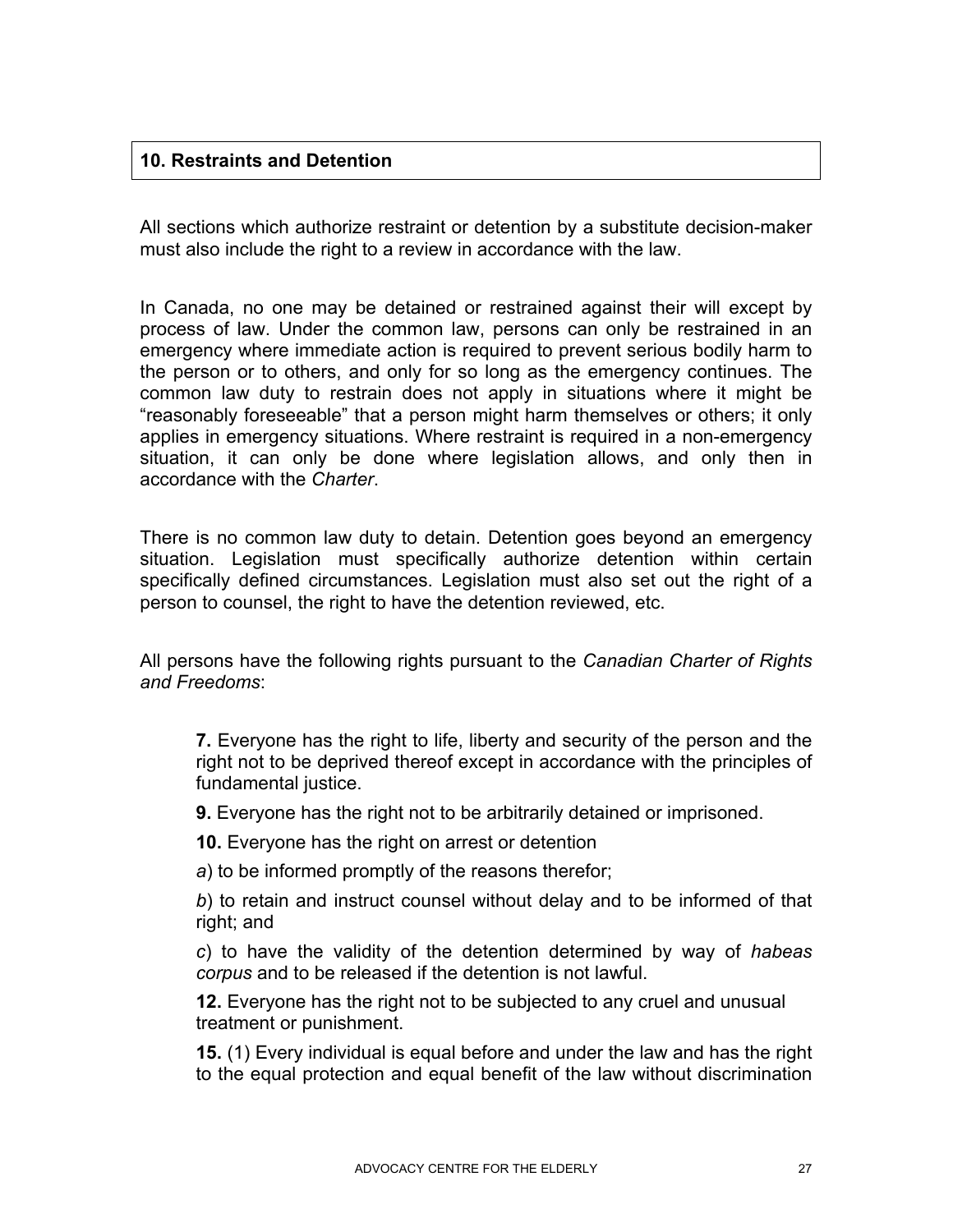and, in particular, without discrimination based on … age or mental or physical disability.

Persons entering long-term care homes do not give up these rights. In the context of long-term care, in fact, where it is more likely that a person will find themselves in a situation where staff either restrain or detain them, it is important that legislation specifically set out how such restraint or detention is to be done, and the rules which must apply. This not only protects the person who may be restrained or detained, but also assists the home both in determining when such actions are appropriate, and in protecting itself from legal actions for unlawful imprisonment, battery, etc.

These rights do not apply only to persons in a secure unit, but to any resident who is prevented from leaving a facility by the use of barriers, locks or other devices, such as wanderguard bracelets. Therefore, the sections should be expanded to reflect these rights.

If a resident is not allowed to leave a long-term care home, he or she is entitled to all the protection of the law. This does *not* mean that every person in a facility with a lock on the front door is being detained: if when they request to leave they are allowed to do so, they are not detained. However, if the person asks to leave and is not allowed to do so, this is detention and the person must be entitled to due process.

At the present time, there is no authority for homes to restrain or detain, except under very narrow circumstances. However, most residents are presently detained or restrained illegally, or by inappropriate means, due to the lack of appropriate legislative framework. Further, since there is no appropriate legislative framework in this area, the only persons who may have authority to consent to a person being detained or restrained are guardians of the person, or attorneys for personal care where the power of attorney contains a special "Ulysses" clause.

ACE has had numerous clients who have been prevented from leaving a longterm care home. This can occur when they are locked on a secure unit or prevented from leaving the building by the use of environmental restraints. ACE has heard a variety of purported rationales for this, including:

- the home has a "policy" preventing all residents from leaving without an escort;
- a family member or attorney for personal care directs the home not to allow the person to leave despite the fact that the health practitioners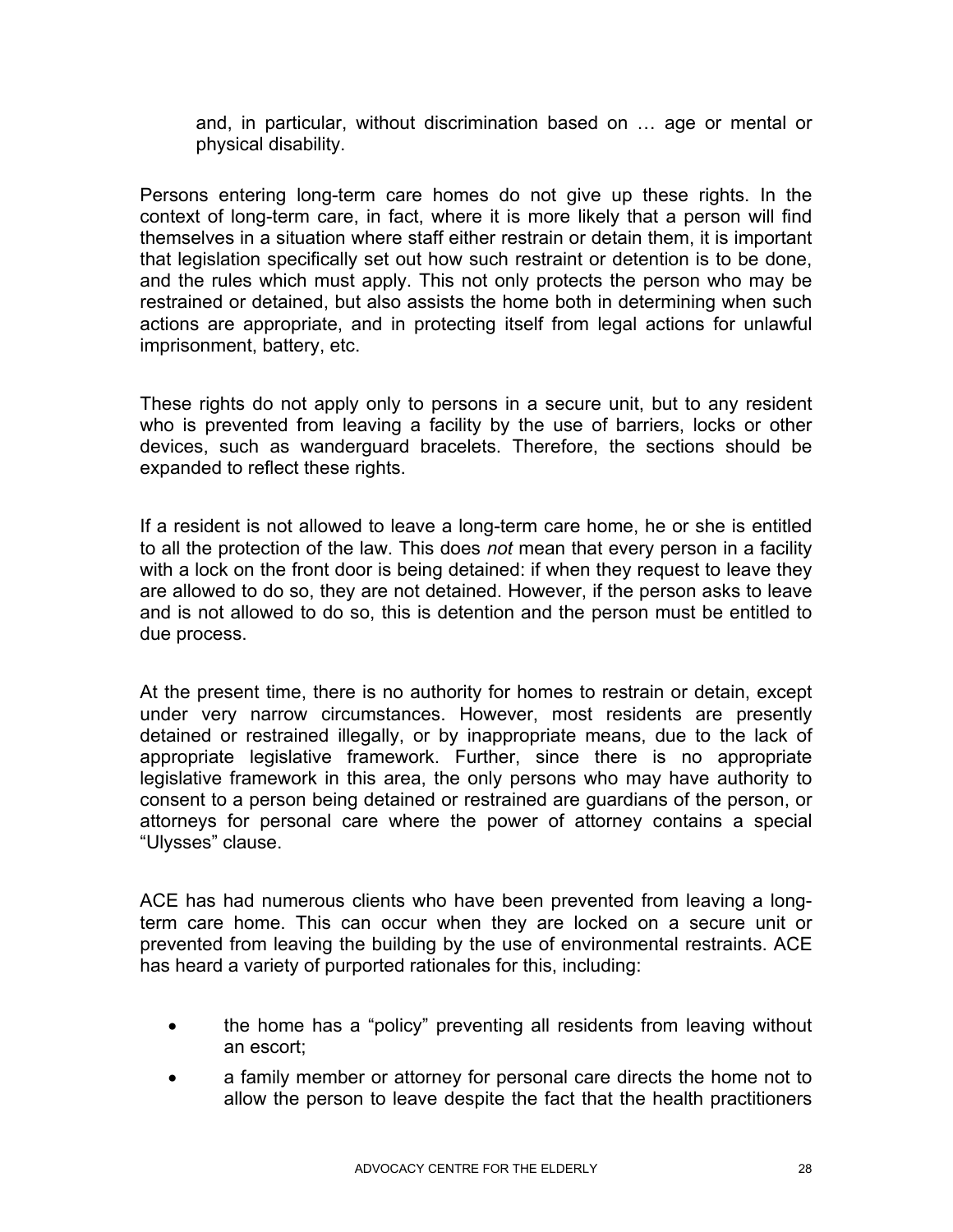in the home believe the person to be capable and, even if the person were mentally incapable, the family member or attorney has no legal authority to do so;

• the home prevents the person from leaving because they might fall, get hurt, get into trouble, drink alcohol, etc., even though the person is mentally capable of making such decisions.

Despite the fact that homes have no legal authority to detain their residents, these types of issues continually arise. While some matters can be resolved by legal counsel pointing out to the home that its actions are illegal, at other times it can be quite difficult where the home believes it is in the person's "best interest" for them to be prevented from leaving. Because there is no process other than court application to address this (a step which residents usually do not want to take), it can be a very difficult issue to resolve, particularly given that the resident usually has no other option but to stay in that home. It is often very difficult for the resident to move to another long-term care home or alternative accommodation, due to limited availability of long-term care home beds in most communities, and limited home care and resources to provide care in accommodation other than a long-term care home. The resident seeking to move would also be in the lowest priority category for placement in an alternate home. The resident may also find it too difficult to move simply because of his or her state of health.

It is important to have a quick and easy approach to resolving these matters while also upholding and respecting residents' rights. Setting out the requirements in the legislation would make the staff of long-term care homes put their mind to whether or not such refusals are legal, thereby reducing the number of illegal detentions.

**10.1 ISSUE:** Section 27 requires licensees to ensure the home has a written policy regarding the minimizing of restraints. It should be amended to require that these policies be approved by the Ministry.

**COMMENT:** While we agree that every licensee must have a written policy to regarding the minimizing of restraints, it is our position that these policies should be approved by the Ministry of Health and Long-Term Care. While this might appear to be a cumbersome task given the number of homes in Ontario, we expect that homes will likely either follow corporate policy where they are part of a large municipality or chain, or adopt policies written by their industry organizations, the Ontario Association of Non-Profit Homes and Services for Seniors, and the Ontario Long-Term Care Association.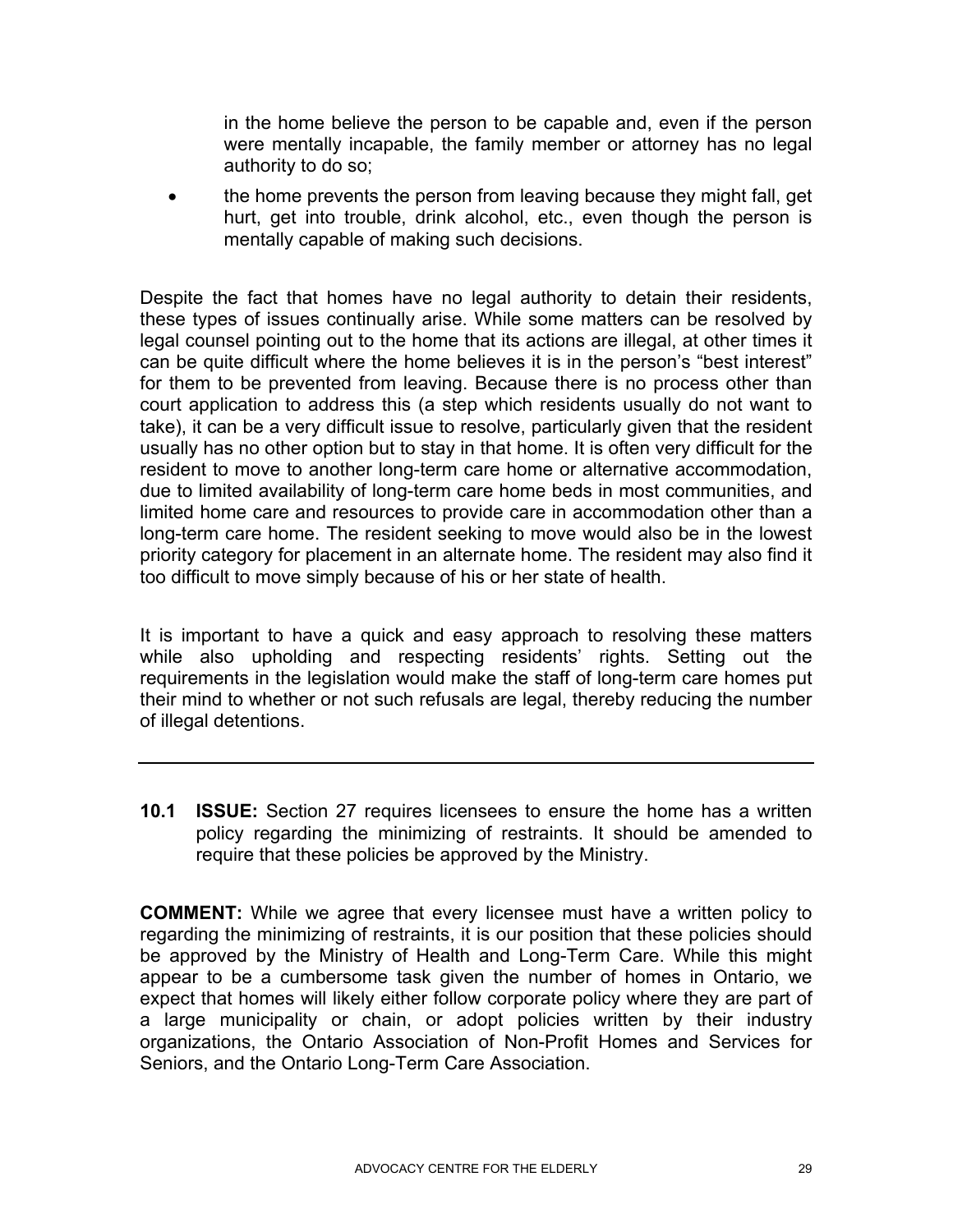**RECOMMENDATION:** A subsection should be added to section 27 as follows:

**27.** (3) The policy to minimize the restraining of residents must be approved by the Director.

**10.2 ISSUE:** The sections concerning minimizing of restraining must clearly state that there is no ability to restrain a competent resident against their will. This is a matter of fundamental rights.

**COMMENT:** No capable person can be restrained against their will, except where the common law allows. A statement similar to section 14 of the *Mental Health Act*, which states that "[n]othing in this Act authorizes a psychiatric facility to detain or to restrain an informal or voluntary patient" should be included in the legislation. In the case of the LTCHA, 2006, the statement should refer to "capable persons" rather than "informal or voluntary patients".

**RECOMMENDATION:** A section should be added to the legislation stating that "Nothing in this Act authorizes a long-term care home to detain or restrain a mentally capable resident, except in accordance with the common law".

**10.3 ISSUE:** Section 29(2)5 provides that a resident can be restrained on their own consent or that of their substitute decision-maker. The section does not identify who makes the finding of incapacity, what it is the person is incapable of, and if there is an appeal process to that finding (see discussion above, under Restraints and Detention – general comments).

**COMMENT:** Persons can be capable of making decisions in respect to certain matters at the same time as they are mentally incapable of making other kinds of decisions. For example, a person can be mentally incapable of managing their property but can at the same time be capable of choosing a substitute decisionmaker and signing a Power of Attorney for Property. In each instance where legislation contemplates someone being found mentally incapable, the legislation must specify in respect of what decision. "Incapacity" does not exist in a vacuum. This section should specify that the person must be found mentally incapable with respect to consenting to restraints.

Part II of the *Health Care Consent Act* should be specifically referenced in the LTCHA, 2006, wherever the context demands, with respect to obtaining consent from the substitute decision-maker.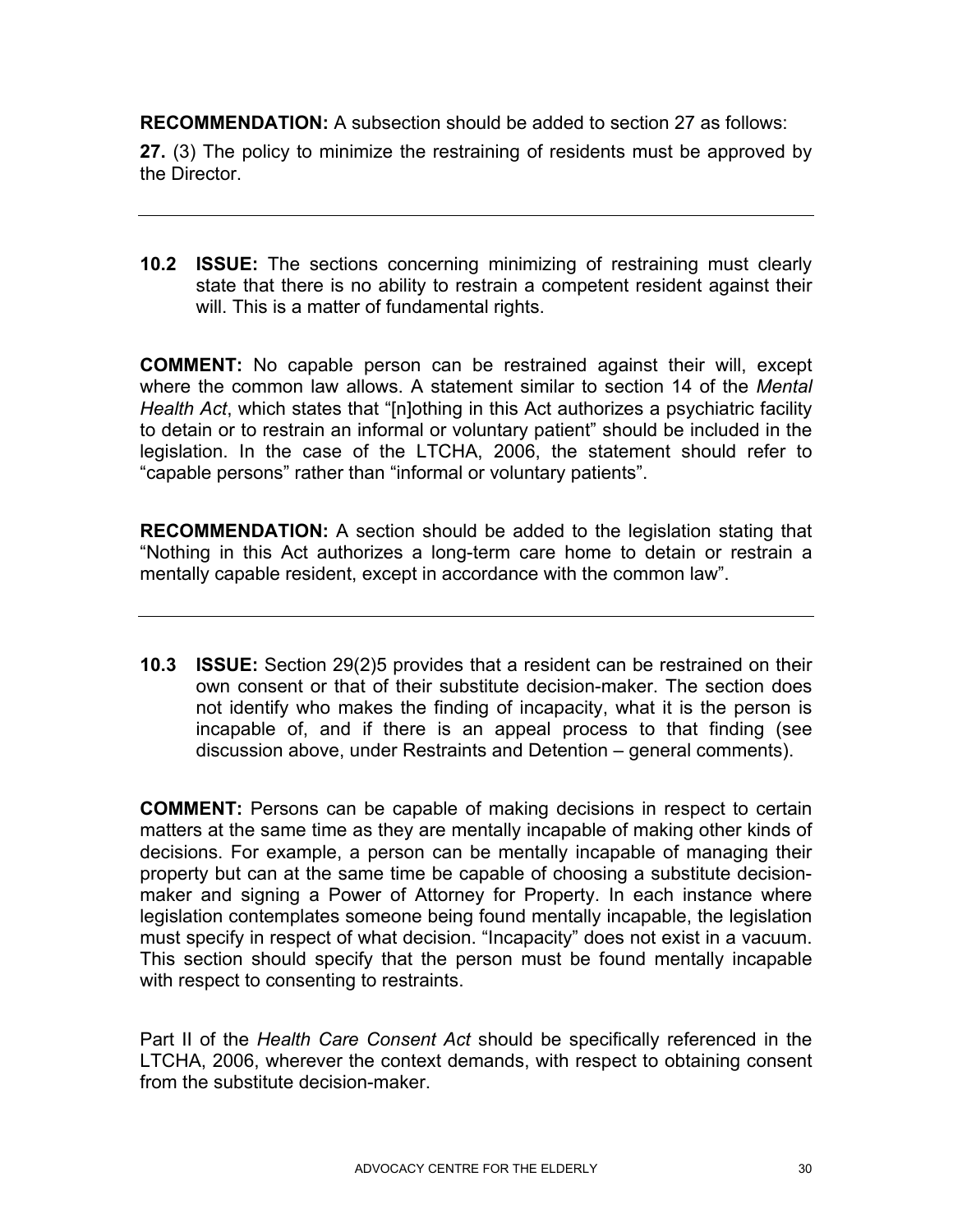The LTCHA, 2006 must refer specifically to those persons who are appropriate to assess capacity, namely the health practitioner proposing the restraint (please see the requirement under section 10 of the *Health Care Consent Act* that a health practitioner determine capacity to consent to treatment, and obtain consent, prior to treating). Further, when a person is found to be mentally incapable, it is crucial that due process be in place to allow the person to challenge the finding of incapacity by appealing the finding to the Consent and Capacity Board.

Section 29(2)5 should be amended to acknowledge that where restraining is required immediately and can be applied pursuant to the common law duty to restrain, such restraint can only continue for so long as the emergency situation persists, at which time consent must be obtained forthwith from the appropriate substitute decision-maker. Where a person found to be mentally incapable of consenting to restraints wishes to challenge that finding to the Consent and Capacity Board, the restraint could still be applied pending the Board hearing if the common law duty to restrain continued to apply. If the duty to restrain no longer applied (i.e. the emergency situation no longer persisted) either during the Board hearing or during any further appeals of the Board's decision, a special order of the Board would have to be made to authorize further restraint pending the final outcome of the dispute over the resident's capacity.

Persons found mentally incapable in this context should also have the right to request a hearing to the Consent and Capacity Board to determine whether their substitute decision-maker was complying with the requirements of section 21 of the *Health Care Consent Act*, as it pertains to consenting to restraints on behalf of the mentally incapable person.

**RECOMMENDATION:** The LTCHA, 2006, should be amended to confirm that Part II of the *Health Care Consent Act* applies with respect to findings of incapacity to consent to restraints.

Further, the *Health Care Consent Act* should be amended to add the following sections:

#### **18.1(1) Restraint may begin** – This section applies if

1. the person is a resident of a long-term care home as defined in the *Long-Term Care Homes Act, 2006*;

2. a health practitioner proposes a restraint for the person, the health practitioner is of the opinion that the person is mentally incapable with respect to the application of restraint, and the person's substitute decision-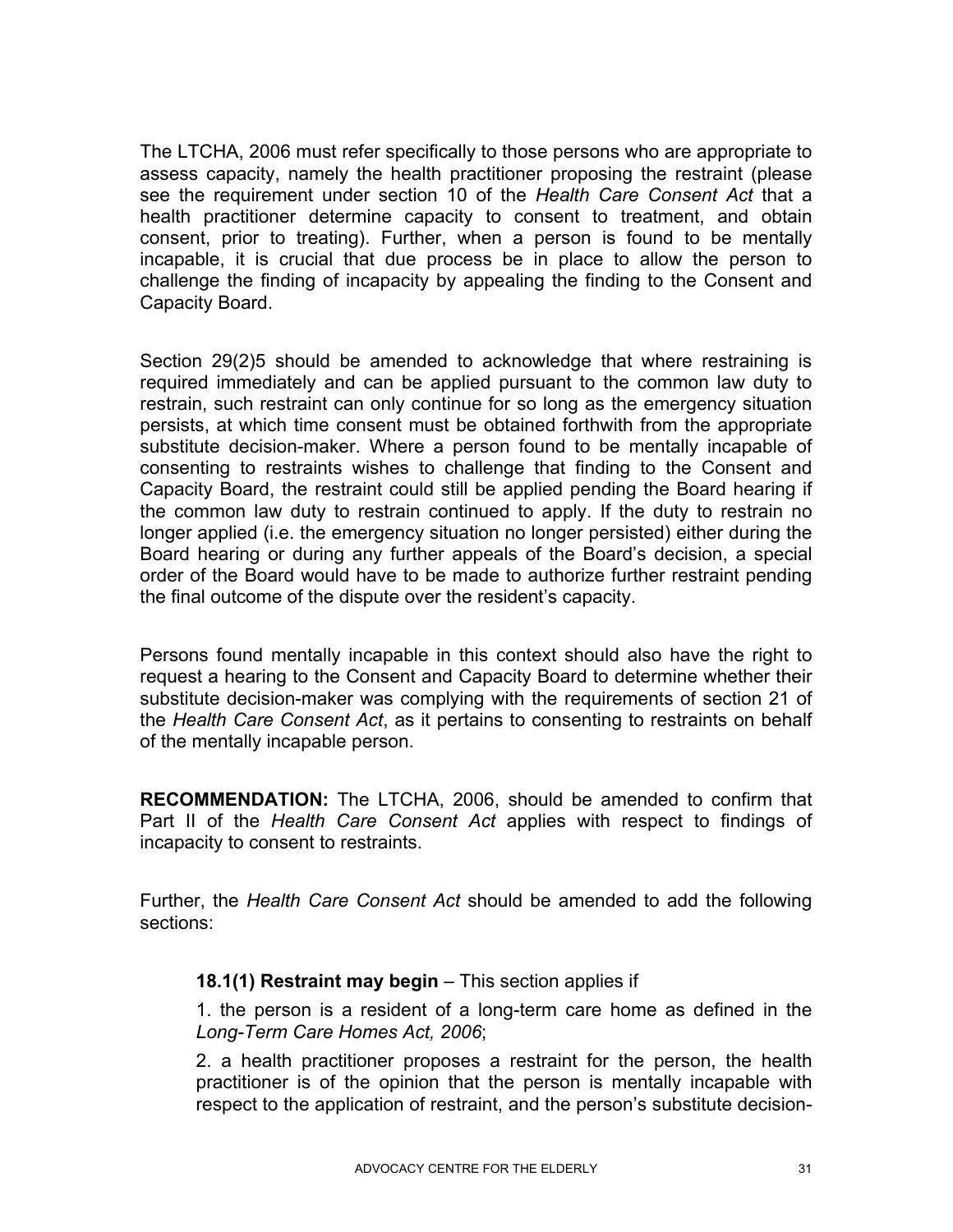maker has given consent on the person's behalf in accordance with this Act and the *Long-Term Care Homes Act, 2006*;

3. the requirements regarding restraints found in the *Long-Term Care Homes Act, 2006*, its regulations and policies have been met; and

4. restraint is required to prevent imminent and serious physical harm to the person or to another person.

**18.1(2) Restraint pending review** – If all the requirements set out in section 18.1 have been met, and

(a) the mentally incapable person applies to the Board for:

(i) a review of the finding; or

(ii) the appointment of a representative to give or refuse consent to the restraint on his or her behalf; or

(b) another person has applied to the Board to be appointed as the representative of the mentally incapable person to give or refuse consent to the restraint on his or her behalf,

the person can be restrained until the commencement of the hearing or for seven days, whichever is less.

**18.1(3) Restraint pending review** – Where section 18.1(2) applies, but either the hearing commences or the time to the hearing will be more than seven days, restraint may not continue without an order of the Board, which may order:

- (a) no restraint pending the decision of the Board;
- (b) restraint for a specified period of time; or
- (c) restraint until the decision of the Board.

Further, section 19 of the *Health Care Consent Act* should apply to restraint pending appeal.

Consequential amendments would be required to amend section 37 of the *Health Care Consent Act* to reflect the principles described above. For example, a new section, s. 37.2 should be added to the *Health Care Consent Act* to provide:

**37.2** If a person is a resident of a long-term care home as defined in the *Long-Term Care Homes Act, 2006*, and if consent to restraint is given or refused on an mentally incapable person's behalf by his or her substitute decision-maker, and if the mentally incapable person is of the opinion that the substitute decision-maker did not comply with section 21, the mentally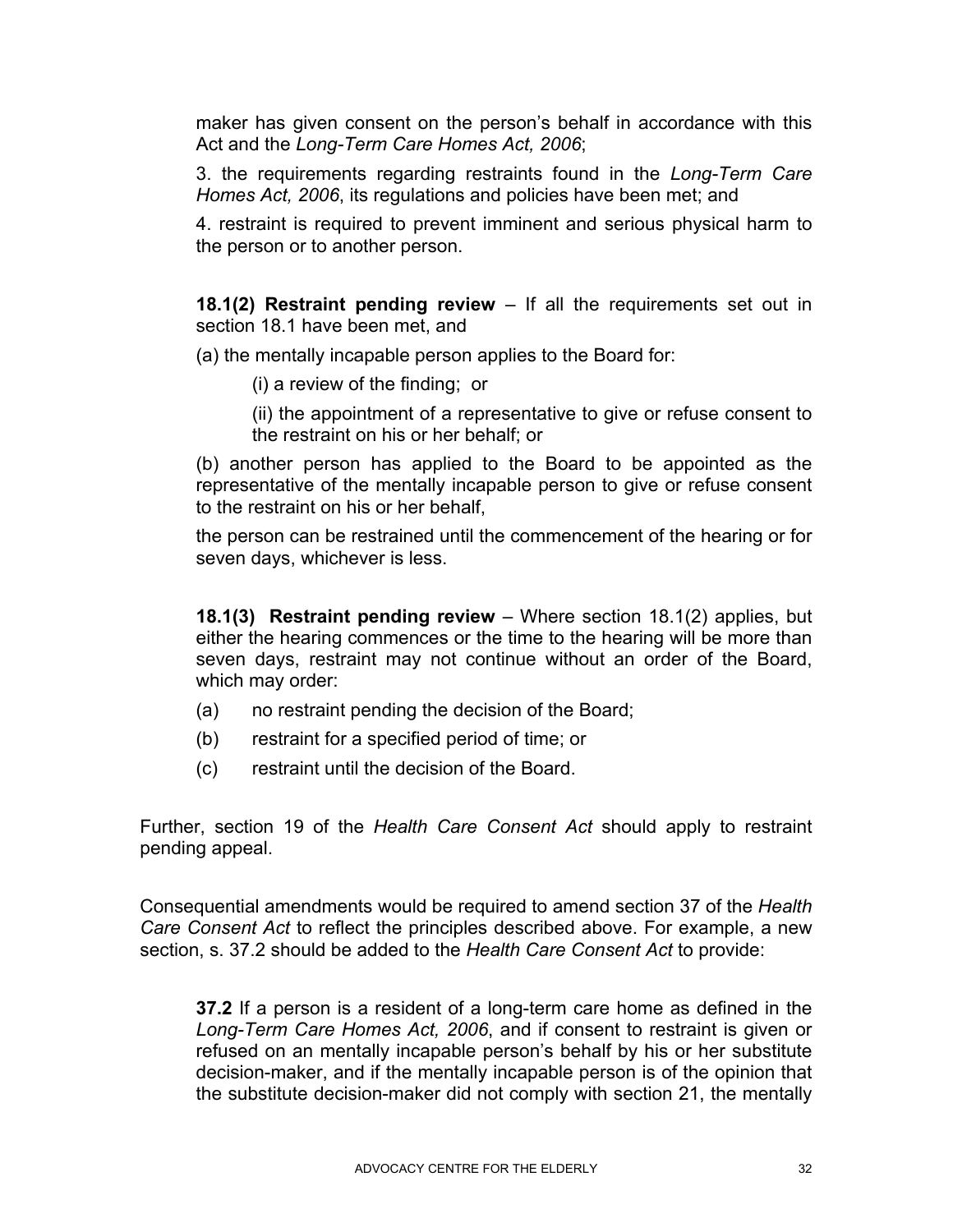incapable person may apply to the Board for a determination as to whether the substitute decision-maker complied with section 21.

Subsections 37(2) through (7) would apply, *mutatis mutandis*, and section 37.1 would have to be amended to include section 37.2.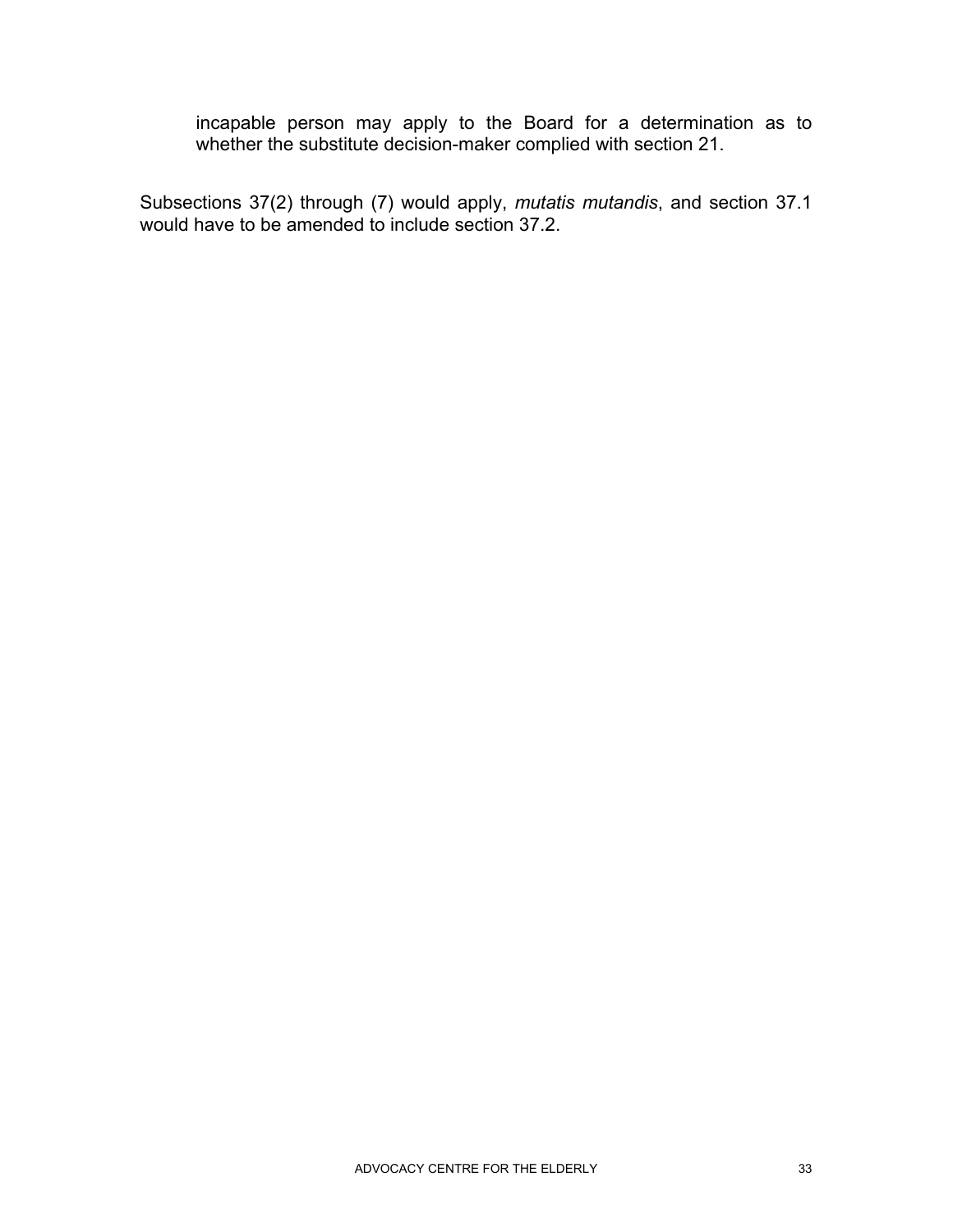#### **11. Admission or transfer to a secure unit**

**11.1 ISSUE:** Subsections 30(4)-(7) of the LTCHA, 2006, deal with transfer to a secure unit from within a long-term care home. Section 200(9) of the LTCHA, 2006, which is a consequential amendment to the *Health Care Consent Act*, deals with admission to a secure unit from outside the home. Having two sections which deal with the same issue in two different pieces of legislation is illogical and confusing. Admission and transfer to a secure unit should appear in one piece of legislation, namely the *Health Care Consent Act*. The legislative scheme for transfers to a secure unit should mirror the requirements of the legislative scheme for admissions to a secure unit, found as Part III of the *Health Care Consent Act*.

**COMMENTS:** Admission to a secure unit is a very similar issue to admission to a long-term care home. It is therefore logical that all admissions, be they transfer within a home or admission from outside the home, be dealt with in the same manner and within the same legislation.

It is also important that both admissions to secure units and transfers into secure units come under as much scrutiny and review as possible, as residents on the units are detained in every sense of the word, and must be afforded the rights necessary to ensure appropriate detention. Without these rights, we submit that any detention would be contrary to the *Charter*.

ACE has dealt with residents who have been illegally detained on locked units. Residents on locked units rarely leave the units. They eat their meals, have their programming, and see their doctors within that unit. Most residents on locked units do not have access to telephones, and typically may only use the telephone at the nurses' station. At present, it is therefore very difficult, if not impossible, for these residents to seek outside assistance. Visitors to the unit are admonished not to allow residents to leave the unit. It is not uncommon for persons on that unit to ask for help to get out. Most people assume that the person has dementia, and therefore they ignore their pleas for assistance. However, this is not always the case, and there are those in the system who are on these units because of the wishes of their family or disagreements with the home administration, and for other reasons.

In our submission, most of these detentions are illegal; unfortunately, they are tacitly allowed, and there are presently no safeguards in place at all. This means that it is very difficult for these residents and others who might assist them to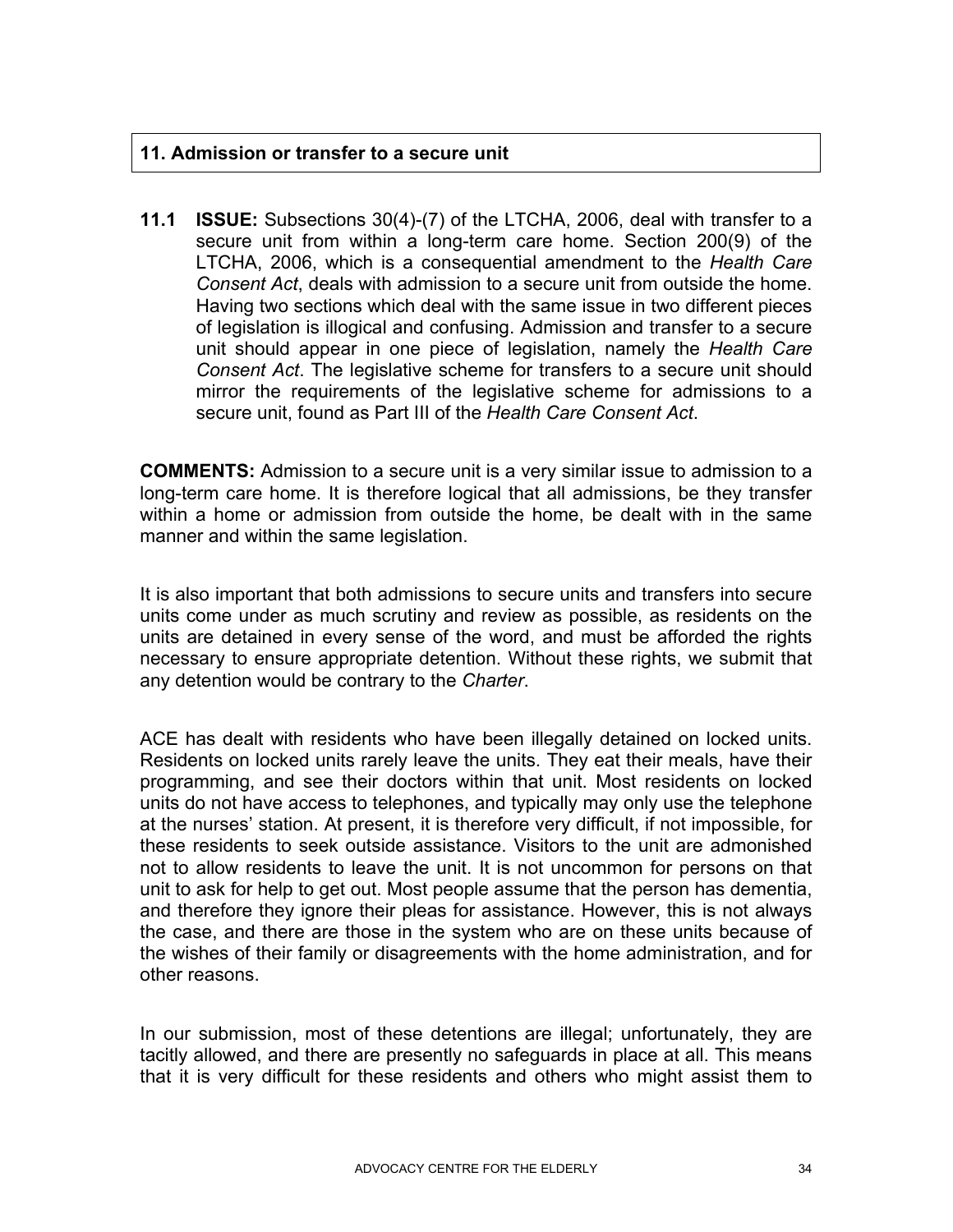know that they have legal rights and that they might exercise these rights to get off these units.

The most egregious case of illegal detention that ACE has been involved with was that of a 58 year old woman, S.S., who was admitted to a secure unit at the age of 51. She had a bipolar disorder as well as a number of physical illnesses, and did require some level of assistance at that time.

In 1997 she was found mentally incapable of making property decisions and had a Guardian of Property appointed by the Court. It would appear that thereafter, the assumption was made that she was mentally incapable for most if not all aspects of her life. The guardian himself assumed he was guardian for both property and the person, although this was not, in fact, the case.

In 1997 she was also admitted to the secure unit at a long-term care facility. Her mental health issues were brought under control. By 2002, she was requesting to get out, but the Guardian of Property refused to allow it. She was transferred to a secure unite in a second long-term care facility in 2004. She continued to be unhappy with being in a long-term care facility, but no one advised her that she could do anything about it. Her guardian of property authorized detention and limited outings. However, if she "used up" all her outings, she was not allowed out. On occasion when she was allowed to go out on her own, she was followed by the staff of the long-term care home. The Guardian's wife also entered the picture, "authorizing" stricter detention, even though she had no authority whatsoever.

At one point, S.S. was allowed to leave the unit if she stayed within the facility. This "privilege" was eventually withdrawn as she was making it "difficult" for staff who had to "prevent" her from walking out the door. When she complained about not being able to go out to an art show (her guardian of property had said she had "used up" her once a week optional outing), she was detained by three staff members and seen as "noncompliant" and "difficult" when she complained about being illegally incarcerated.

Given that she was mentally competent, she was able to learn the codes to get off the unit and when she did, was brought back under duress. It was not until ACE intervened on her behalf that we were able to stop the illegal detention. This unfortunate woman eventually discharged herself – not only out of the locked unit, but out of the facility. She is now living successfully on her own, enjoying her outings and taking cruises.

This illegal detention could have been prevented if there had been legislation which clearly outlined when and how detention could take place.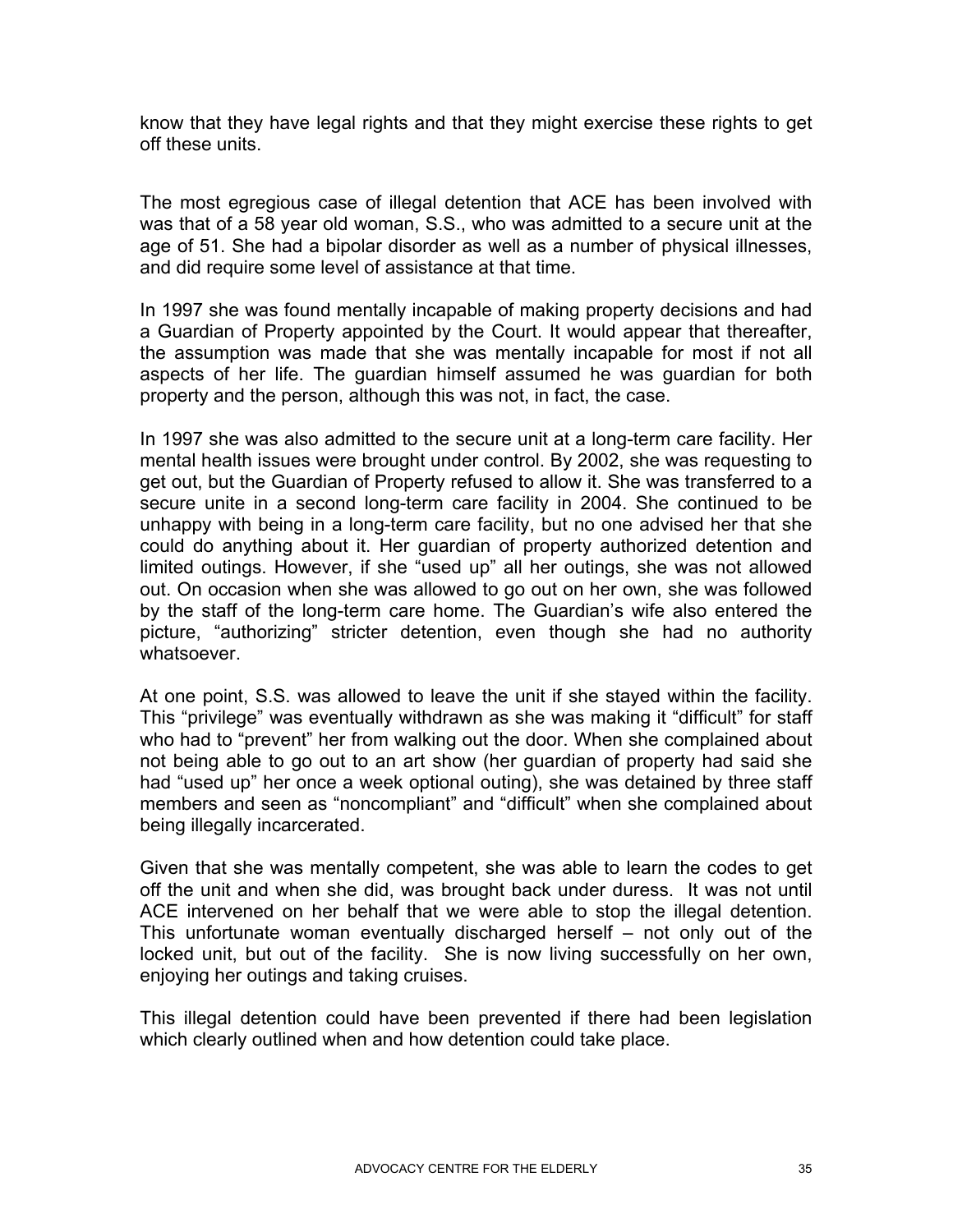**RECOMMENDATION:** The *Health Care Consent Act* should be amended by the addition of Part III.1 dealing with admissions to secure units of long-term care homes. The proposed Part III.1 is attached as **Appendix B** to this submission.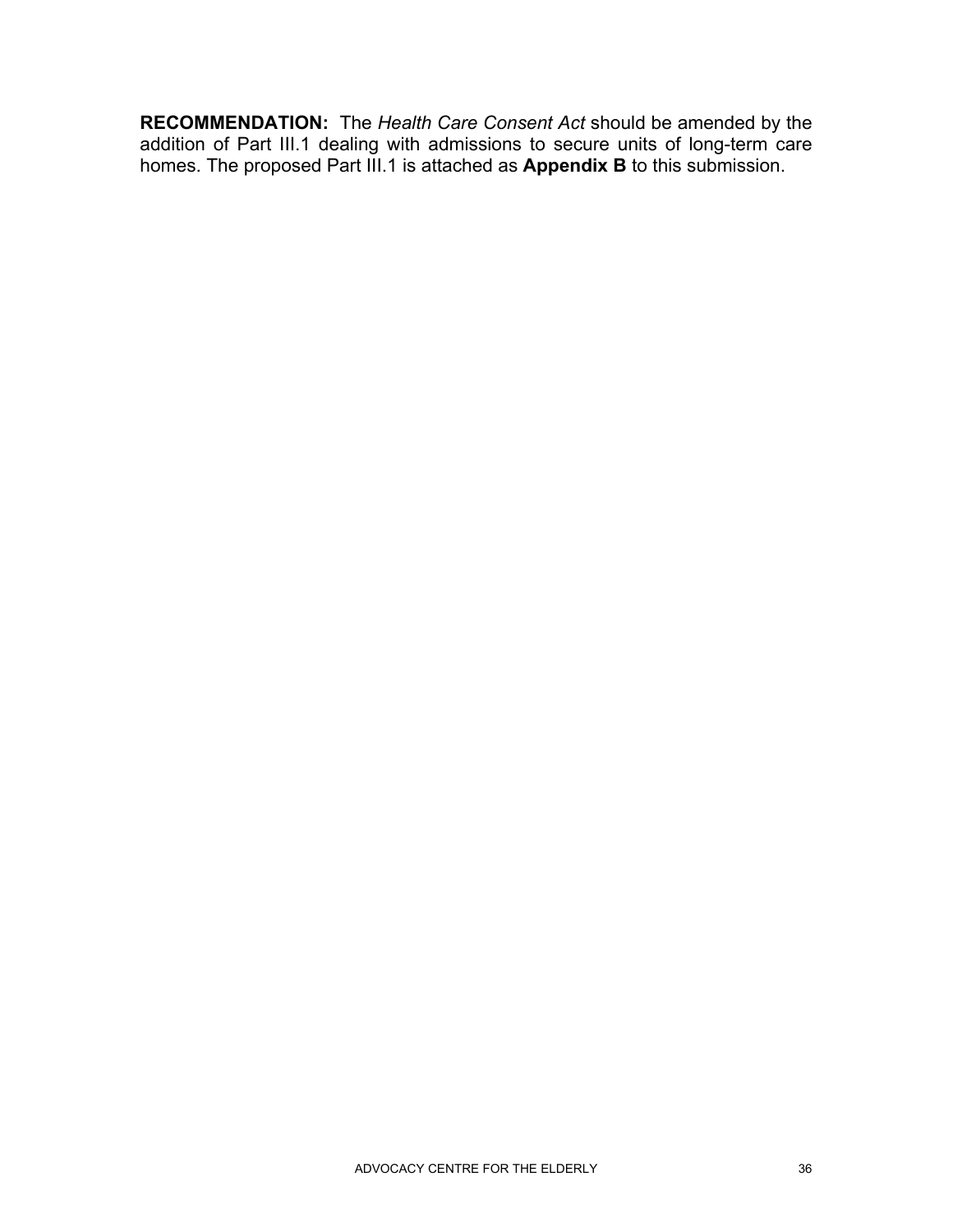# **12. Sections more appropriately included in** *Health Care Consent Act*

**12.1 ISSUE:** Certain provisions that currently appear in the first reading version of Bill 140 would more logically and appropriately be included in the *Health Care Consent Act*.

**COMMENT:** In our submission, provisions regarding consent and reviews of incapacity, etc., should be removed from this legislation and should instead become consequential amendments to the *Health Care Consent Act*.

The *Health Care Consent Act* deals with many aspects of the law relating to consent and the procedure for seeking review of findings of incapacity to consent. That legislation is the logical place for a complete legal scheme concerning consent to detention and secure units, because the requirements for consent to detention and consent to placement in a secure unit should mirror the requirements for consent to admission. The present sections are confusing, given the cross-application of the two pieces of legislation. Under the current drafting, neither piece of legislation provides a comprehensive code for consent to treatment in a long-term care facility. The risk is that residents and long-term care home operators will not have a full understanding of the rules governing consent and capacity, and the avenues of review that are available.

**RECOMMENDATION:** Provisions regarding consent to detention and placement in a secure unit should be removed from the LTCHA, 2006, and should be redrafted as consequential amendments to the *Health Care Consent Act*. The *Health Care Consent Act* should be amended by creating a new "Part III.1" that would govern admission to a secure unit of a long-term care home. The proposed Part III.1 is attached as **Appendix B** to this submission.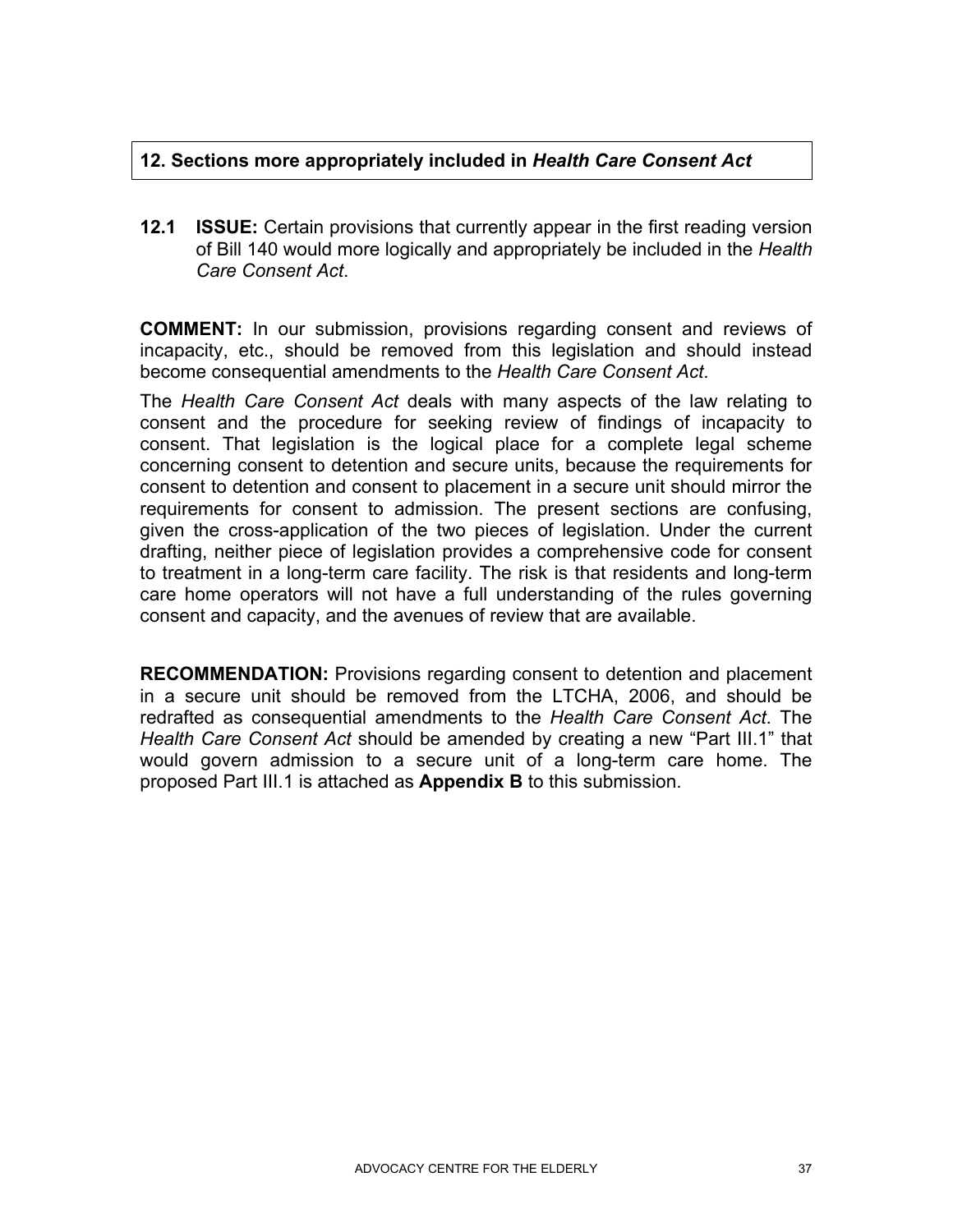# **13. Incapacity to consent to personal assistance services device ("PASD")**

**13.1 ISSUE:** Section 31(4)4 states that if a person is "incapable", the substitute decision-maker may consent to the use of the PASD. There is no reference as to who makes the finding of mental incapacity, and to what the incapacity refers.

**COMMENT:** This section should clarify that the finding of mental incapacity must be made by an evaluator, as that term is defined and understood in the *Health Care Consent Act*. Further, the section must state that the relevant incapacity relates to the ability to understand and appreciate the use of the PASD. It is submitted that reference to the *Health Care Consent Act* should be made in this section, so that it is clear that the list of substitute decision-makers set out therein applies to this decision.

**RECOMMENDATION:** Section 31(4)4 should be amended to reflect that in this context, "capacity" means "capacity to consent to the use of a personal assistance services device". It should further be amended to confirm that the finding of mental incapacity can only made by an evaluator as defined in s. 2(1) of the *Health Care Consent Act*. It should further be amended to reflect that section 20 of the *Health Care Consent Act* applies, with necessary modifications, for the purpose of determining who is authorized to give or refuse consent to the use of personal assistance services devices on behalf of a person who is mentally incapable with respect to the use of a personal assistance services device.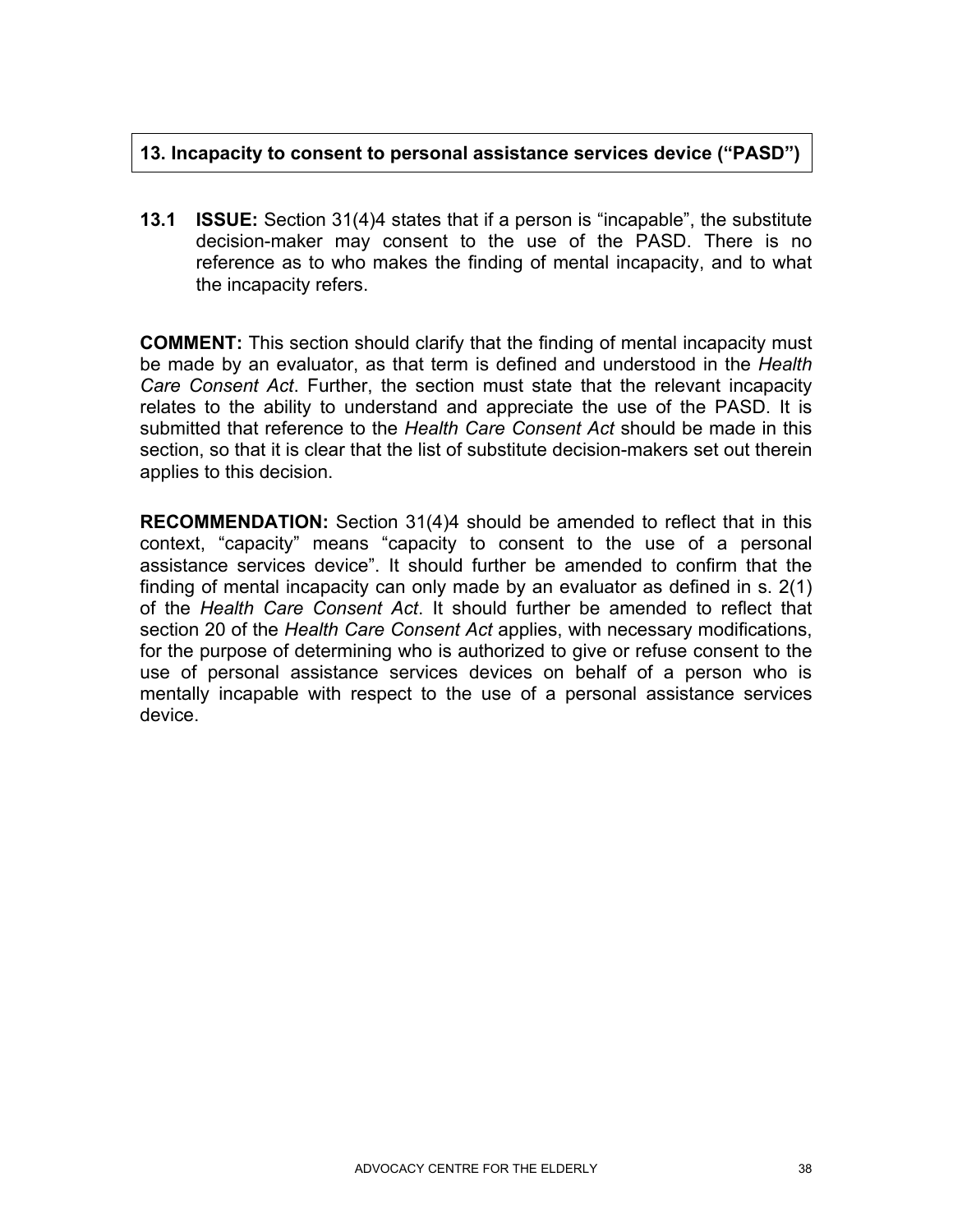## **14. Persons ineligible to become placement co-ordinators**

**14.1 ISSUE:** Section 38 states that the Minister shall designate "persons, classes of persons or other entities as placement co-ordinators" and shall not so designate persons, classes of persons and other entities "described in the regulations as ineligible for designation". It is fundamental that persons designated as placement co-ordinators be directly accountable to the Community Care Access Centres and not be staff or contract employees of hospitals or long-term care homes, as the latter have a conflict of interest in respect to placement issues.

**COMMENT:** Some hospital staff and employees have the task of moving people out of hospital, as their mandate is to manage access to acute care beds and to the care services available in the hospital setting. Hospitals are places where people receive care, but they are not places in which people should live longterm except in situations where they need complex continuing care.

The role of hospital discharge personnel is complementary to that of placement co-ordinators. Hospital staff identify and prepare those persons who are (or will be) appropriate for transfer out of the hospital to their own home or to alternative accommodation where ongoing care needs may be met.

It is the responsibility of CCAC placement co-ordinators to assess eligibility for admission to long-term care homes as well as to assist people in the application process for admission to appropriate homes. Their role is to assist people not only to find the appropriate care to meet their needs, but to find the appropriate accommodation in which this care may be provided.

This role is distinct and must remain at arm's length from that of the hospital discharge staff and from long-term care home staff, in order for the assessment and placement process to be credible, transparent, and without conflict of interest. The danger of hospital or long-term care home staff being given the responsibility to act as placement co-ordinators is that assessments and placements will be driven by hospital or long-term care home criteria and needs rather than the assessments of care and accommodation requirements of the potential residents.

For example, one of ACE's clients was assessed by hospital personnel as being "ambulatory" when in fact he was a double amputee who had no prosthesis. This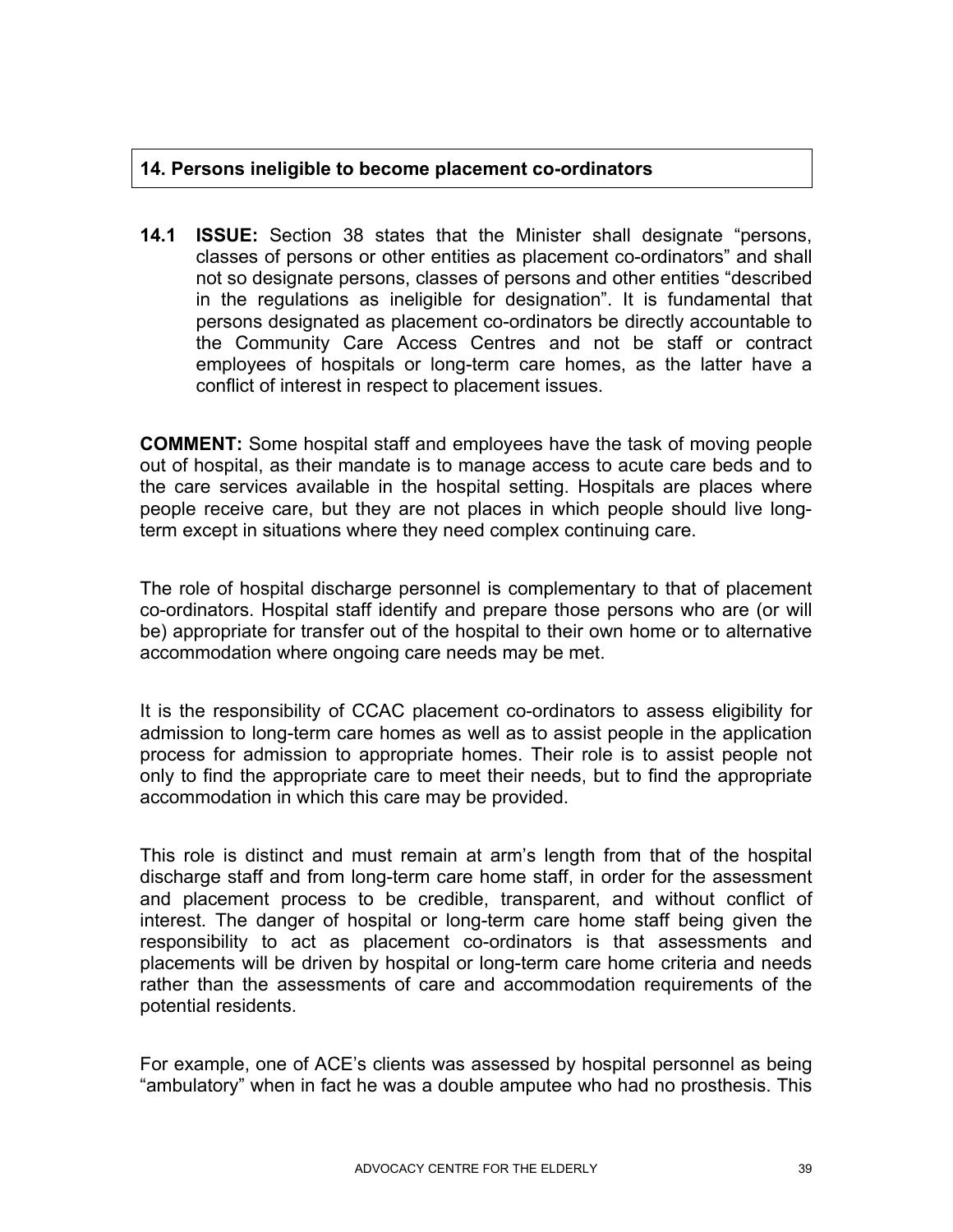clearly made a great deal of difference to his placement and requirements for care.

Long-term care home staff should also be ineligible to act as placement coordinators. On applications to transfer residents from one long-term care home to another, we have seen reports where long-term care home staff underplay residents' care needs or behaviours because they wish to make the resident more attractive for a transfer. Other reports may over-exaggerate residents' care needs or behaviours so that a transfer becomes less likely. In either case, these assessments are not independent and free from bias.

**RECOMMENDATION:** The regulations must specify that staff and employees of hospitals and staff and employees of long-term care homes are ineligible to be designated as placement co-ordinators.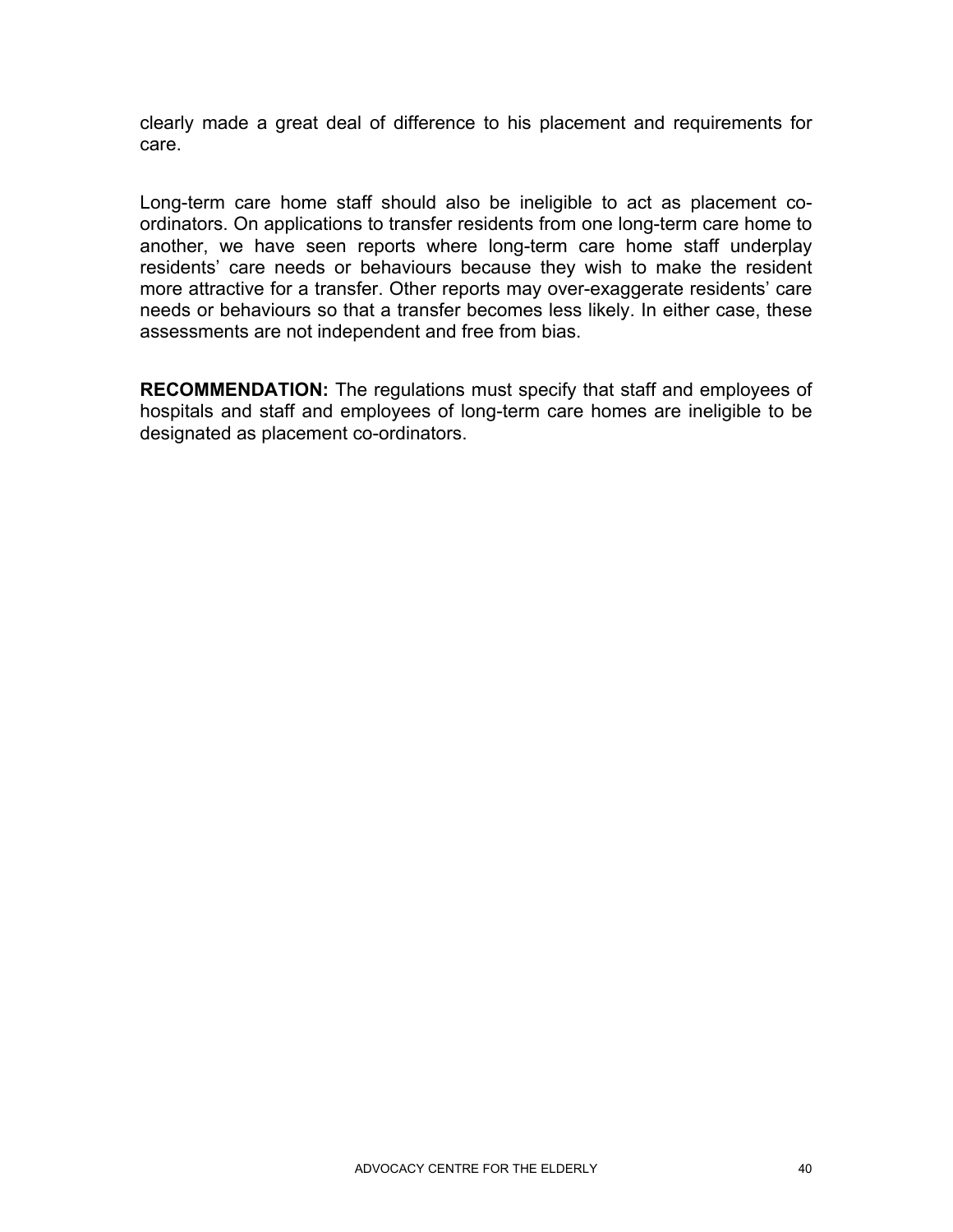## **15. Compliance by placement co-ordinators**

**15.1 ISSUE:** Section 39 confirms that placement co-ordinators must act in accordance with the LTCHA, 2006 and regulations. However, there is no penalty section or sanction if placement co-ordinators fail to comply.

**COMMENT:** Our experience is that placement co-ordinators and Community Care Access Centres do not always follow the present law in respect to the placement process. Other than complaining to the Community Care Access Centre, there is no remedy available to complainants. Considering that the placement co-ordinators control access to long-term care homes, a section providing for sanctioning placement co-ordinators for failure to comply is necessary.

**RECOMMENDATION:** A subsection should be added to section 39 to make failure of the placement co-ordinators to act in accordance with the LTCHA, 2006 and the regulations an offence, such that the penalties in section 177 will apply to any failure to comply.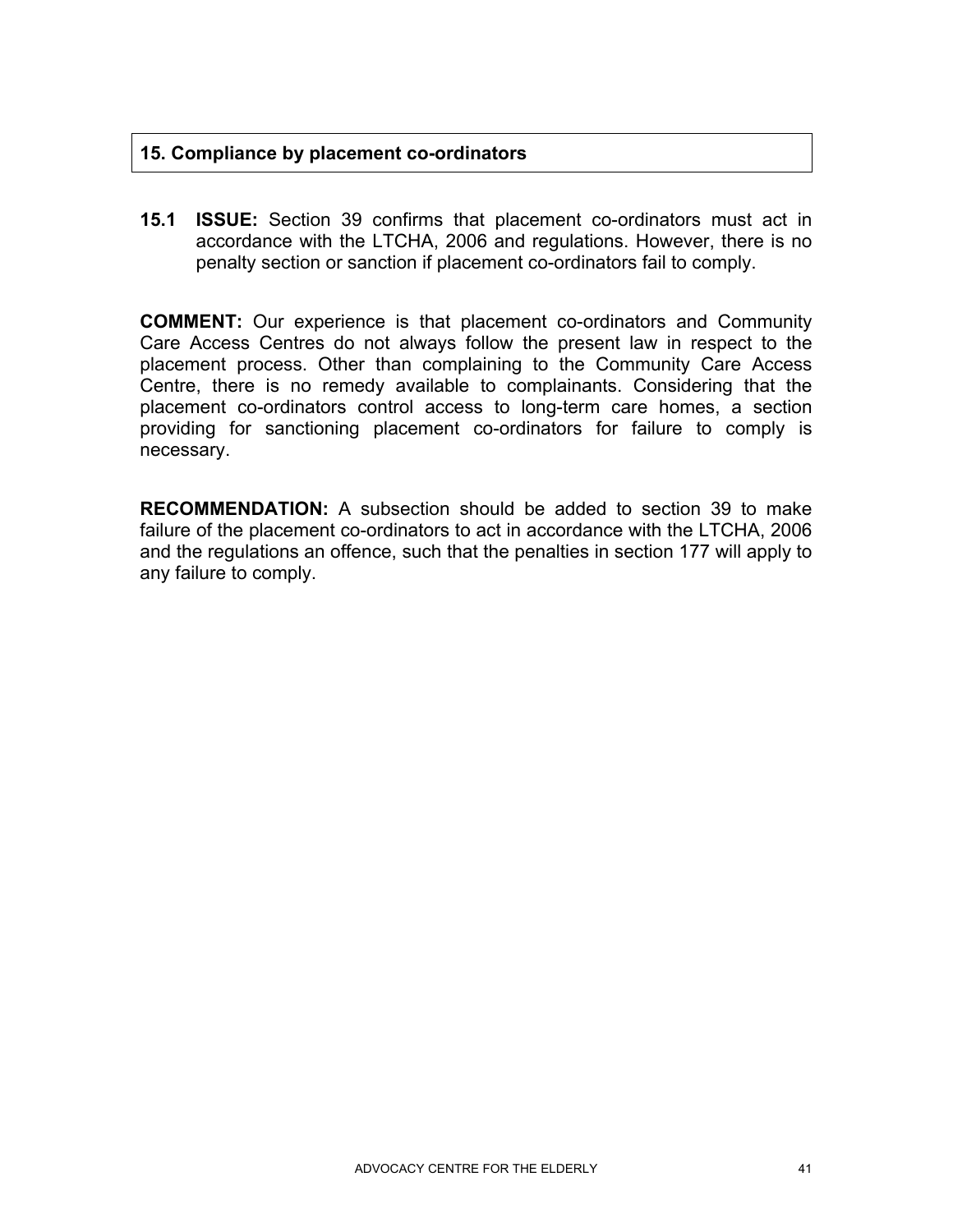# **16. Eligibility for long-term care admission**

**16.1 ISSUE:** The term "agent" in section 41(5)3 should be defined as prohibiting hospital staff or employees, or long-term care home staff or employees, from acting as "agents" of the placement co-ordinators for the purpose of the LTCHA, 2006. The same potential for conflict of interest applies in this situation as described above in relation to section 38.

**COMMENT:** Section 41 details the process for determining eligibility for admission to a long-term care home. The assessment described in section 41(4)2 includes an assessment of the applicant's (i) functional capacity, (ii) requirements for personal care, (iii) current behaviour, (iv) behaviour during the preceding year, and (v) any other assessment or information provided for in the regulations. The assessment must be made by an employee or "agent" of the placement co-ordinator who meets certain professional criteria as outlined in section 41(5)3.

While we appreciate the need for "agents" of the placement co-ordinator, especially in small or remote communities, it is crucial that the person performing these assessments not be a staff member or employee of a hospital or long-term care home, as such persons are in a clear conflict of interest.

The responsibility of hospital discharge staff is to process patients for discharge from the hospital, and they are accountable to the hospital. The risk is that the assessment process may be unduly influenced by pressures within the hospital to discharge patients. Similarly, long-term care home staff are accountable to the home, and may be subject to pressures that would render their assessment biased.

To be fair both to persons seeking admission and to the licensees who will be using the assessments to determine if they have the physical facilities and staff with the nursing expertise to meet the applicant's care requirements, these assessments should not be influenced by other external issues, such as pressures on hospitals to discharge.

**RECOMMENDATION:** The term "agent" in s. 41 should be defined so as to prohibit staff and employees of hospitals or long-term care homes from being retained as agents for the purpose of these assessments.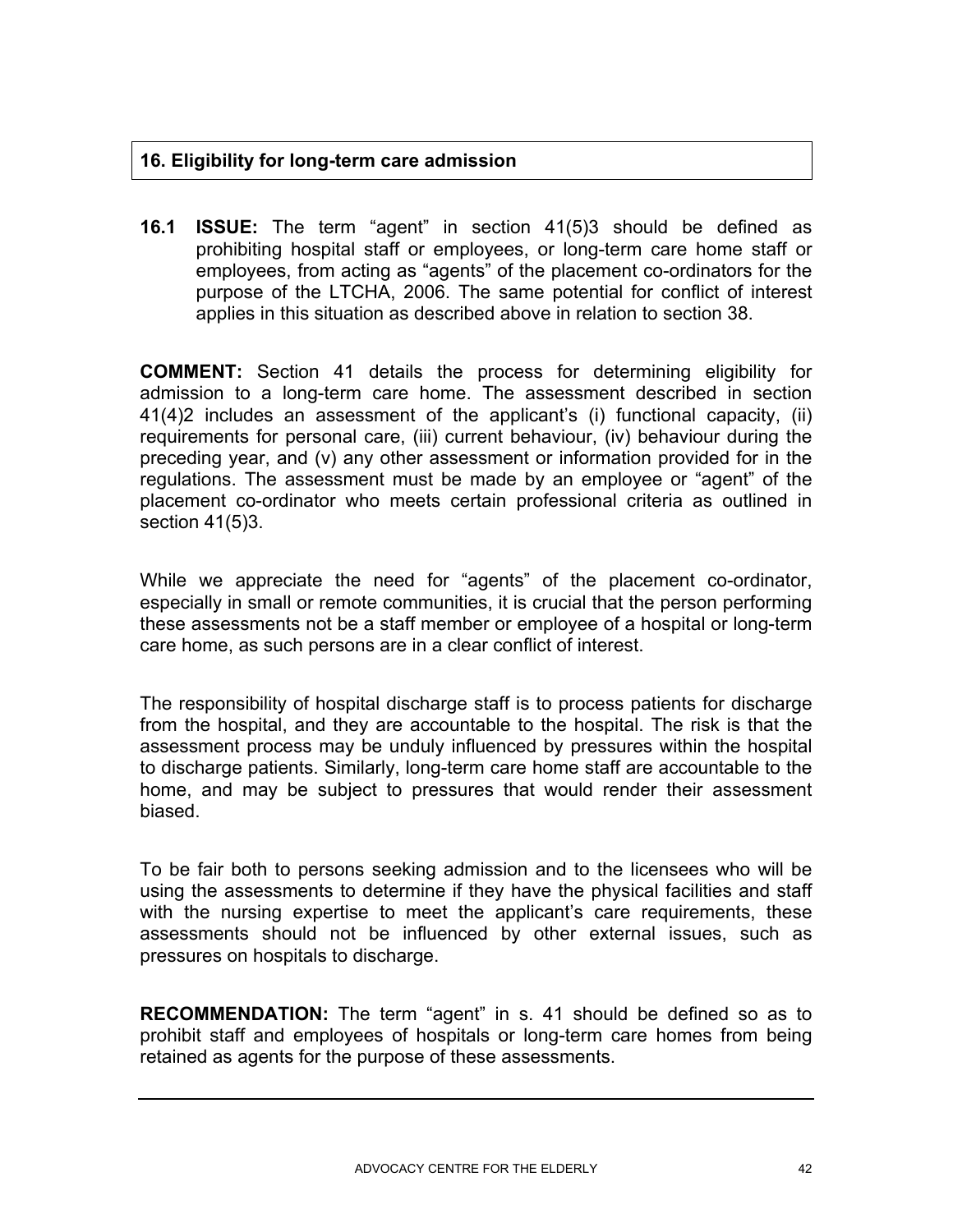**16.2 ISSUE:** The requirement in subsection 41(7) to "give information" and to "explain" the process for admitting persons into long-term care homes must specify that the placement co-ordinator will do this in person, in a face-to-face discussion with the applicant. This cannot be a paper process.

**COMMENT:** After the placement co-ordinator determines that the applicant is eligible for long-term care home admission, the placement co-ordinator is required to give information to the applicant about the process of admission, as well as to "explain" the process, the choices that the applicant has in the process and the implications of those choices. This must be done at a face-to-face meeting between the applicant and the placement co-ordinator and not by simply providing a written information package.

The move to a long-term care home is a major event in a person's life. This is why consent is required to admission to long-term care home. The person is moving to new accommodation in which she will also receive care services. The long-term care home will become her home.

Few people know how long-term care homes operate or are knowledgeable about the services and resources available (or not available) at long-term care homes. As well, not every long-term care home is identical, although all are subject to the same degree of regulation. Applicants often have many questions about how long-term care homes operate, and such questions will be particular to their own level of need and level of understanding. It is only through a face-toface meeting that placement co-ordinators are able to determine what individual applicants require and can therefore be responsive to questions that arise in the course of the meeting.

If an evaluator has found the applicant not capable of consenting to admission to long-term care, the placement co-ordinator must provide information and explain the process to the appropriate substitute decision-maker for the applicant. In this situation, the placement co-ordinator should meet with the substitute decisionmaker in a face-to-face meeting if possible, unless the substitute decision-maker is out of the jurisdiction or it is not physically possible for the placement coordinator to meet with the substitute decision-maker. In this case, the discussion should be by telephone.

**RECOMMENDATION:** The word "explain" should be clarified in this section to require that the explanation be provided in a face-to-face meeting with the applicant. The meeting with the substitute decision-maker (if the applicant is not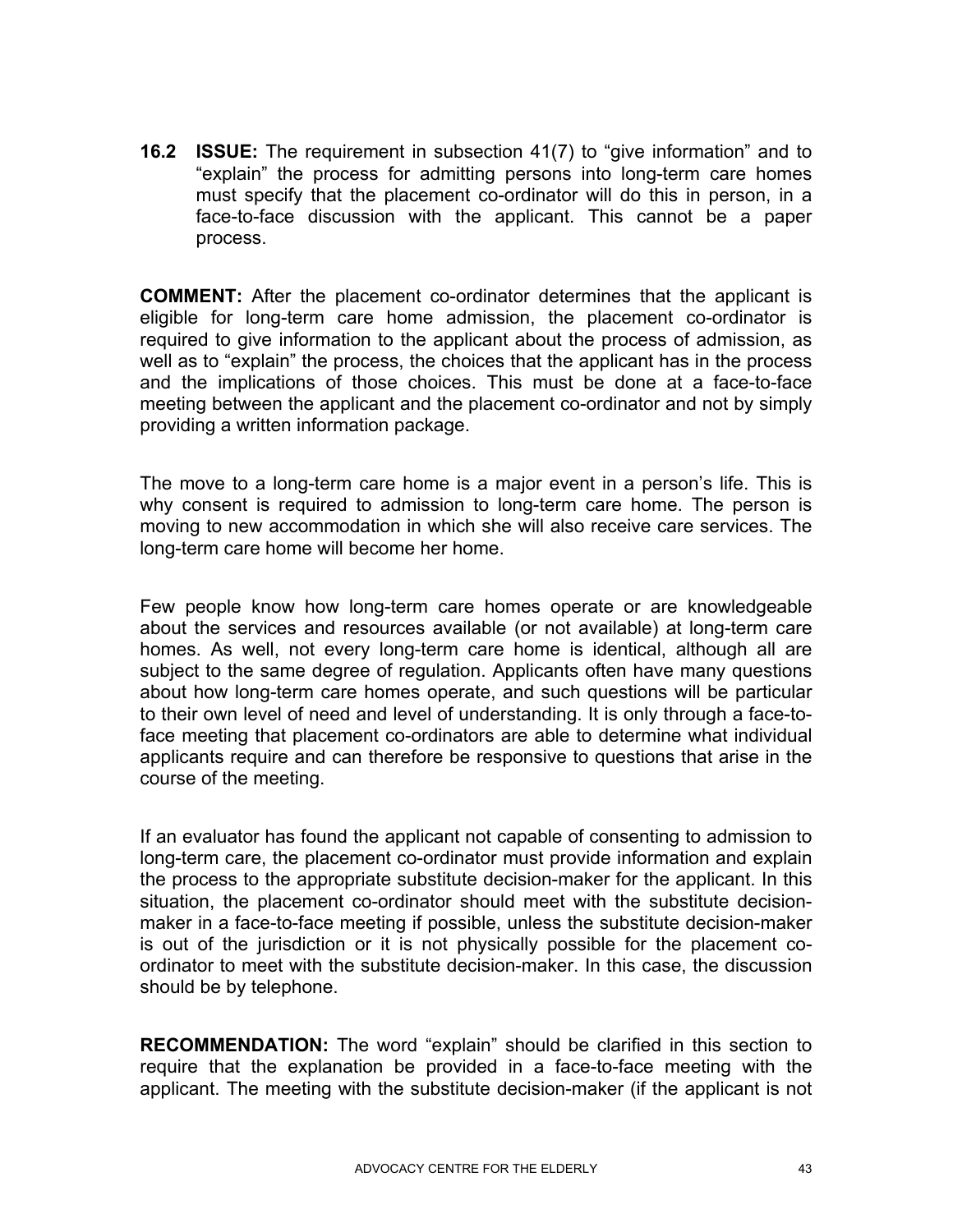capable to consent to admission) may be by telephone if the substitute decisionmaker is out of the jurisdiction or if it is not physically possible to meet with the substitute decision-maker because of distance.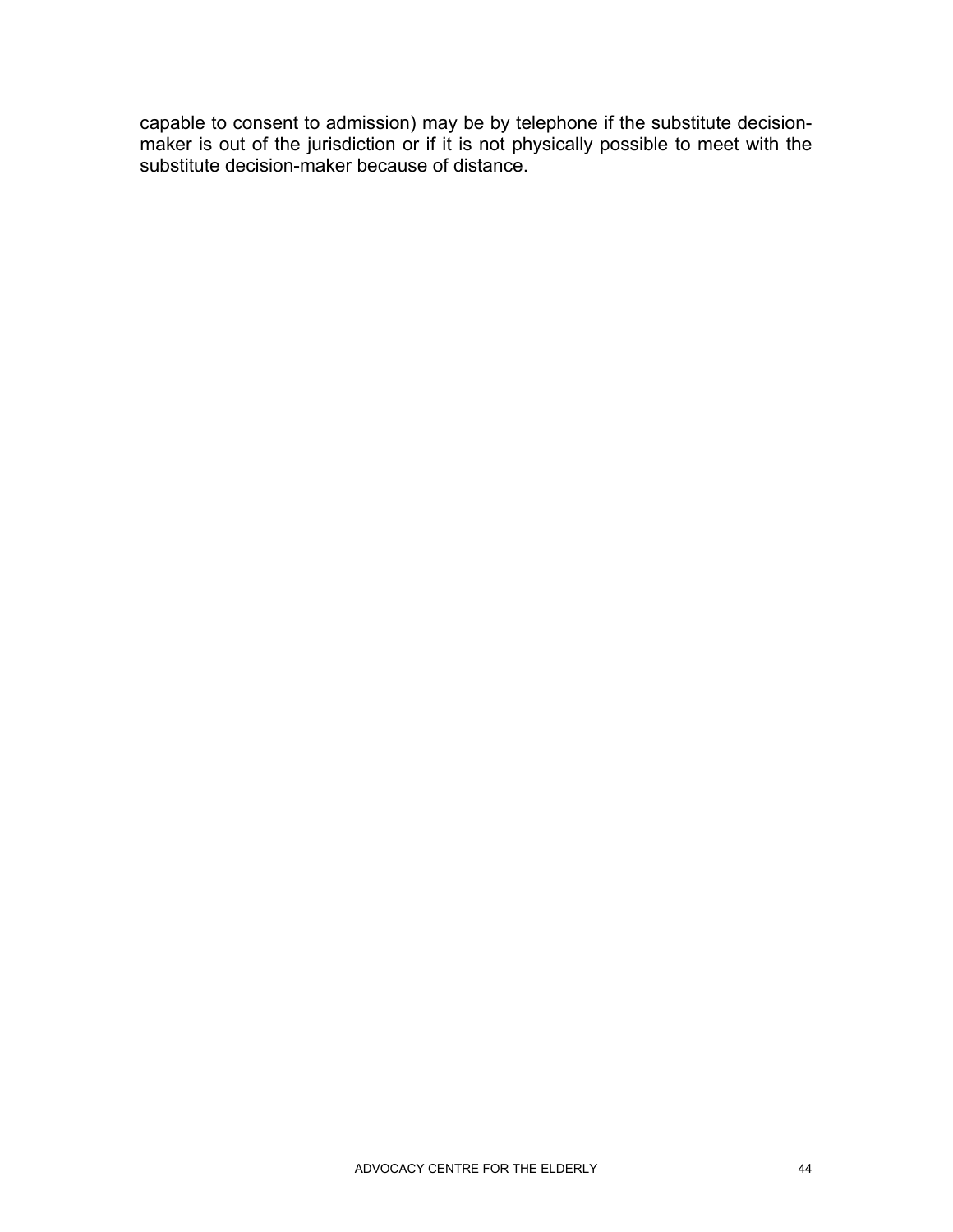# **17. Licensee withholding approval for admission**

**17.1 ISSUE:** A person applying to a long-term care home should have a right of review and/or appeal when a licensee withholds approval for admission.

**COMMENT:** Subsections 42(9) and (10) deal with situations where a licensee withholds approval for admission to a long-term care home. The bill currently states that if the licensee withholds approval for admission on certain named grounds, the licensee must give a written notice of this decision to the applicant, the Director and the appropriate placement co-ordinator. The licensee must provide the applicant with the information about the refusal, and must include contact information for the Director. However, there is no right of review for the applicant of this decision of the licensee, nor is there an obligation on the part of the Director to review situations where approvals are withheld.

To ensure fairness and accountability in the process of withholding approval for admission, the applicant should have a right of review of the licensee's decision. This right of review is essential because access to care in a long-term care home is fundamental to our health care system. Without the right of review, there is a risk that licensees will "cherry pick" from waiting lists, and approve applicants who may require less care, or who are considered more "compliant" than other applicants with more challenging care needs.

No single home can meet the needs of all high-needs residents. However, no home should be able to exclude applicants because of challenging behaviours and care needs. The only way the system will meet the needs of all persons in Ontario who need long-term care is to ensure a balance in the system and effort on the part of all homes to accommodate a range of care needs of applicants. By providing the opportunity to have refusals reviewed, applicants are provided with fairness in the process. Homes equally have an opportunity to withhold acceptance of admission when the licensee determines fairly that it cannot accommodate persons with particular care needs at a specific point in time.

The first level of review should be by the Director at the request of the applicant who has received a written notice of the withholding of approval for admission. Applicants, licensees and placement co-ordinators should all have the right to make written submissions to the Director. The Director should have the authority either to affirm the withholding of approval, or to rescind the withholding of approval and refer the matter back to the licensee for redetermination in accordance with such directions as the Director considers proper. The review application to the Director should be made within one week of receipt of the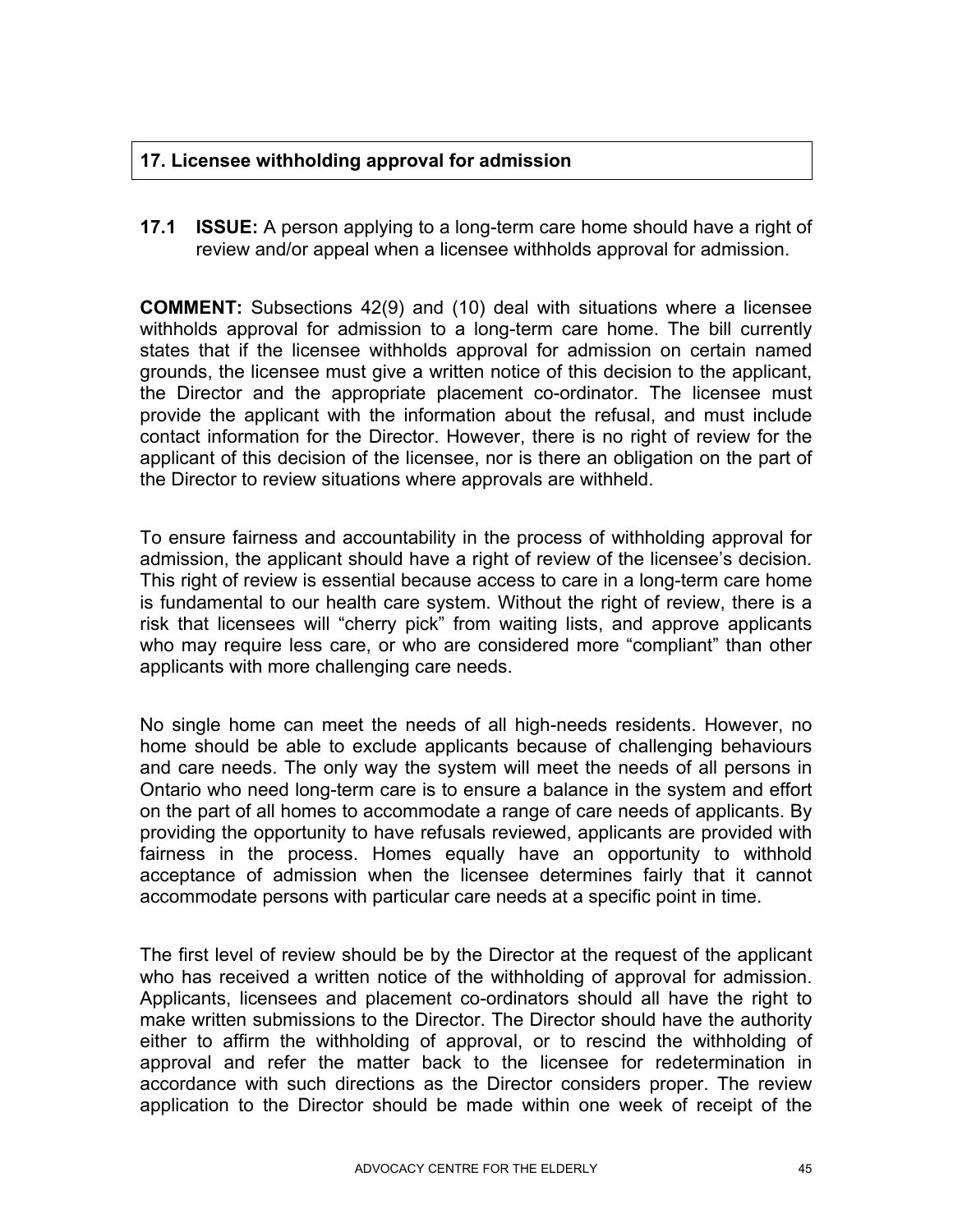notice, and the Director should be required to render a decision within one week of receiving the notice requesting a review.

All parties should have a right to review the Director's decision to the Health Services Appeal and Review Board, with a similar process and scope of review as described above in respect to the review by the Director.

**RECOMMENDATION:** The LTCHA, 2006 should provide for a long-term care home applicant's right to apply to the Director for a review if the licensee withholds approval for admission. All parties should have a further right of review from the Director's decision to HSARB.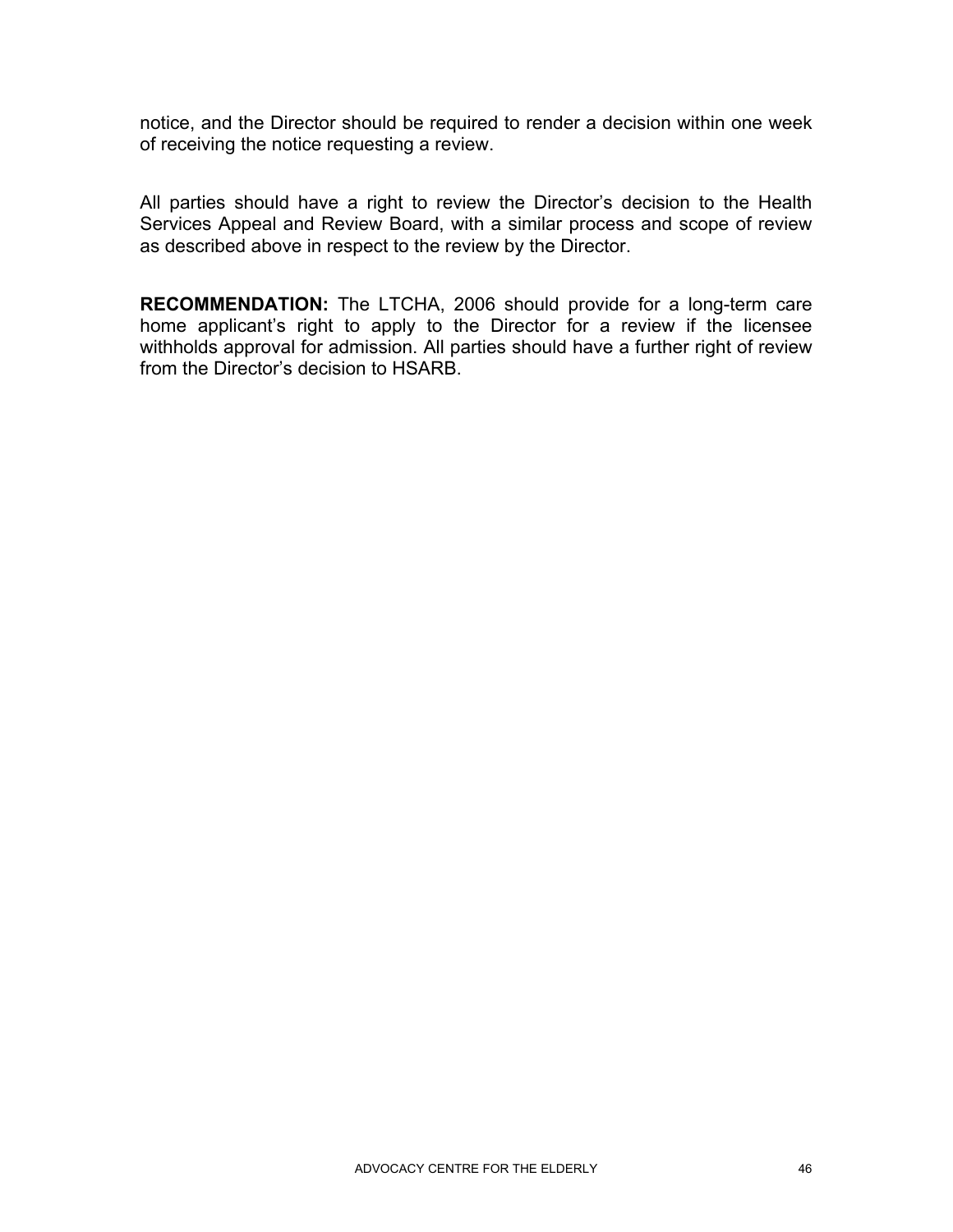# **18. Residents' Councils and Family Councils**

**18.1 ISSUE:** Substitute decision-makers of mentally incapable residents should not be entitled to be members of the Residents' Council unless there is no Family Council in the long-term care home.

**COMMENT:** Given that there is provision in the LTCHA, 2006 for the formal recognition of a Family Council and for the Family Council to have a formal role, it is appropriate for substitute decision-makers of mentally incapable residents to use the Family Council forum to raise issues with the licensee, rather than being members of the Residents' Council. If there is no Family Council in a home, it would be appropriate for substitute decision-makers of mentally incapable residents to have the right to be members of the Residents' Council in order to ensure that residents who lack capacity still have a voice in the operation and life of the home.

**RECOMMENDATION:** A paragraph should be added to subsection 54(3) as follows:

## **Who may not be a member**

(3) The following persons may not be members of the Residents' Council:

6. If a Family Council is organized in a home, the substitute decisionmaker of a mentally incapable resident.

**18.2 ISSUE:** The LTCHA, 2006 does not confirm that the Residents' Council assistant has a duty of confidentiality to the Residents' Council.

**COMMENT:** The LTCHA, 2006 does provide that the licensee must make available a Residents' Council Assistant who is acceptable to the Residents' Council. The LTCHA, 2006 further provides that in carrying out his or her duties, the Residents' Council assistant shall take instructions from and report to the Residents' Council.

However, the LTCHA, 2006 does not confirm that the Residents' Council assistant has a duty of confidentiality to the Residents' Council. Most of the work of the Residents' Council will be conducted in a public forum and will not be kept confidential by the Council. Nonetheless, circumstances may arise where the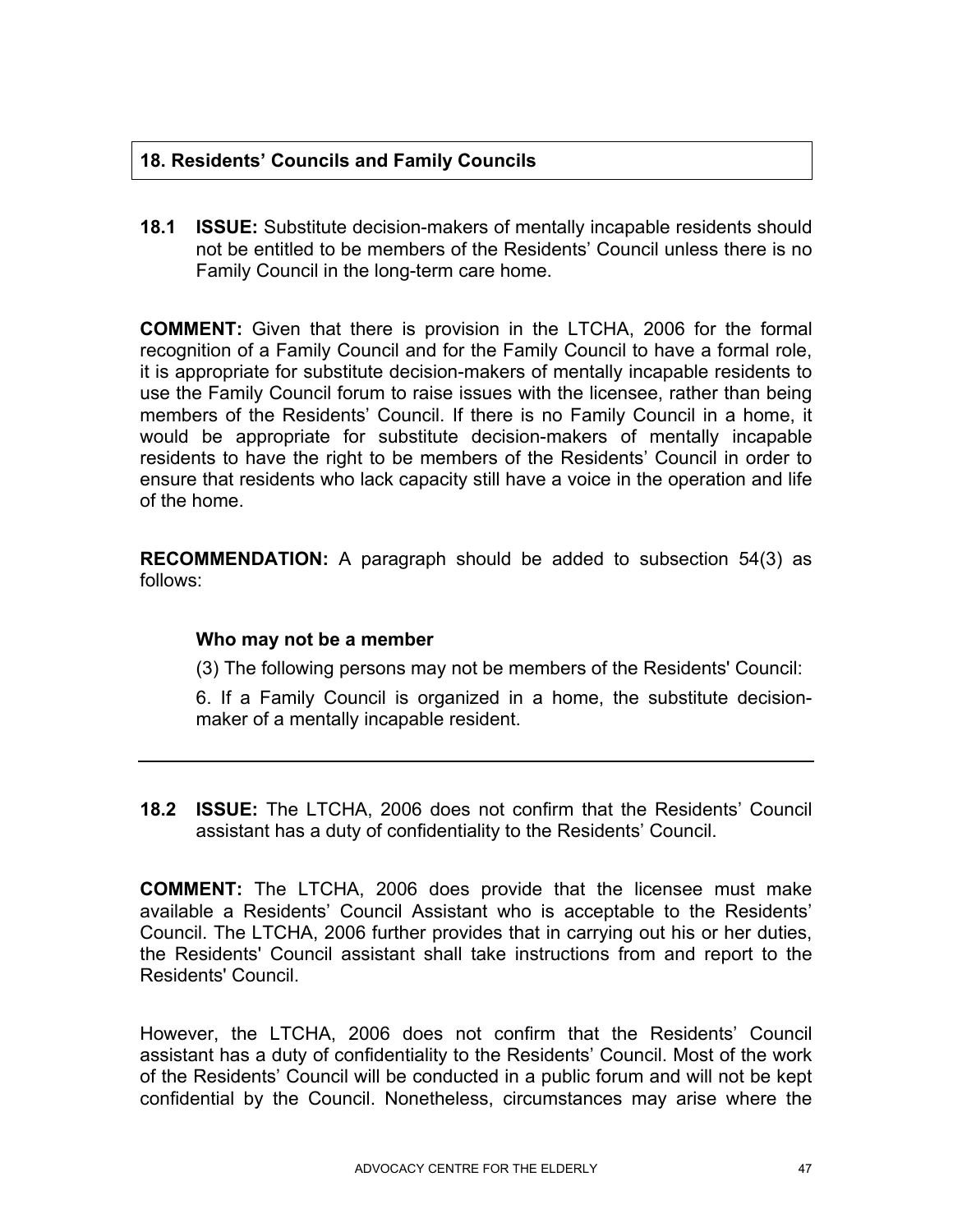Council wishes to meet in private, or to have some or all of their deliberations on an issue be kept confidential even though they may decide to make their decisions or conclusions public. Placing an obligation of confidentiality on the Residents' Council Assistant will enable the Assistant to fulfil his or her accountability to the Residents' Council, and will maintain a separation from the licensee or any employee or management of the licensee.

**RECOMMENDATION:** Section 56 of the LTCHA, 2006 should be amended to confirm that the Residents' Council assistant owes a duty of confidentiality to the Residents' Council.

**18.3 ISSUE:** The LTCHA, 2006 does not confirm that the Family Council assistant has a duty of confidentiality to the Family Council.

**COMMENT:** For the same reasons described in relation to the Residents' Council assistant, the Family Council assistant should be subject to a duty of confidentiality.

**RECOMMENDATION:** Section 59 of the LTCHA, 2006 should be amended to confirm that the Family Council assistant owes a duty of confidentiality to the Family Council.

**18.4 ISSUE:** The LTCHA, 2006 provides that a Residents' Council must be organized in a home, and that a Family Council may be organized in a home, and that there is an obligation on the licensee not to interfere with meetings or operation of either. However, there is no specific requirement that the licensee provide appropriate and private meeting space for the Residents' Council and Family Council (if any).

**COMMENT:** Although the LTCHA, 2006 does confirm that licensees must ensure that a Residents' Council exist in a home and must cooperate with the Residents' Council, there is no specific requirement that the licensee must make appropriate meeting space available for the Residents' Council. There is no requirement that any such meeting space be a private space. The same problem exists for Family Council: there is no specific requirement that the licensee must make appropriate and private meeting space available for the Family Council. To ensure that there are no barriers for the Residents' Council and Family Council to meet and have privacy, the LTCHA, 2006 should be amended to place an obligation on the licensee in this respect. While this is one aspect of the co-operation between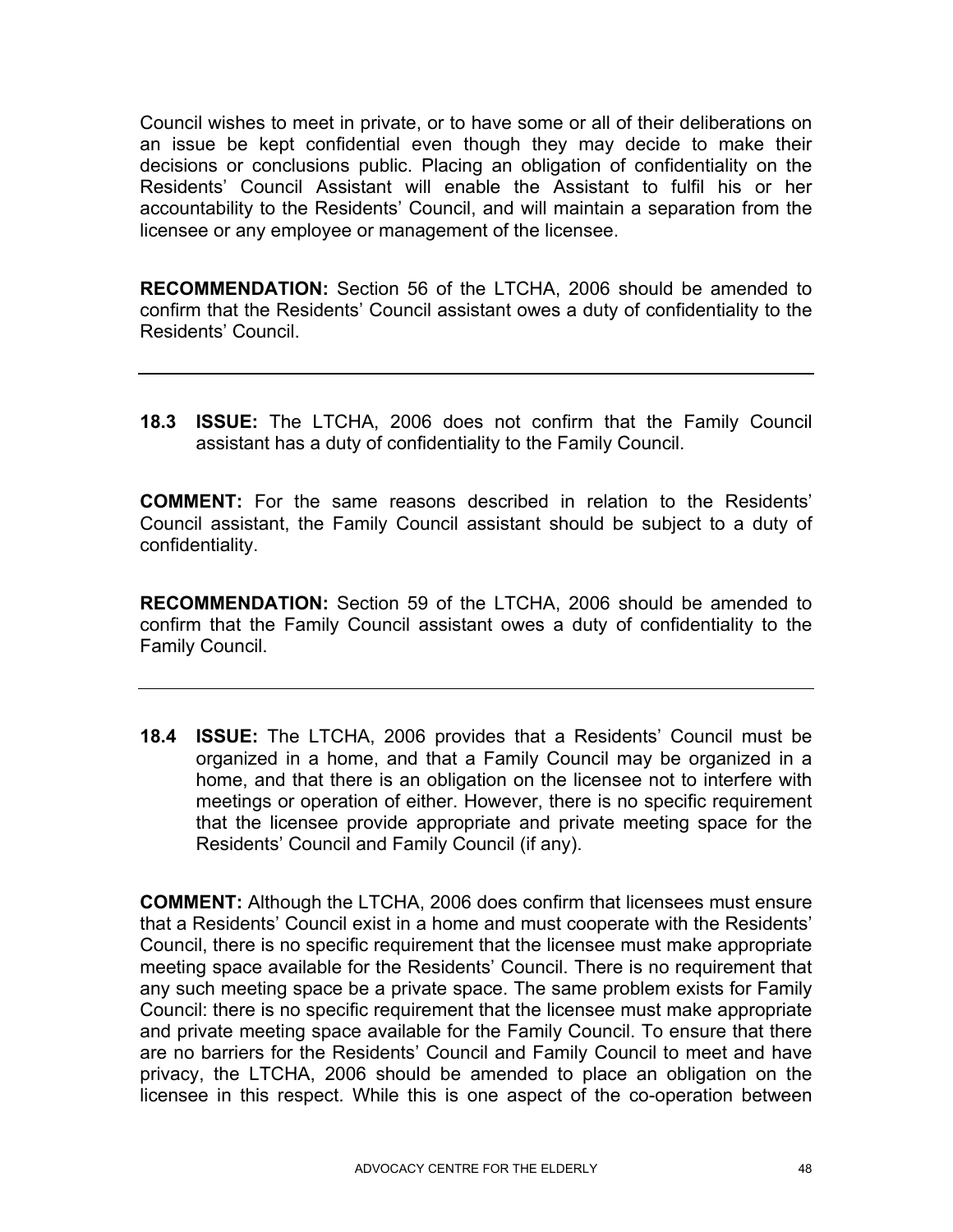licensees and the Residents' or Family Councils, it is a crucial one that should be specifically provided for.

**RECOMMENDATION:** Section 63 should be amended to obligate the licensee to make appropriate and private meeting space available for meetings of the Residents' Council and the Family Council, if any.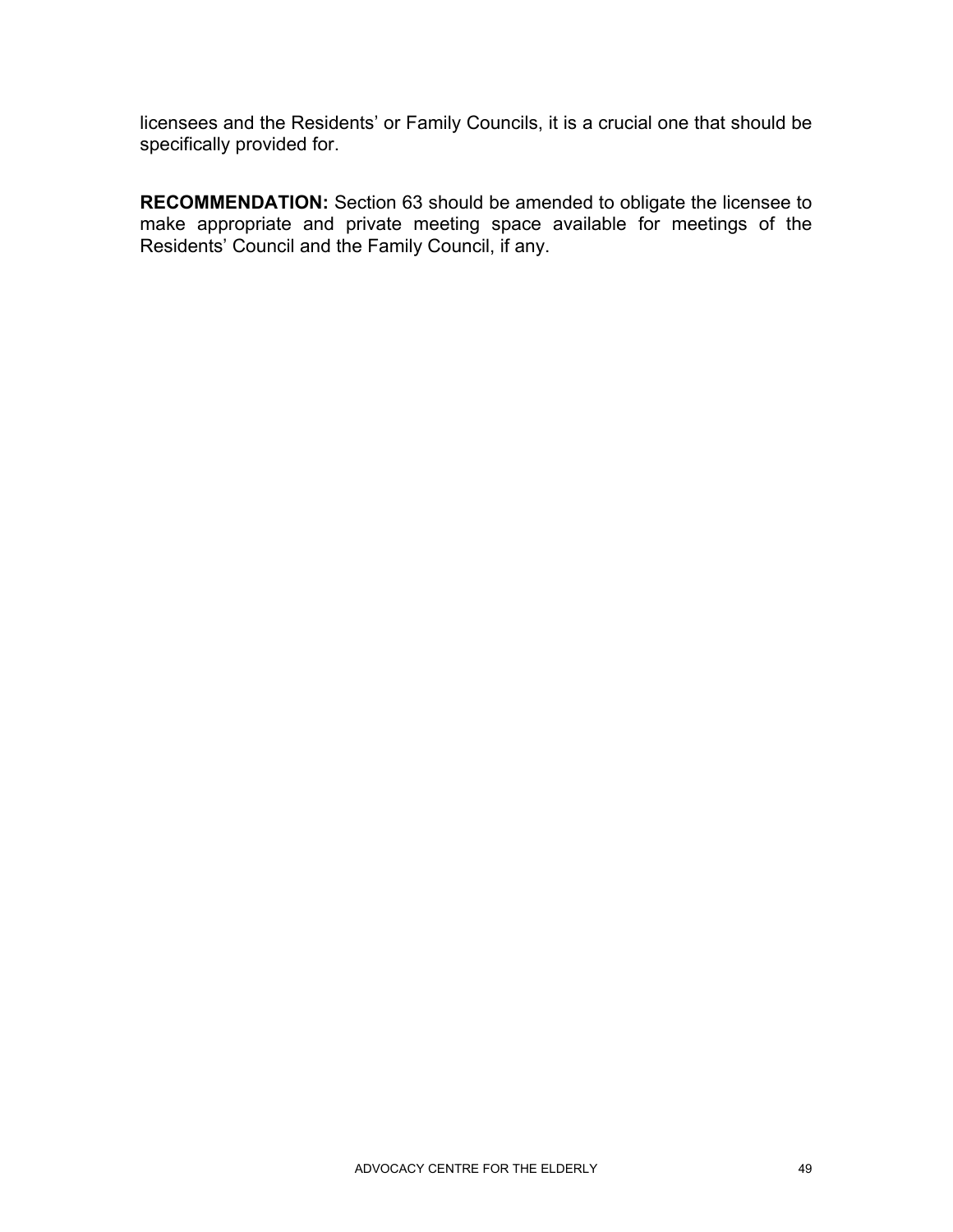# **19. Training for persons who provide direct service to residents**

**19.1 ISSUE:** The term "direct service to residents on a periodic visitation basis" in section 74 needs to be defined so that the section is not overly broad in application.

**COMMENT:** The intent of this section appears to be that an obligation be placed on the licensee to ensure that basic training and knowledge be provided to all staff involved in direct care of residents, as well as to all persons, whether staff of the home or private staff (paid companions or supplemental private pay care staff) or any persons (staff, volunteers, others coming from outside the home on some "periodic" basis) who interact with the residents. The subjects on which training is to be provided break down into three broad categories:

- the "culture" of the home i.e. the mission statement, the Residents' Bill of Rights, zero tolerance of abuse, the minimization of restraints;
- the specific obligations of a person (staff, volunteer, other person) arising from legislation, regulations, or policies – i.e. the duty to report abuse, the legislative, regulatory or policy matters relevant to the person's specific responsibilities;
- emergency procedures and infection control i.e. fire prevention and safety, emergency and evacuation procedures, and infection control procedures.

This obligation would go far to ensure that all persons involved in the life and the care of the residents know their obligations and appreciate the culture of the home. This makes sense when applied to direct care staff, regular volunteers assisting with activities of daily living and activities in the home, and residents' private pay companions and supplemental private pay care staff, as all of these person are directly involved in the life of the home and the care and support of the residents.

However, it is not clear who else would be captured in the definition of a person providing "direct service to residents on a periodic visitation basis". This broad term could include residents' family members and friends who visit regularly, since these persons may help residents with activities such as dressing, bathing, or eating. Information is already posted in the home and made available to family and friends about these issues. It would seem overly intrusive and onerous, both on the licensee and on these family members, friends and other visitors, to impose an additional requirement for "training".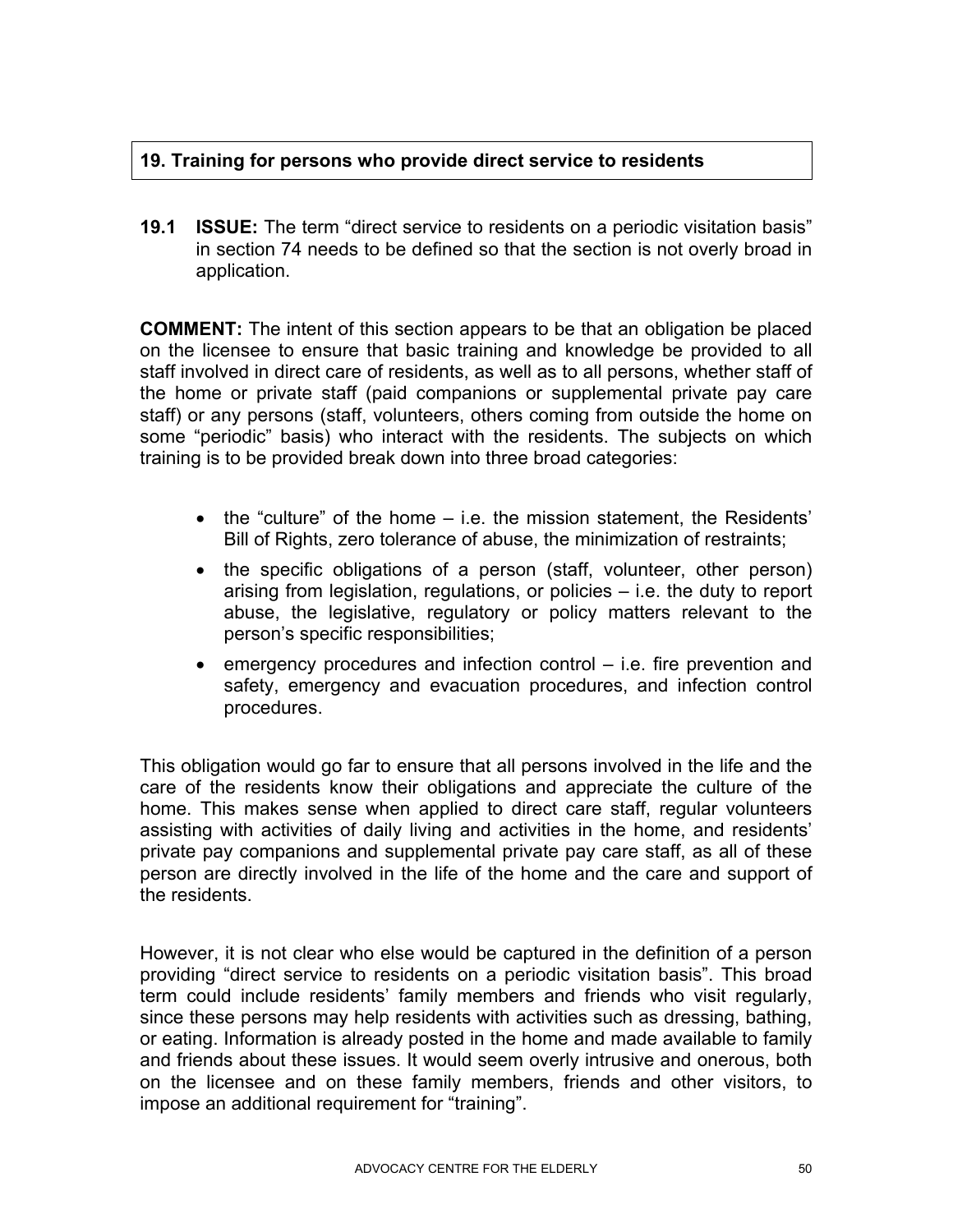Further, residents' privacy would be compromised under the current drafting of this section. Would this obligation require licensees to ask all visitors to declare whether they were "providing direct services to a resident on a periodic visitation basis" before being allowed into the home to meet with the resident without undertaking a training program? This could inappropriately control access by residents to persons from outside the home.

Lawyers whose clients are long-term care residents could be captured in this definition. This would be inappropriate, as residents may not want the licensee to know that they are seeking or receiving legal advice. Residents have the right to expect privacy in their relationships with others, particularly with lawyers, financial advisors, spiritual advisors, and others with whom they have a private relationship. Indeed, this is a protected right under Residents' Right 14. This type of service provider should not be required to disclose to the licensee their relationship with the resident. This is an inappropriate invasion of the residents' privacy.

**RECOMMENDATION**: The term "direct service to residents on a periodic visitation basis" should be defined to clarify the obligation of the licensee to provide training to staff (full time, part time, agency etc.), volunteers, any persons retained by residents as supplemental private pay care staff and companions. Other persons that visit with residents (family, friends, other visitors, other service providers, clergy, etc.) should be excluded from this definition.

**19.2 ISSUE:** Licensees should be required to ensure that training of direct care staff in the matters outlined in paragraphs 1-6 is not only offered but is actually received by the intended direct care staff, as provided in the current wording of subsection 74(6).

**COMMENT**: This requirement is a very positive development. Currently, training in some of the areas listed in paragraphs 1-6 of subsection 74(6) may be offered to staff of long-term care homes but, paradoxically, staff are not required to attend the training. For example, in one staff education session in which ACE participated, all staff members in attendance were wearing pagers and were required to respond to residents' care needs throughout the session, with the result that few if any staff members were able to attend the full session. This makes the training of little value to staff and defeats the intent of the licensee in providing the training.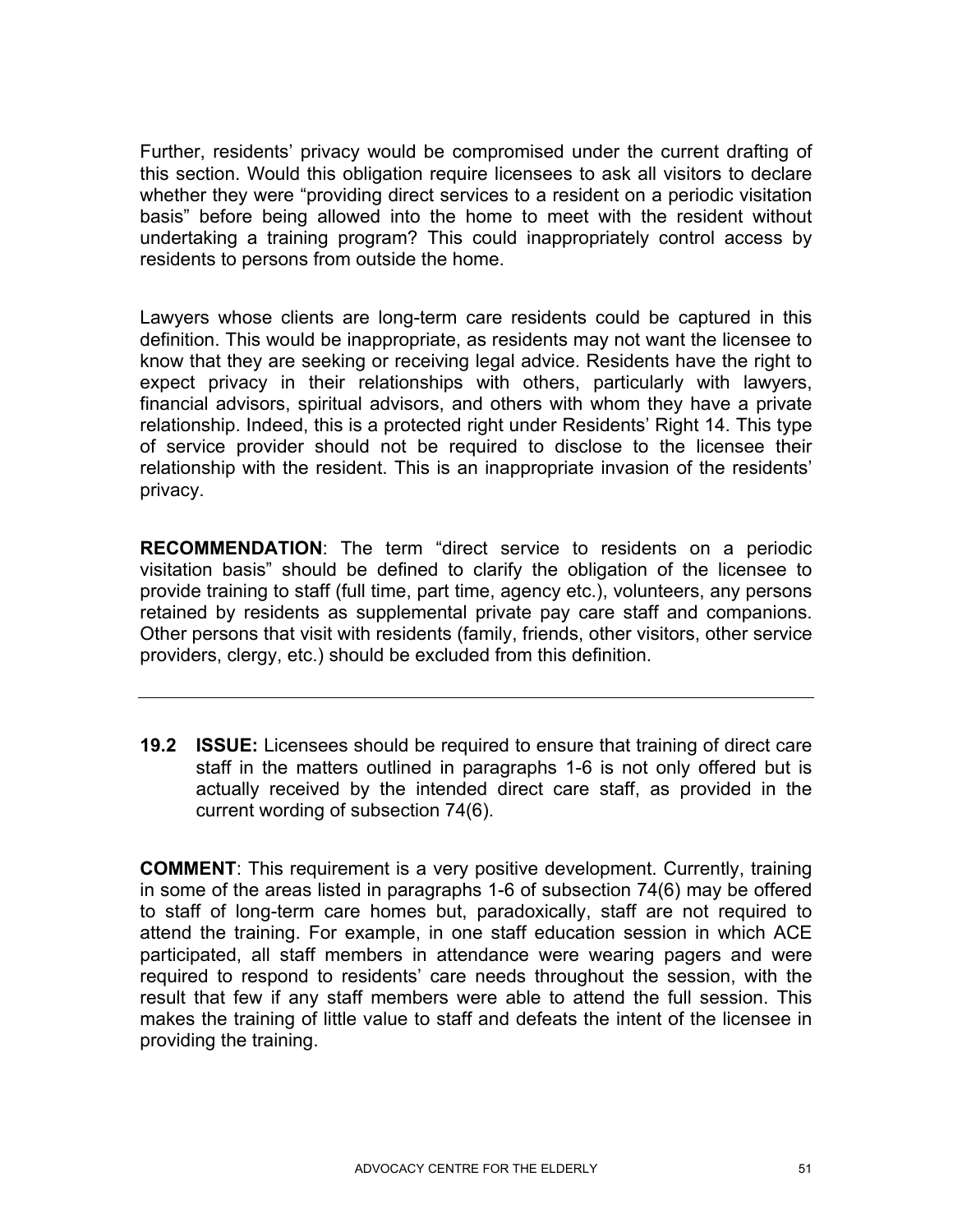ACE encourages the government to make adequate funding available to permit appropriate education of staff to take place. Staff should be able to participate in training programs without the need to provide care services to residents at the same time unless, of course, the training component involves training at the bedside.

The requirement for training of staff on caring for persons with dementia, behaviour management, abuse recognition and prevention, and minimization of restraints are fundamental considering the high proportion of residents with dementia now residing in long-term care homes.

**RECOMMENDATION**: This section should be retained as currently drafted to ensure staff members have the skills and training to provide for the needs of a growing population of residents with dementia. Although it is understood that the LTCHA, 2006 does not address funding, ACE encourages the government to provide appropriate funding to ensure that this training can take place in a comprehensive manner.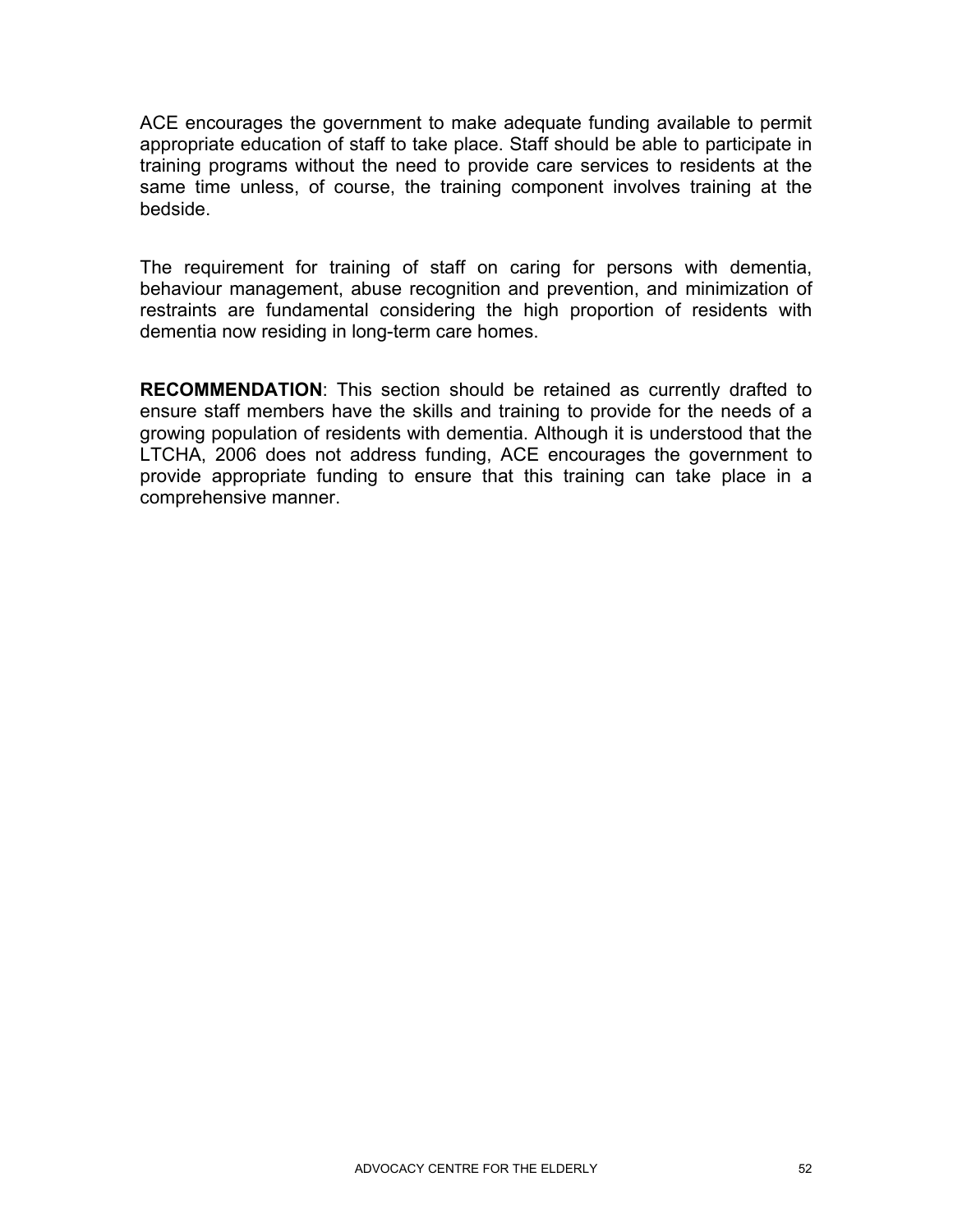## **20. Regulated documents for resident**

1

**20.1 ISSUE:** In order for the intent of section 78 to be fulfilled, the section should be amended to require licensees to use standard form documents provided for in the regulations. The intent of the section, which appears to be to improve the quality and legality of documents used in long-term care, should be maintained.

**COMMENT:** In ACE's experience, there are many problems with documents presented to long-term care home residents, substitute decision-makers and families. Specifically, many of these documents include clauses that, in our opinion, do not comply with the existing legislation, regulations, and policies. This non-compliance crosses a variety of areas of law including but not restricted to long-term care, health care consent, and substitute decisions.

For example, ACE has seen admission contracts that contain clauses purporting to exempt the licensee from all liability in respect to the provision of care to residents. This type of exemption would not likely be upheld if tested in a court action, but the inclusion of such a clause may make the resident and their family assume that they have no right of action in the event of negligence on the part of the licensee.

We have also seen admission contracts that require the resident to "preconsent" to any treatment ordered by a physician or other health provider. Such a clause is likely unenforceable and contrary to the legal requirement for informed consent prior to treatment. The *Health Care Consent Act* requires that consent be specific, that it relate to the particular treatment, and that it be obtained after specific information is provided to the person who is making the treatment decision (the resident or his or her substitute decision-maker, if the resident is mentally incapable). A 2004 research study of advance directive policies in longterm care homes in Ontario found that "policies regarding advance directives in long-term care centres in Ontario generally do not comply with the spirit or the letter of the applicable laws".<sup>1</sup>

By including section 78 in the LTCHA, 2006, it would appear that the government seeks to address these types of deficiencies in documents provided to residents.

<sup>&</sup>lt;sup>1</sup> Dr. Heather Lambert et al., "Advance Directive Use in Ontario Long-Term Care Facilities: A Policy Study" (Health Services and Policy Research Day, Queen's University, Kingston, ON, poster, 2004). A copy of the summary of this study is attached as **Appendix C** to this Submission.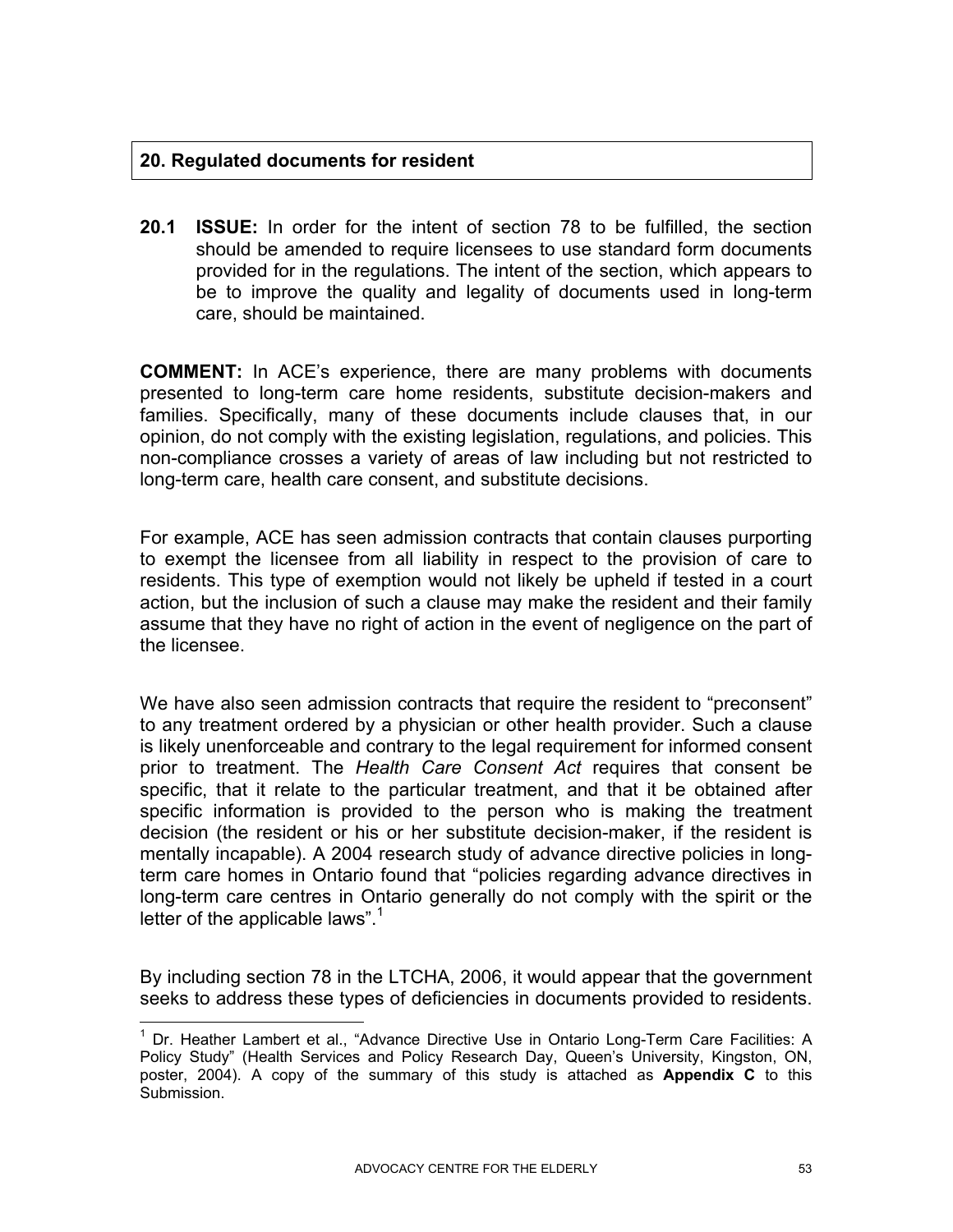However, the approach set out in the current version of section 78 will not be likely to result in improved documents. This section puts an onus on long-term care homes to have a lawyer "certify compliance" of the documents with the regulations. It is likely that lawyers were involved in the drafting of most documents currently used in long-term care homes. Any new documents required by this legislation, and old documents currently in use, will likely be redrafted by lawyers. Certification by a lawyer, as contemplated by the current version of section 78, will only be a "legal opinion" by a lawyer or law firm that the document so drafted complies with the requirements of the regulations. Another lawyer or law firm may have a different opinion as to the degree of compliance. Until the matter is brought to court, the question of compliance would not be finally determined.

One way to ensure that there is a common understanding of "compliance" is for the regulations to include standard form documents for those regulated documents determined to be fundamental to the relationship between the licensee and the residents. These could include a standard form admission agreement, standard form financial agreements, health care consent documents, standardized statements to record health wishes, and so forth. It would be appropriate that some of these documents be mandatory, such as the financial documents required under s. 89 of the LTCHA, 2006. Others should not be mandatory, such as health wishes documents, since the *Health Care Consent Act* permits persons to express wishes about future health care in any format, whether written, oral or communicated by alternative means. If the licensee wants to provide an opportunity for persons to execute optional documents, these documents should be in the regulated format. Standardization would prevent the use of questionable documents, and would save costs for both homes and the government.

An alternative approach would be for the legislation to require that all regulated documents be approved by the Ministry of Health and Long-Term Care. Licensees would submit the documents to the Ministry for review, and the Ministry would confirm compliance or require changes to be made to the documents until approval is given. This would be a less onerous undertaking than it might appear, since many homes are parts of chains and most homes are members of one of the two associations (OAHNSS and OLTCA) that might take on the task of creating standardized documents for use by individual homes or chains.

**RECOMMENDATION:** Section 78(1) should be amended by replacing clauses (a) and (b) with a requirement that regulated documents must be in the form prescribed in the regulations.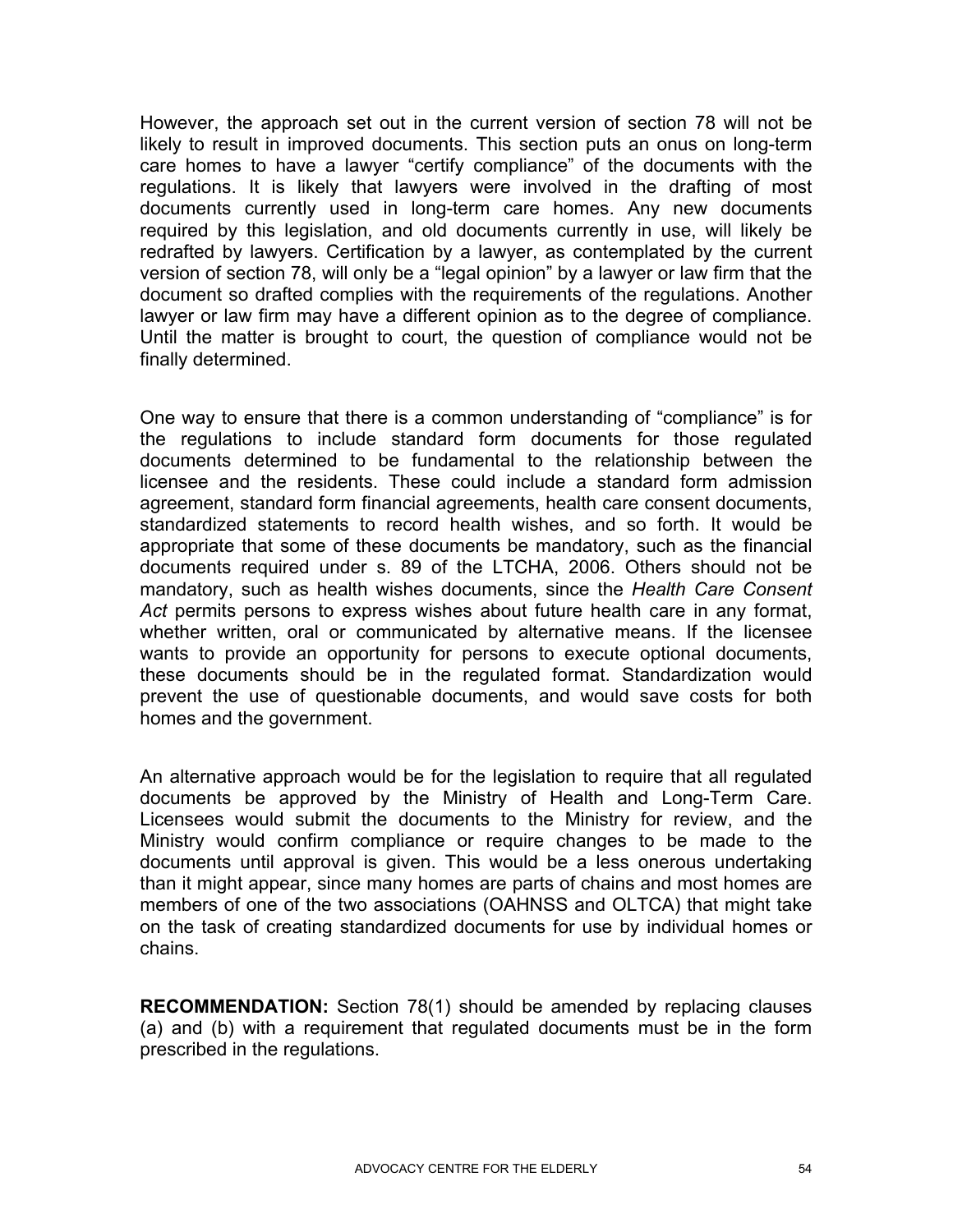In the alternative, section 78(1) should be amended by replacing clause (b) with a requirement that the documents must be approved by the Ministry of Health and Long-Term Care.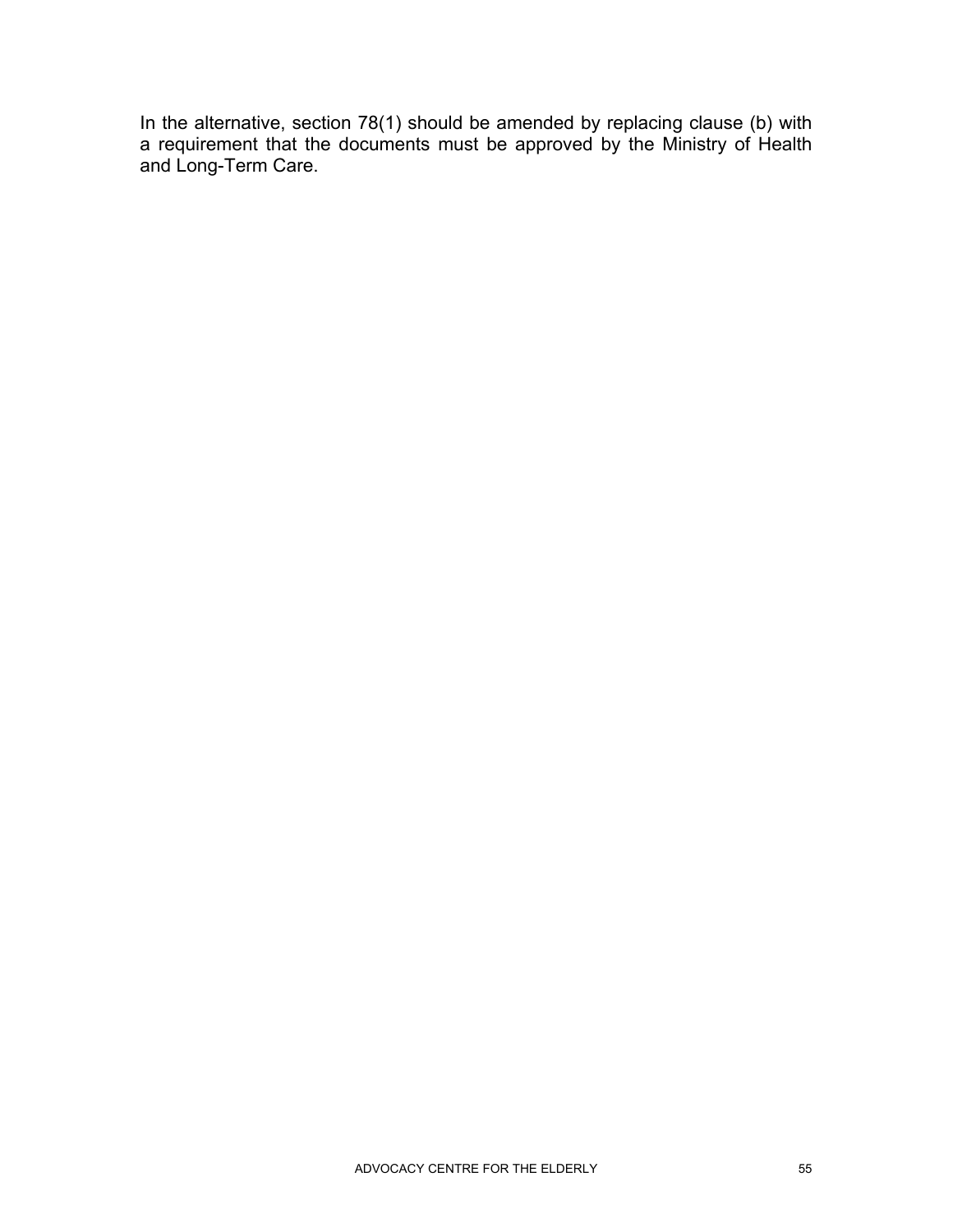## **21. "Directives" with respect to treatment**

**21.1 ISSUE:** The term "directive" in section 80 and subsection 81(1) should be changed to "wishes" for consistency with the wording in the *Health Care Consent Act*.

**COMMENT:** It appears that this section is an effort to confirm and make clear that residents (and their substitute decision-maker if the resident is mentally incapable) have the right under the *Health Care Consent Act* to withdraw or revoke consent to treatment. As well, the section is intended to confirm that competent residents have the right under the *Health Care Consent Act* to revoke any expression of wishes about future health care. This is commonly referred to as a "directive" or "advance directive".

However, the term "directive" is not used in the *Health Care Consent Act* or in any other legislation in respect to treatment and care. The word "wishes" is used in section 5 of the *Health Care Consent Act* to describe what is in a "directive". Section 5 of the *Health Care Consent Act* provides:

**5.**(1) A person may, while capable, express wishes with respect to treatment, admission to a care facility or a personal assistance service.

#### **Manner of expression**

- (2) Wishes may be expressed in a power of attorney, in a form prescribed by the regulations, in any other written form, orally or in any other manner.
- (3) Later wishes expressed while capable prevail over earlier wishes.

The word "wishes" is used instead of "directive" in the *Health Care Consent Act*  because wishes can be expressed in any form – oral, in writing, or communicated by alternative means. The word "directive" usually infers a written format such as a Power of Attorney for Personal Care or an "advance health care directive" or "level of care" form. To avoid confusion and to be consistent with the *Health Care Consent Act*, the word "directive" should be replaced with the word "wishes". This would capture directions expressed by any means and is not limited to a written format.

**RECOMMENDATION:** The word "directive" in section 80 and in subsection 81(1) should be replaced by the word "wishes" to be consistent with the language and intent of the *Health Care Consent Act*.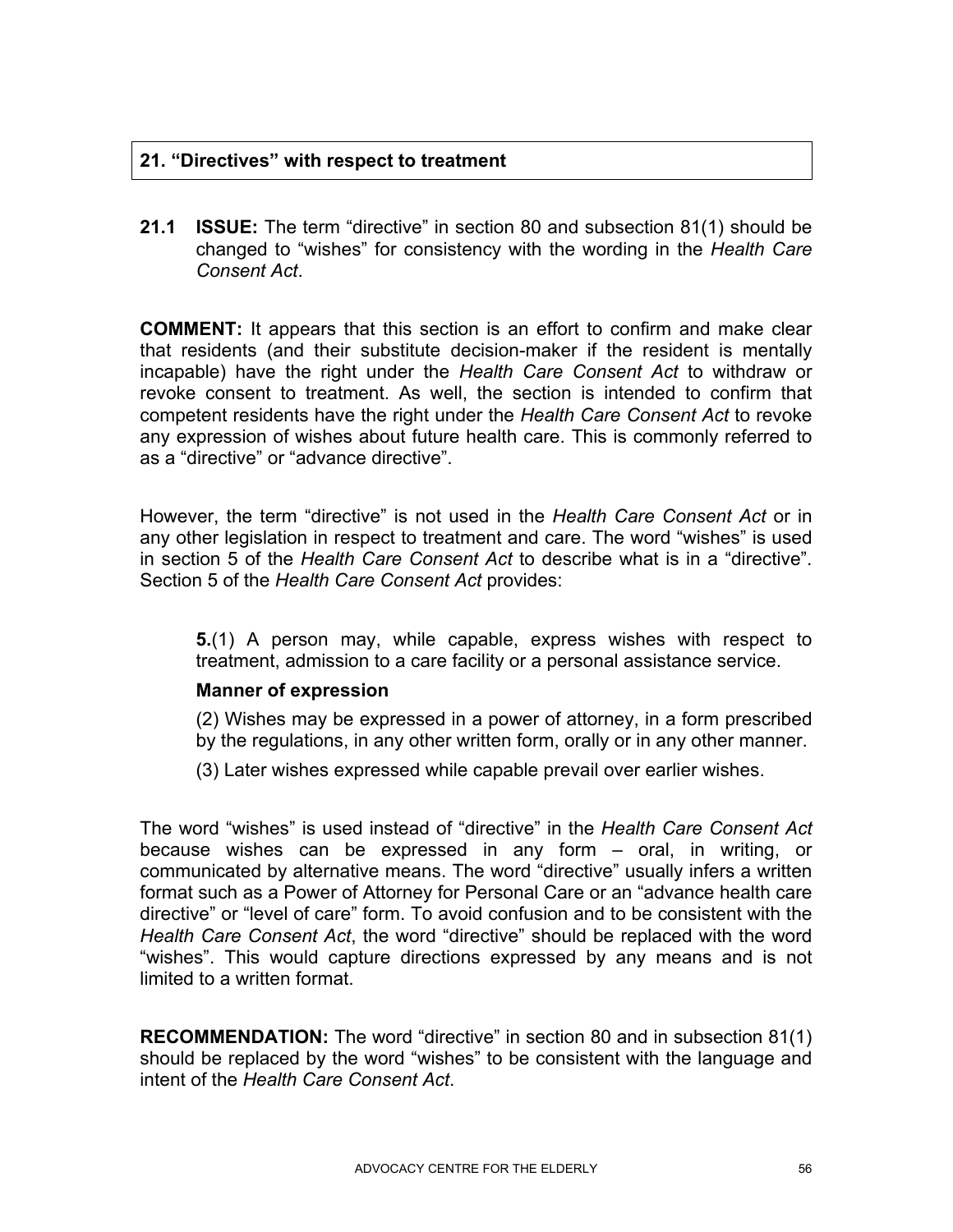## **22. Recovery of overpayment to residents**

**22.1 ISSUE:** The proposed LTCHA, 2006, is silent on recovery of excessive charges or overpayment by residents other than saying that a court could order restitution if a case were litigated (s. 177(4)).

**COMMENT:** It is a positive development that section 89 of the LTCHA, 2006, states that for anything other than accommodation the resident can only be charged for something consented to under a written agreement, and only at the amount provided for in Regulations or at a reasonable amount determined in the agreement. However, the legislation as currently drafted does not provide a mechanism for residents to recover payments that may have been made for accommodation, care, services, programs or goods that the resident did not receive. Further, there is no mechanism for residents to recover payments for items that were inadequately provided or not provided at all. The LTCHA, 2006, moves a step backward from the status quo on this issue.

Currently, section 22 of the *Nursing Homes Act* states that if a resident pays for "accommodation, care, services, programs or goods" that were either not provided or were inadequately provided, the Minister may deduct the amount of that payment from the payment it would otherwise make to the licensee and may pay that amount to the resident, or the Ministry may simply pay that money directly to the resident.

We are not attempting to have the Ministry resolve financial disputes between the licensee and the resident or substitute decision-maker. We are dealing here with money that is clearly owed, but is not forthcoming from the home. In one of our client's cases, a home refused to complete a rate reduction / exceptional circumstances application although she was entitled to the reduction. After this was determined, it was up to the home to pay the resident back for her prior overpayment. Without being able to rely on the Ministry's authority under section 22 of the *Nursing Homes Act*, the client would not have been able to recover the money without litigation.

In the case of another set of clients, the long-term care home chain refused to reimburse residents for days after they had left the home. This chain, like many others, required prepayment of accommodation fees at the beginning of the month. If the resident left partway through the month to go to another home, or if the resident died, the remainder should was to have been reimbursed. However, the chain refused to reimburse the clients. Without the Ministry's authority, these clients would never have received the money clearly owed to them. In many cases, the sums were small and probably not worth litigation, so the home would otherwise have benefited from its illegal actions.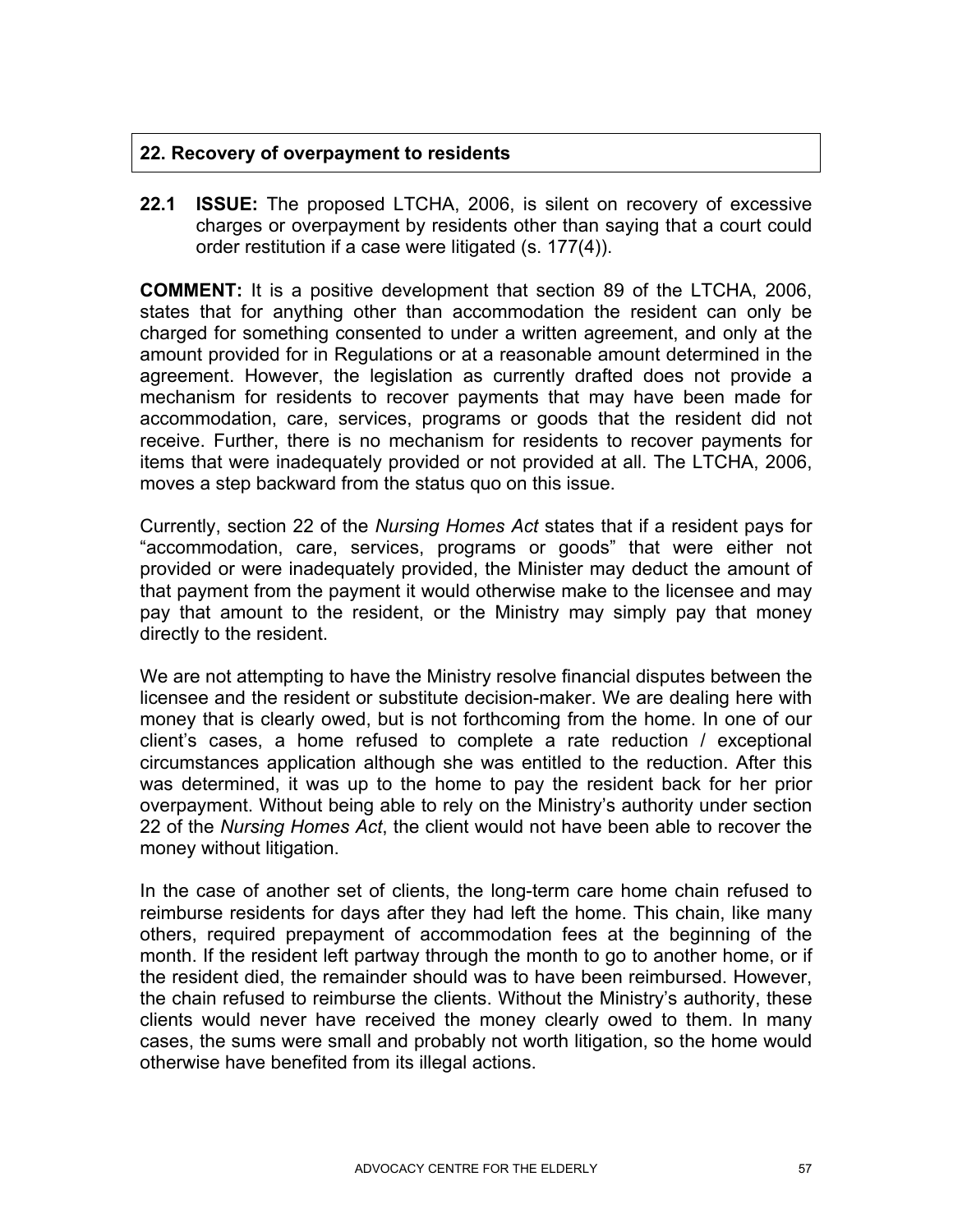**RECOMMENDATION:** The right to recover overpayment should not be extinguished. A provision equivalent to section 22 of the *Nursing Homes Act*  should be added to the LTCHA, 2006, to enable residents to recover overpayments.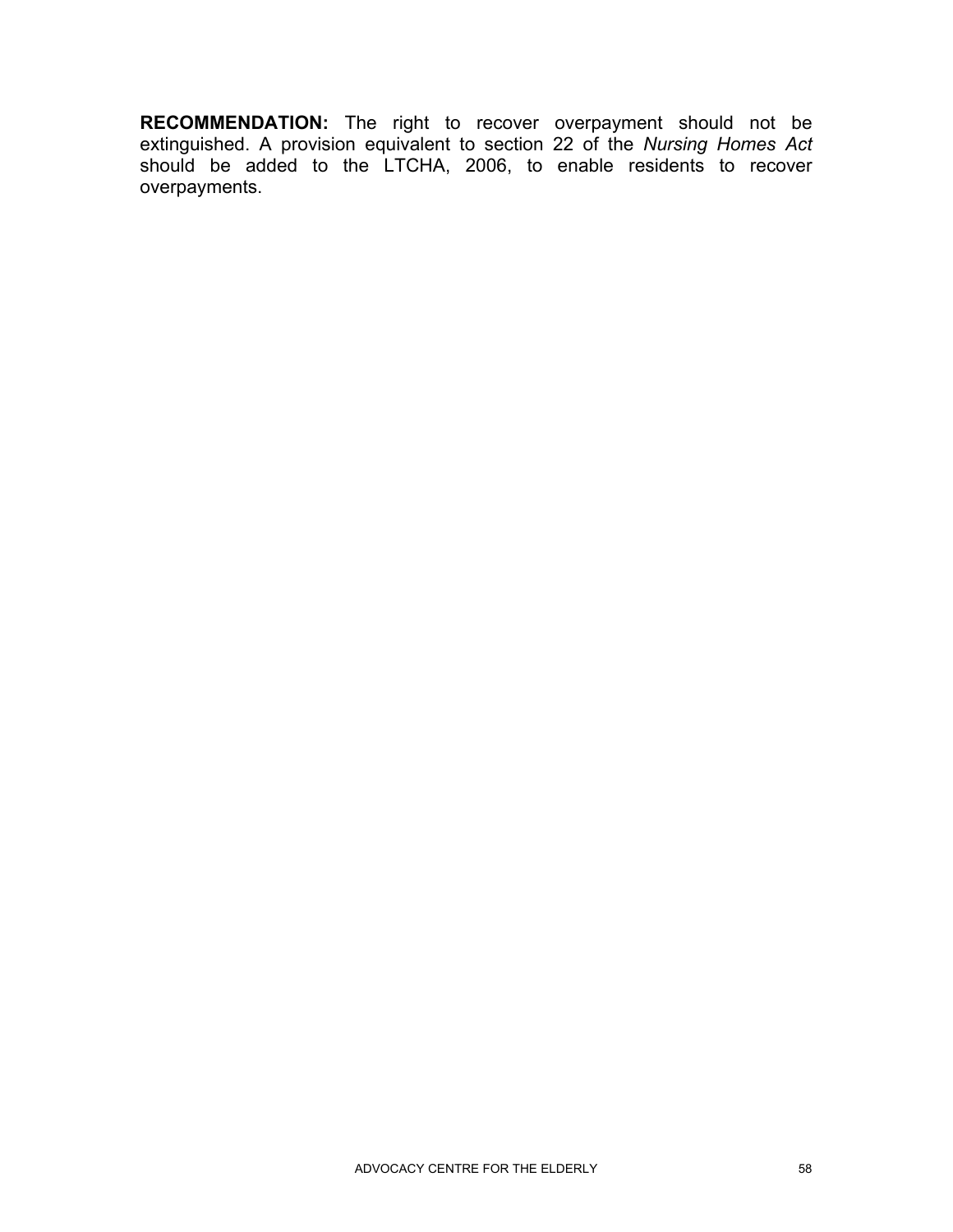## **23. Definition of long-term care home**

**23.1 ISSUE:** Subsection 93(1) restricts the operation of "residential premises for persons requiring nursing care or in which nursing care is provided to two or more unrelated persons" unless the person has been granted a licence or is exempted from the LTCHA, 2006 under clause (b) of subsection 93(2).

**COMMENT:** ACE supports the inclusion of this section. This definition is arguably more broad than definitions under the predecessor legislation, and could potentially cover many more types of residential accommodation, including supportive housing and "care homes" currently subject to the *Tenant Protection Act, 1997*, S.O. 1997, c. 24 (and subject to the *Residential Tenancies Act* as of January 31, 2007). These "care homes" are sometimes referred to as "retirement homes" or "seniors' residences".

Long-term care homes are currently, and will continue to be, subject to government regulation. This is not only understandable (given the fact that longterm care homes are publicly funded), but is also desirable (given the fact that long-term care home residents are highly vulnerable). However, it must be recognized that "care homes" are also "residential premises … in which nursing care is provided" for a segment of the senior population, many of whom also have high care needs, without being subject to long-term care legislation. It is to be noted that "nursing care" is not a defined term under this legislation, nor under the *Nursing Act, 1991*, S.O. 1991, c.32.

It is crucial that the government recognize the need to provide protection to seniors living in what might be called "bootleg" long-term care homes – that is to say, residential premises in which nursing care is provided but without the same level of regulation, oversight and financial contribution as in licensed long-term care homes. It is, of course, important that such "care homes" remain an option for seniors who do not require the level of care that would make them eligible for admission into long-term care. In some situations, however, the same level of care is being provided in a "care home" as in a "long-term care home", but the latter is subject to many important safeguards while the former is subject to none. It cannot be the case that Ontarians support a two-tiered system of residential care for our seniors who require care, a system in which some are left out of the key protections of this legislation.

Therefore, the definition of long-term care homes currently found in section 93 of the LTCHA, 2006 should be retained as-is. Pursuant to s. 93(1)(b), residential premises that are "care homes" under landlord-tenant legislation should be excluded from the requirement for a licence under the LTCHA, 2006. However, such care homes should be excluded only on the understanding that they must be defined and their operation must be regulated under other legislation. Such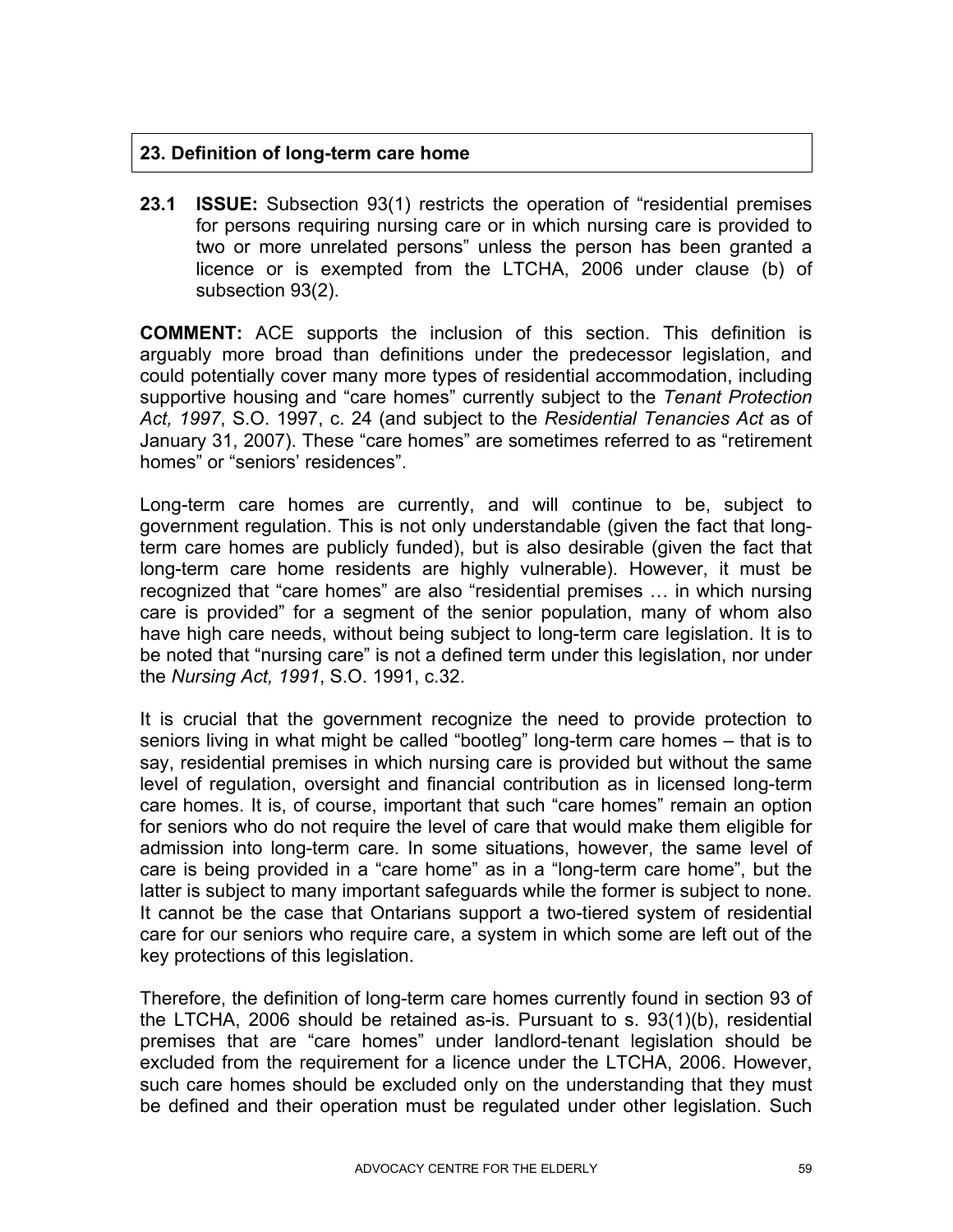regulation must be more comprehensive than currently provided for under landlord-tenant legislation.

**RECOMMENDATION:** "Care homes" currently subject to the *Tenant Protection Act, 1997* (and subject to the *Residential Tenancies Act* as of January 31, 2007) should be exempted by Regulation from the licensing requirement in s. 93 of the LTCHA, 2006. These homes must then be defined and regulated separately, on the understanding that such homes are a tenancy in which some level of nursing care may be provided. Such tenancies and care must be subject to standards and regulation.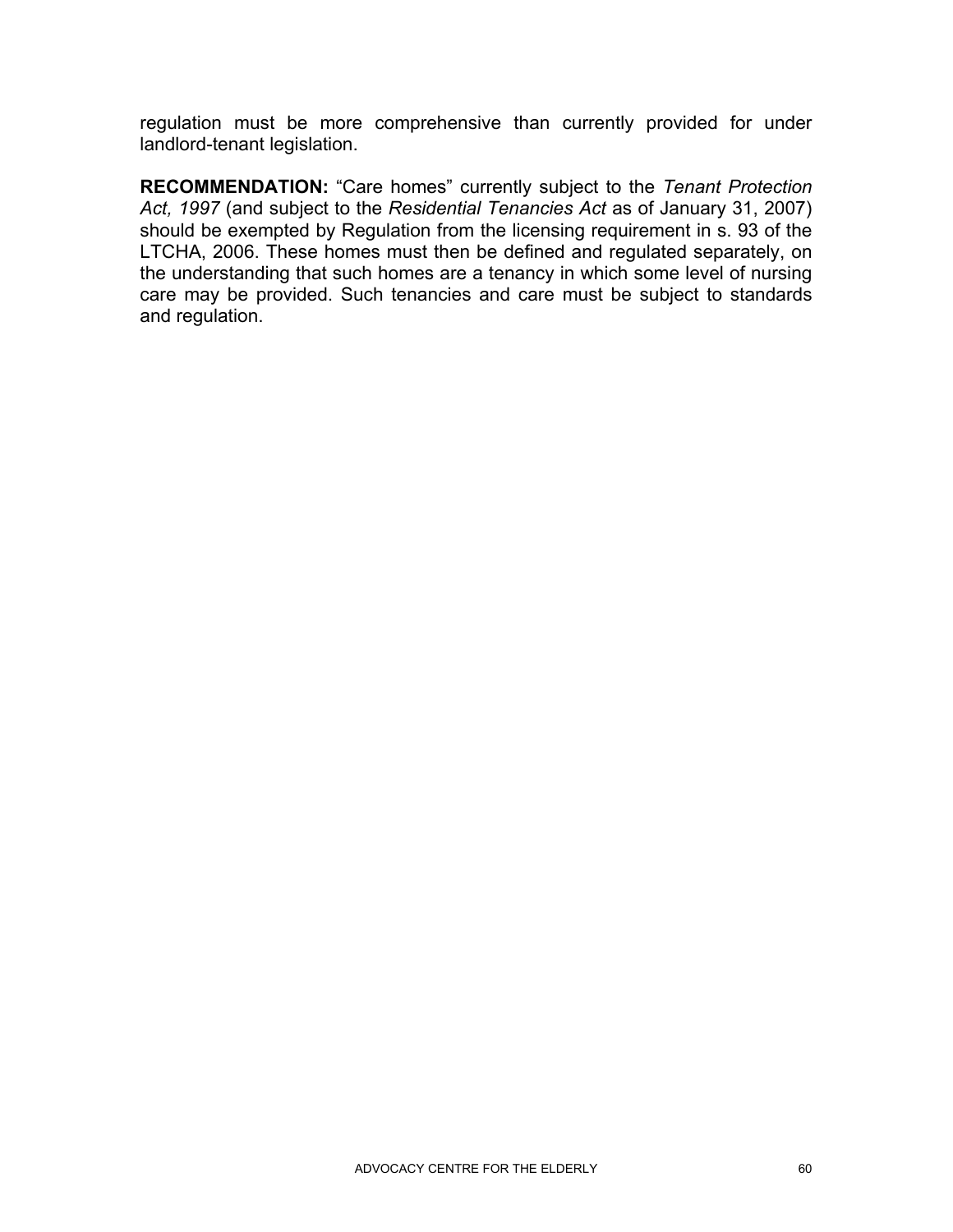## **24. Public interest test**

**24.1 ISSUE:** Predecessor legislation specifically required the Minister to take into account "the health facilities other than facilities for nursing care that are available" when considering whether a new long-term care home (or new beds) would be in the public interest. The public interest test in the LTCHA, 2006, requires the Minister to consider "the other facilities or services that are available".

**COMMENT:** While long-term care homes are considered "homes" under the new legislation, it must also be recognized that long-term care homes are health facilities to their residents. It is crucial that when applying the public interest test to determine whether there should be one or more long-term care homes in an area, the Minister specifically turn his or her mind to an assessment of the health facilities and services that are available in the community. The public interest test should be comprehensive and should include an assessment of home care and of social, recreational, rehabilitative, and other kinds of facilities and services, but health services should be specifically enumerated as a factor to be taken into account.

**RECOMMENDATION:** Section 94 of the LTCHA, 2006, should be amended to include a specific reference to "health facilities other than facilities for nursing care" as a factor in the public interest test for determining whether there should be one or more long-term care homes in an area.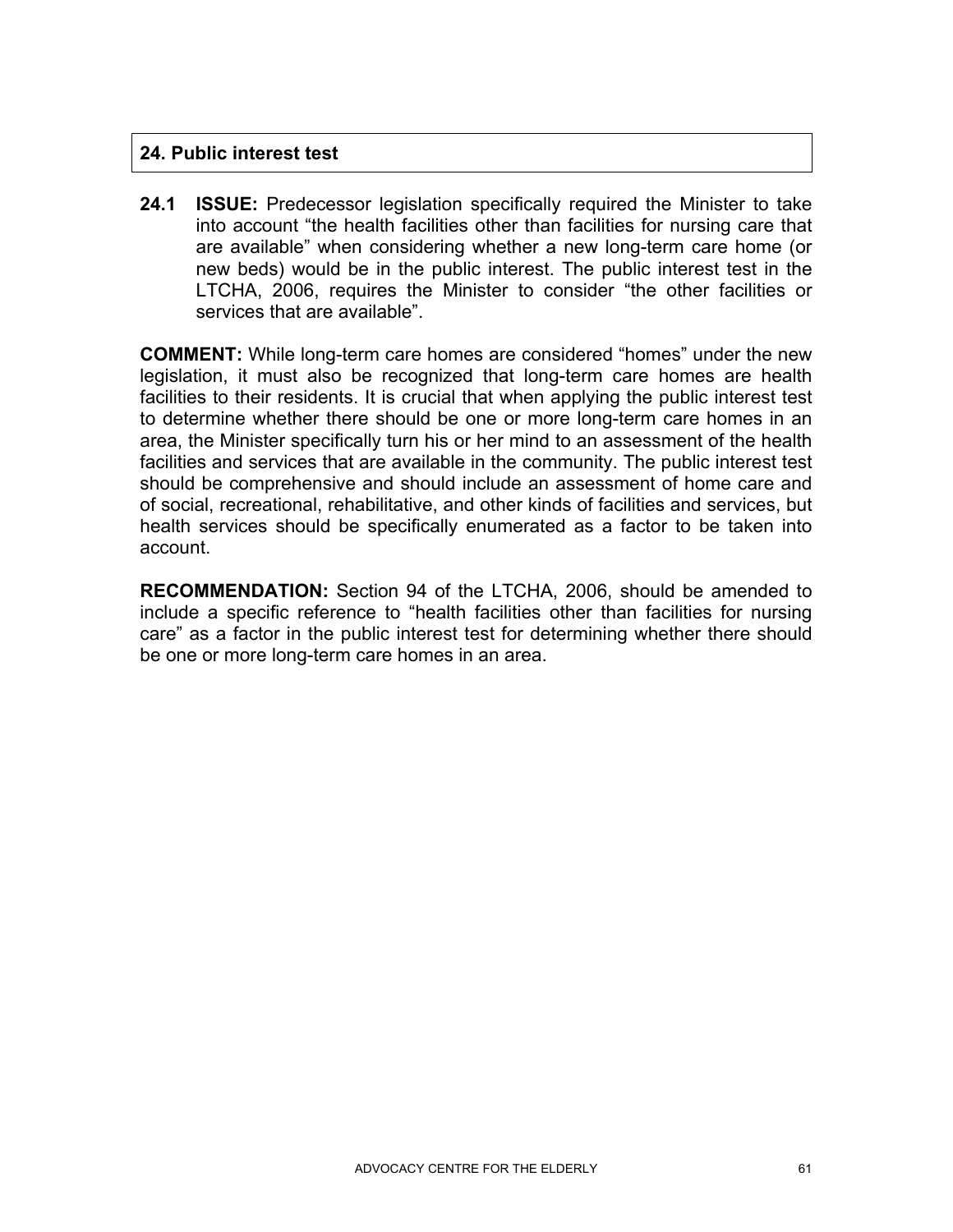# **25. Commitment to promotion of delivery of not-for-profit long-term care**

**25.1 ISSUE:** The LTCHA, 2006, does not include a commitment to not-for-profit operation of long-term care homes, whereas other recent pieces of health care legislation have included such a commitment. Long-term care should not be treated differently from other aspects of the health care system in this respect.

**COMMENT:** ACE submits that the stated commitment to not-for-profit delivery of health care found elsewhere should be included in the LTCHA, 2006. For example, the preamble to the *Local Health System Integration Act, 2006*, S.O. 2006 c.4, states that the people of Ontario and their government "are committed to the promotion of the delivery of public health services by not-for-profit organizations".

Further, the *Commitment to the Future of Medicare Act, 2004*, S.O. 2004, c. 5, notes that the people of Ontario and their government:

- Recognize that Medicare our system of publicly funded health services reflects fundamental Canadian values and that its preservation is essential for the health of Ontarians now and in the future;
- Confirm their enduring commitment to the principles of public administration, comprehensiveness, universality, portability and accessibility as provided in the *Canada Health Act;*
- Continue to support the prohibition of two-tier medicine, extra billing and user fees in accordance with the *Canada Health Act*…

Long-term care homes occupy a significant position in the health care delivery framework in Ontario. The same stated commitments to public administration, comprehensiveness, universality, portability and accessibility that appear in the above-noted health care legislation should also apply in the context of long-term care home regulation.

**RECOMMENDATION:** In order to recognize that health care legislation impacting primarily on seniors is treated in the same way as general health care legislation, the LTCHA, 2006 should be amended to include a commitment to the promotion of the delivery of not-for-profit long-term care in Ontario.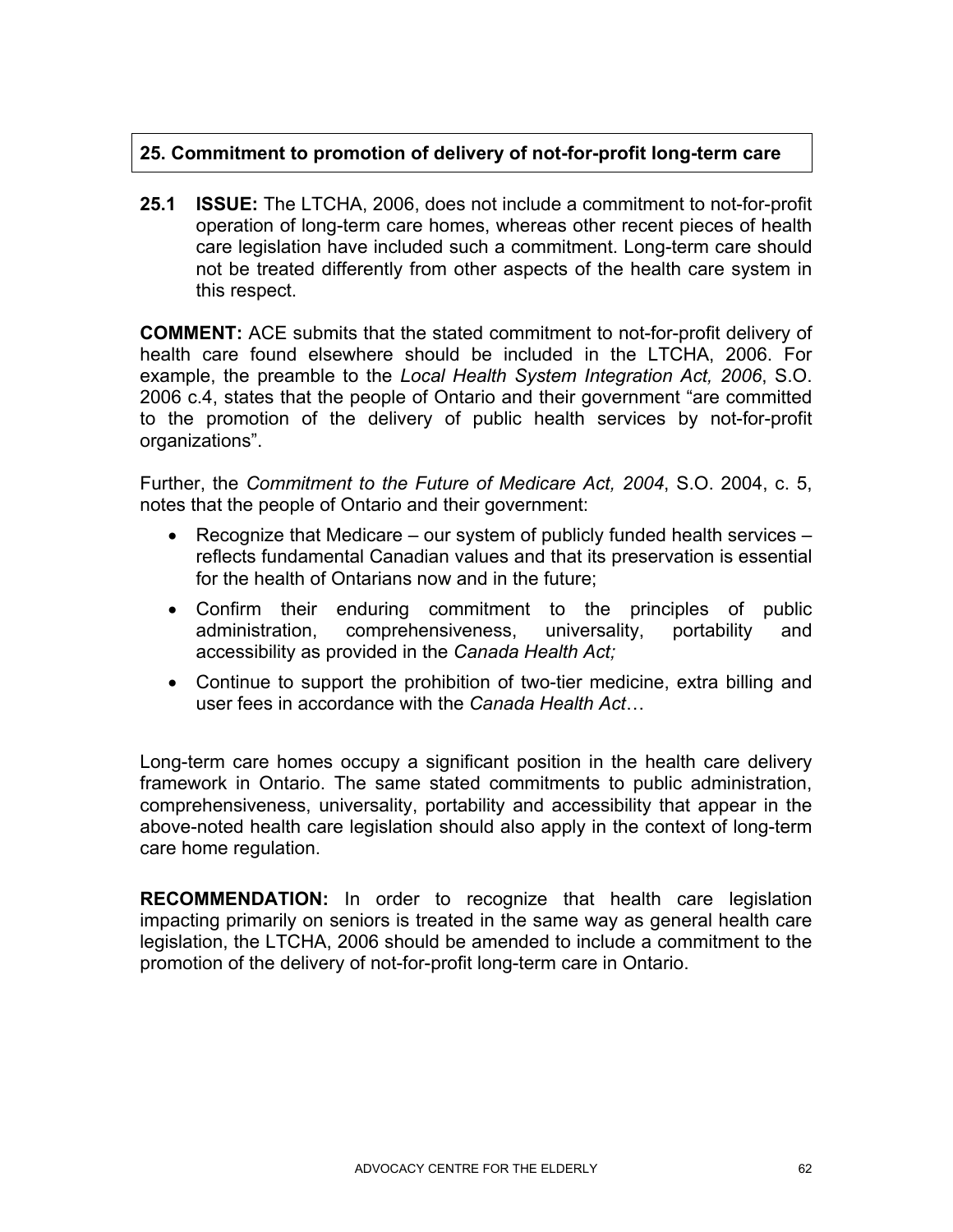# **26. Hearing concerning taking control of municipal or joint home**

**26.1 ISSUE:** Section 135(3) provides that the Minister shall appoint a person who is not an employee of the Ministry to conduct a hearing if a municipality does not consent to the Director taking control of a municipal home or joint home (on specified grounds in subsection (1)). There is no requirement that the person conducting the hearing be a lawyer.

**COMMENT:** Clause (c) of subsection 135(4) requires the person conducting the hearing to report to the Minister concerning recommendations, findings of fact, and "conclusions of law arrived at" during the hearing. If the person conducting the hearing is required to set out conclusions of law, the person conducting the hearing should, at the least, be a trained lawyer.

**RECOMMENDATION:** Subsection 135(3) should be amended to indicate the minimum requirements for the person conducting the hearing, including that the person must be a trained lawyer.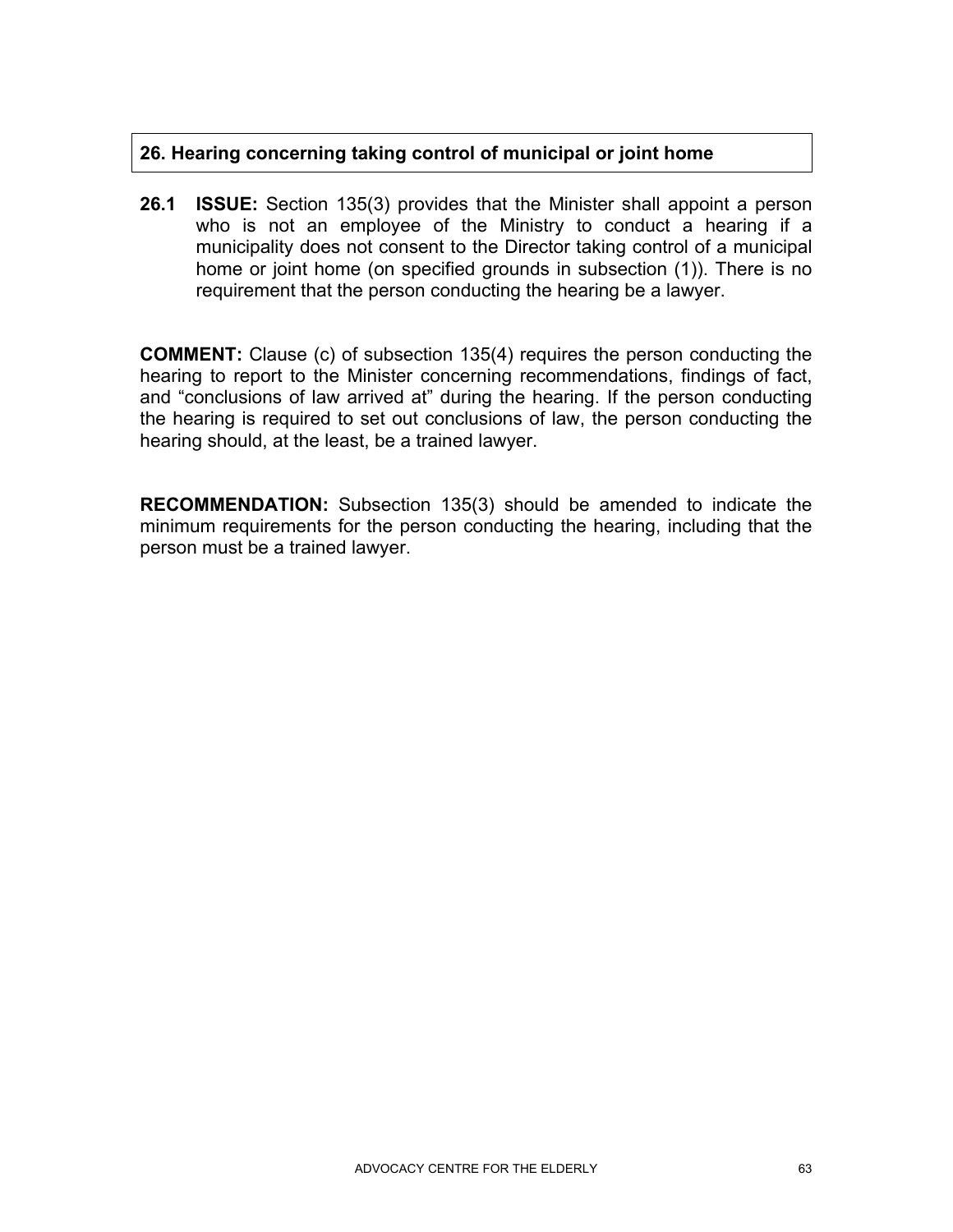## **27. Rules governing approvals**

**27.1 ISSUE:** Clause 138(2)(b) provides that the Lieutenant Governor in Council may make regulations "providing additional or alternate rules governing approvals" under Part VIII. Regulations should not be used to create "alternate" rules.

**COMMENT:** While regulations are appropriately used to expand on or clarify requirements contained in legislation, it is inappropriate for regulations to create "alternate" rules that could oust the application of rules set out in the legislation to govern approvals.

**RECOMMENDATION:** The words "or alternate" should be deleted from clause  $138(2)(b)$ .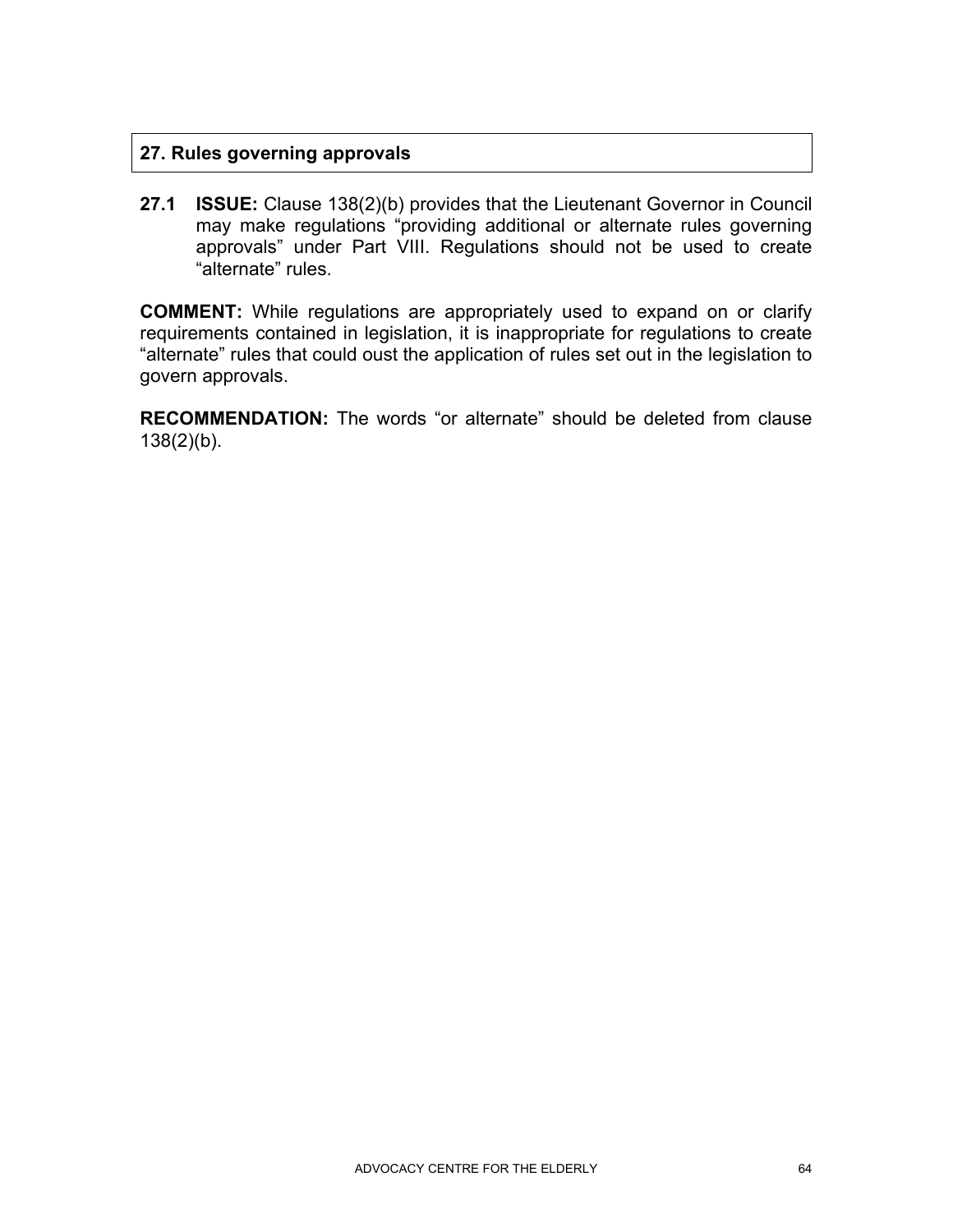## **28. Inspectors and inspections**

**28.1 ISSUE:** The language in sections 139 and 140 concerning the appointment of inspectors and the carrying out of inspections should be mandatory, not permissive.

**COMMENT:** As currently drafted, sections 139 and 140 contain the permissive language "may appoint inspectors" and "may conduct inspections" rather than the mandatory "shall appoint inspectors" and "shall conduct inspections". This legislation stands and falls on a framework of inspections and compliance with the rules set out elsewhere in the legislation, regulations and policies. Therefore, these two sections must place a mandatory obligation on the government to appoint inspectors who will conduct inspections of long-term care homes.

**RECOMMENDATION:** The word "may" should be replaced with the word "shall" in sections 139 and 140.

**28.2 ISSUE:** The legislation currently contains no specific provision for training of inspectors. Training for inspectors is a crucial element of the compliance, inspection and enforcement framework of this legislation.

**COMMENT:** While the legislation provides for the appointment of inspectors in section 139, there is no requirement that the inspectors be trained in the specific compliance issues that may emerge in the long-term care home sector. Further, while staff of homes and such other persons as may be covered in sections 74 and 75 are required to receive training – particularly in matters such as the Residents' Bill of Rights, legislative and regulatory frameworks, and in certain cases matters such as dementia care, minimizing of restraints, and abuse prevention – there is no parallel requirement for inspectors to receive training.

In order for the compliance, inspection and enforcement framework of this legislation to be meaningful and comprehensive, inspectors must receive training on all matters relevant to their responsibilities. This includes, of course, information relating to their powers of inspection and the procedures they must follow, but must also include training relating to investigative techniques, residents' rights, care and services, admissions, Residents' and Family Councils, and the operation of homes. This training must be required in legislation.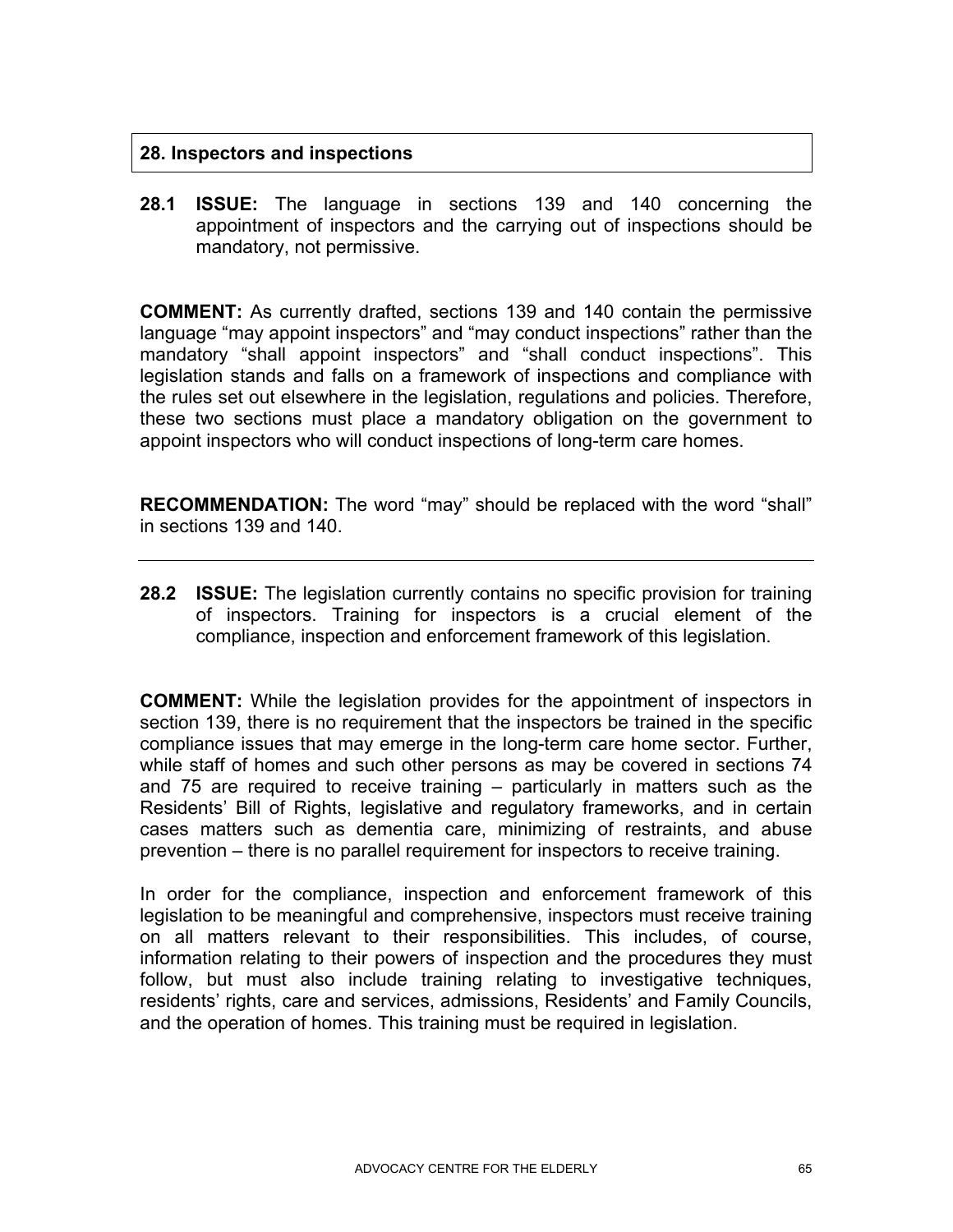**RECOMMENDATION:** A section should be added to Part XI, Compliance and Enforcement, providing for mandatory training for inspectors appointed under section 139.

**28.3 ISSUE:** Subsection 141(2) is a regulation-making power to create "classes" of long-term care homes that may be exempted from the requirement of unannounced inspections at least annually. The power to exempt homes should be removed.

**COMMENT:** It is ACE's position that all long-term care homes should be subject to the requirement of unannounced inspections at least annually. It is not in residents' interests to exempt any home from this requirement. Allowing for the possibility of exempting long-term care homes, even those "recognized as having good records of compliance", creates the very real possibility that violations of the LTCHA, 2006 and of residents' rights will go unnoticed and unremedied.

There is an infinite number of variables in a long-term care home's operation, including changes in personnel, changes in administration, changes in the population of residents, changes in resident behaviour, or any number of other situations that could range in significance from minor to crisis level. Exempting a long-term care home from the requirement of inspections under sections 141 and 142 could lead to an unacceptable risk to resident care and safety, even among long-term care homes "recognized as having good records of compliance". Without the uniform application of this requirement, the compliance framework set out in the legislation is rendered ineffectual in protecting the rights of all longterm care residents in Ontario in a consistent manner.

It is certainly true that the annual inspections of long-term care homes "recognized as having good records of compliance" may take much less time than the inspections of other homes. This will be the case when long-term care homes are meeting the requirements of the legislation, regulations, and related policies. Regulations can be developed pursuant to s. 178(2)(r) of the LTCHA, 2006 to find methods to recognize homes with good records of compliance.

**RECOMMENDATION:** The LTCHA, 2006, should not allow for any long-term care homes to be exempted from the requirement of unannounced inspections at least once a year. At a minimum, all long-term care homes should be inspected at least once a year in order to ensure that the legislation's consumer protection, compliance, inspection and enforcement framework is meaningful and effective for all residents of long-term care homes.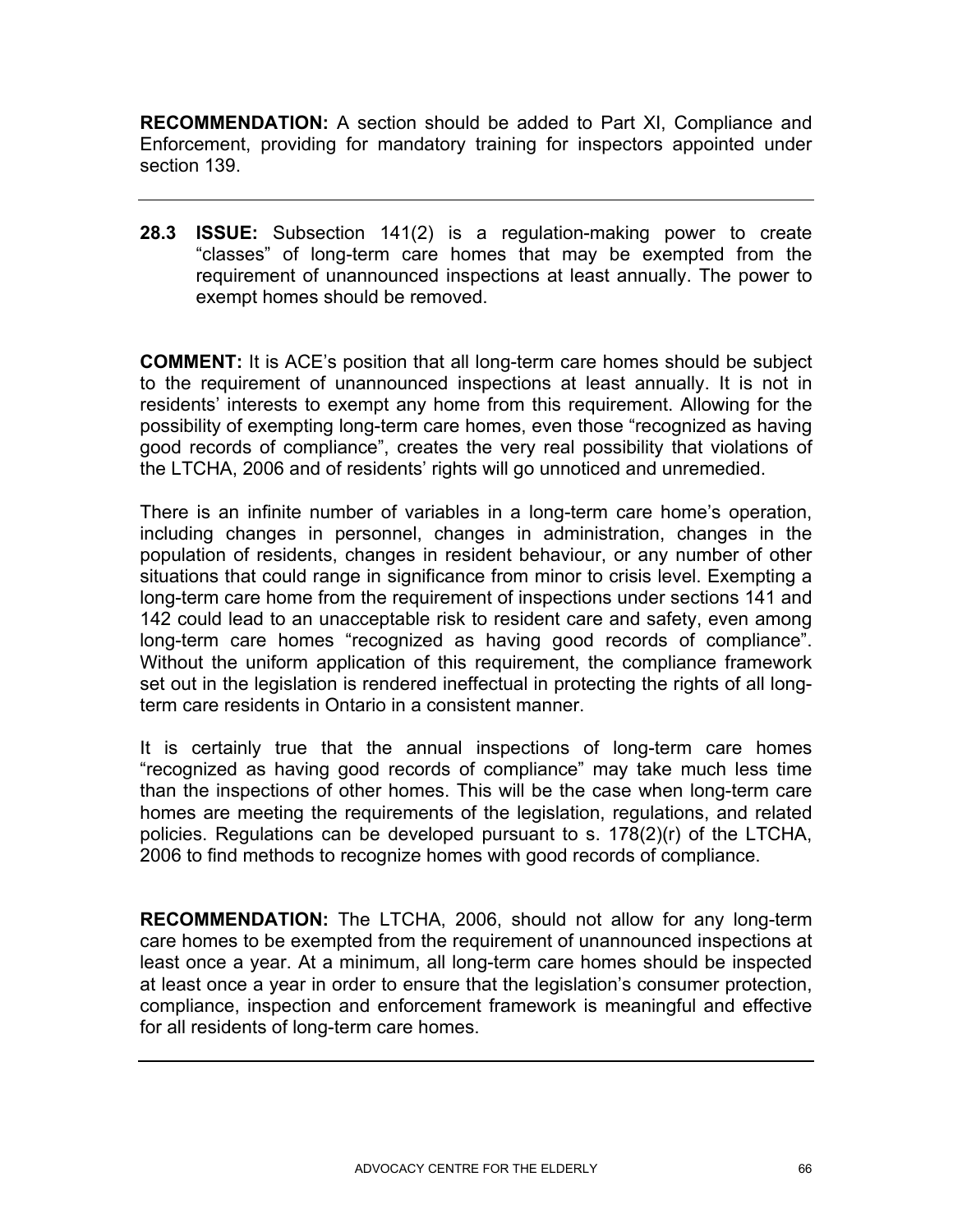**28.4 ISSUE:** Inspectors should be able to enter long-term care homes without a warrant in emergency situations.

**COMMENT:** Section 145 deals with warrants authorizing inspectors to enter premises and carry out their powers of inspection under section 144. Inspectors must have the ability to enter long-term care homes without a warrant in emergencies, including urgent issues of resident safety or care. Section 143 deals with the power of an inspector to "at any reasonable time enter a long-term care home" but is not explicit about the power to enter without a warrant at any time in an emergency.

Other legislation, such as the *Substitute Decisions Act, 1992*, provides for entry without a warrant in specific situations: see s. 82(2) and (8), where the Public Guardian and Trustee is permitted to enter certain premises under certain circumstances "without a warrant and at any time that is reasonable in the circumstances".

**RECOMMENDATION:** The LTCHA, 2006 should be amended to provide for inspectors to enter a long-term care home, or place operated in connection with the home and providing services to it, "without a warrant and at any time that is reasonable in the circumstances", in emergency situations and, in particular, when conducting inspections under s. 23(2).

**28.5 ISSUE:** Section 146 of the LTCHA, 2006 governs the inspector preparing an inspection report after completing an inspection. However, the LTCHA, 2006 is silent on the timeline according to which an inspector must release his/her report following an inspection.

**COMMENT:** Some inspections will be conducted upon receipt of complaints, and others will be done in accordance with the annual inspection requirement under s. 141. Different timelines may apply in these different situations. However, it is crucial that the legislation prescribe timelines within which the reports must be delivered to appropriate parties. Where there is an allegation of serious harm or immediate threat to resident safety, this timeline must be very short.

**RECOMMENDATION:** Section 146 of the LTCHA, 2006, should be amended to provide that reports of inspections must be released to all appropriate parties within 30 days of the inspection, or forthwith if one or more resident is at risk of harm.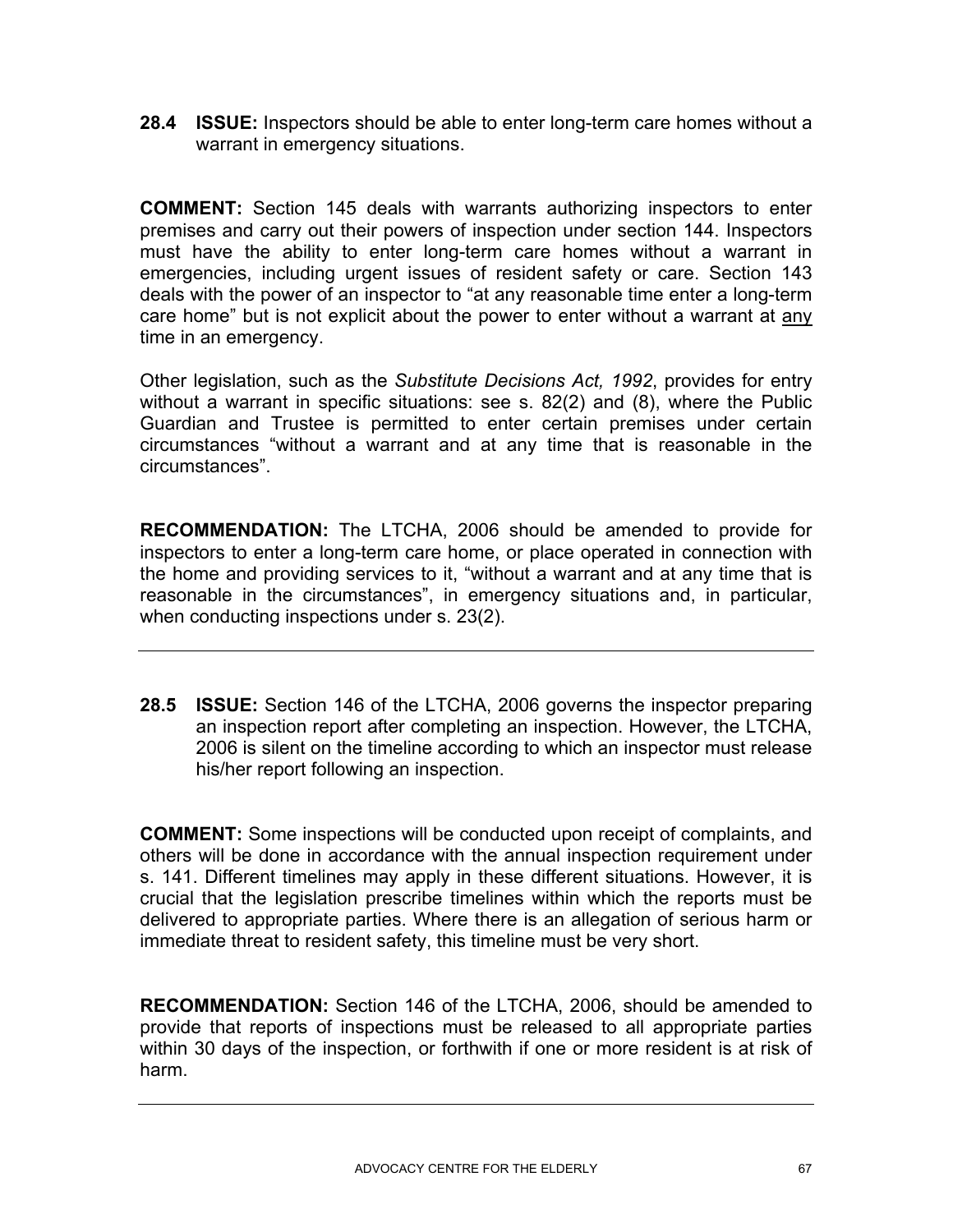**28.6 ISSUE:** Section 146(1) provides that inspectors shall prepare inspection reports and shall "give a copy of the report to the licensee and to the Residents' Council and the Family Council, if any." The failure to differentiate between two different types of inspection reports could result in breaches of residents' privacy, or could inappropriately curtail public access to information about long-term care homes and their records of compliance.

**COMMENT:** There are two streams of inspections under this legislation. The "first stream" is Ministry-initiated inspections that may be based on the requirement for annual unannounced inspections pursuant to section 141, followup to those annual inspections, or examination of systemic issues at a particular home or chain of homes. The "second stream" is inspections conducted as a result of complaints under section 23.

ACE submits that reports of inspections from the "first stream" should be made public pursuant to subsection 146(1). This public reporting ensures accountability of homes, assists long-term care home applicants and their families in their selection of homes to which they wish to apply, and reassures the public that there is adherence to the compliance and enforcement framework of the legislation.

However, inspection reports from the "second stream" should not be made public. Rather, they should be provided only to the complainant(s) and/or resident(s) to which the complaint or inspection pertains (see our recommendation below under "Release of inspection report – copies to complainant").

Residents' privacy must be paramount in long-term care home operation as well as in the compliance and enforcement regime. Personal information, including about physical and mental health, finances, and family matters, must be treated with the utmost respect and, in particular, must be dealt with according to all applicable legislation.

Notwithstanding the regulation-making power set out in s. 178(2)(k) to limit the publication, posting or distribution of inspection reports for the purpose of protecting the privacy of a resident, the release of the "second stream" of inspection reports to Residents' Councils and Family Councils and the posting of such reports pursuant to section 77 raise serious concerns about the protection of residents' privacy. Even in larger long-term care homes, it is at least possible (indeed it is likely) that persons reading inspection reports would be able to identify residents whose situations are the subject of comment in the reports. Residents may be identified in the reports as having certain health care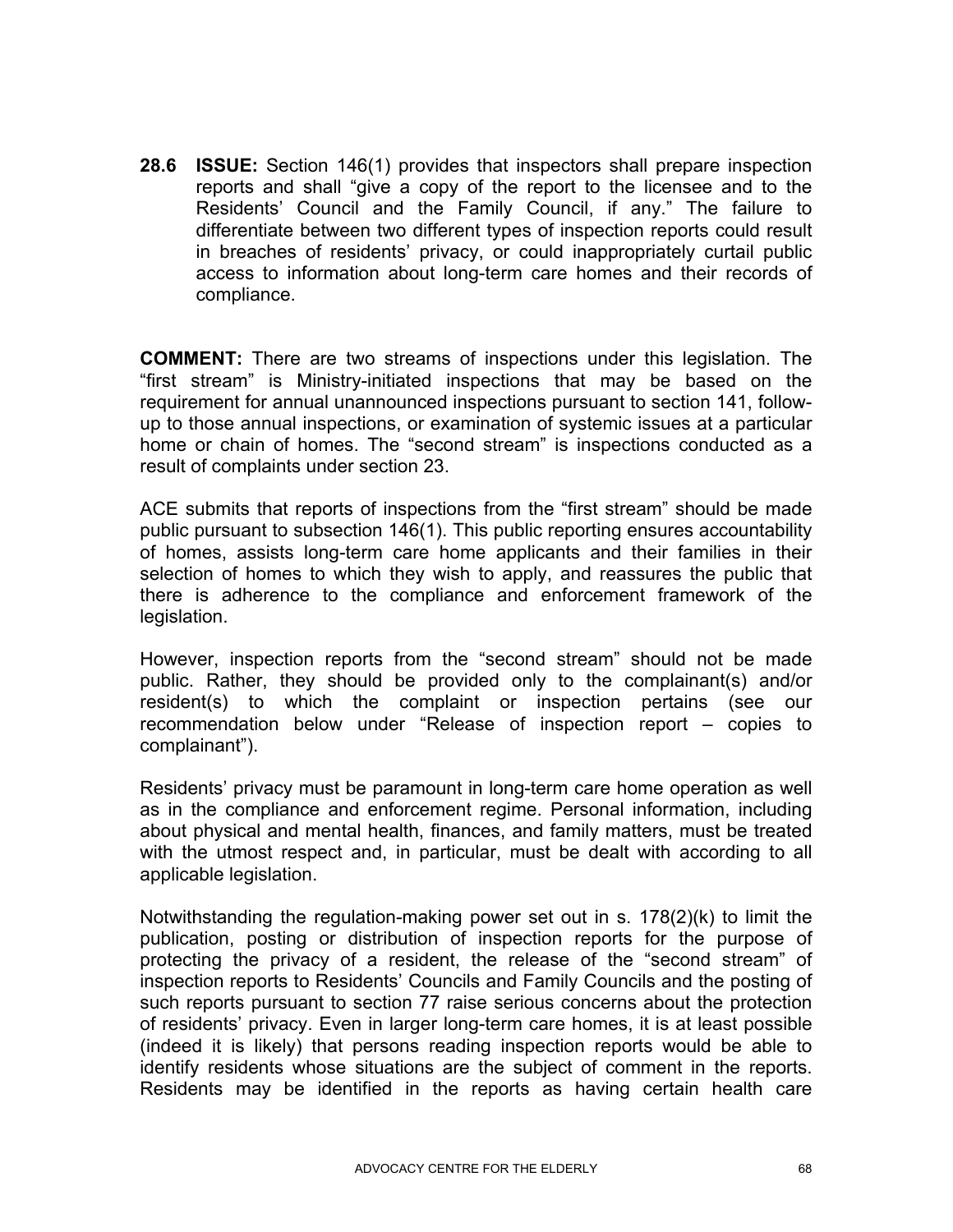requirements, personal care requirements, capacity concerns, family concerns, or security concerns. It is not appropriate for these concerns to be known by Residents' or Family Councils, and certainly not appropriate for inspectors to be the people providing the information to the Councils.

While ACE values the role of Residents' Councils and Family Councils in participating in and overseeing the communities of which they are a part, individual residents' privacy and security must be paramount. Despite efforts which may be taken to anonymize the information in the "second stream" of inspection reports, residents (and others named in the inspection reports) could still be identifiable from a description of their situation.

**RECOMMENDATION:** Subsection 146(1) should be amended to provide that reports of inspections triggered by complaints under section 23 of the legislation should not be disclosed to Residents' Councils or Family Councils. Further, reports of inspections must anonymize complainants to protect their identity, unless the complainant and/or the resident who is the subject of the complaint consents to the release of this information (if the resident is competent to consent to this release).

**28.7 ISSUE:** The legislation as drafted does not include a requirement to provide a copy of the inspection report to a resident who made a complaint, to a person who made a complaint on behalf of a resident, or to a resident who was the subject of a complaint made on his or her behalf.

**COMMENT:** It is crucial that persons who make complaints which trigger inspections under section 23 (or persons making complaints on behalf of residents) be provided with a copy of any report created as a result of the inspection. Without a copy of the report, persons making complaints cannot be assured that their complaint was properly investigated and addressed by the inspector. Absent this essential communication with complainants, the compliance process is not transparent.

**RECOMMENDATION:** Section 146 of the LTCHA, 2006, should be amended to provide that reports of inspections following complaints under section 23 must be released to the complainant(s), the resident on behalf of whom the complaint was made, or their substitute decision-maker.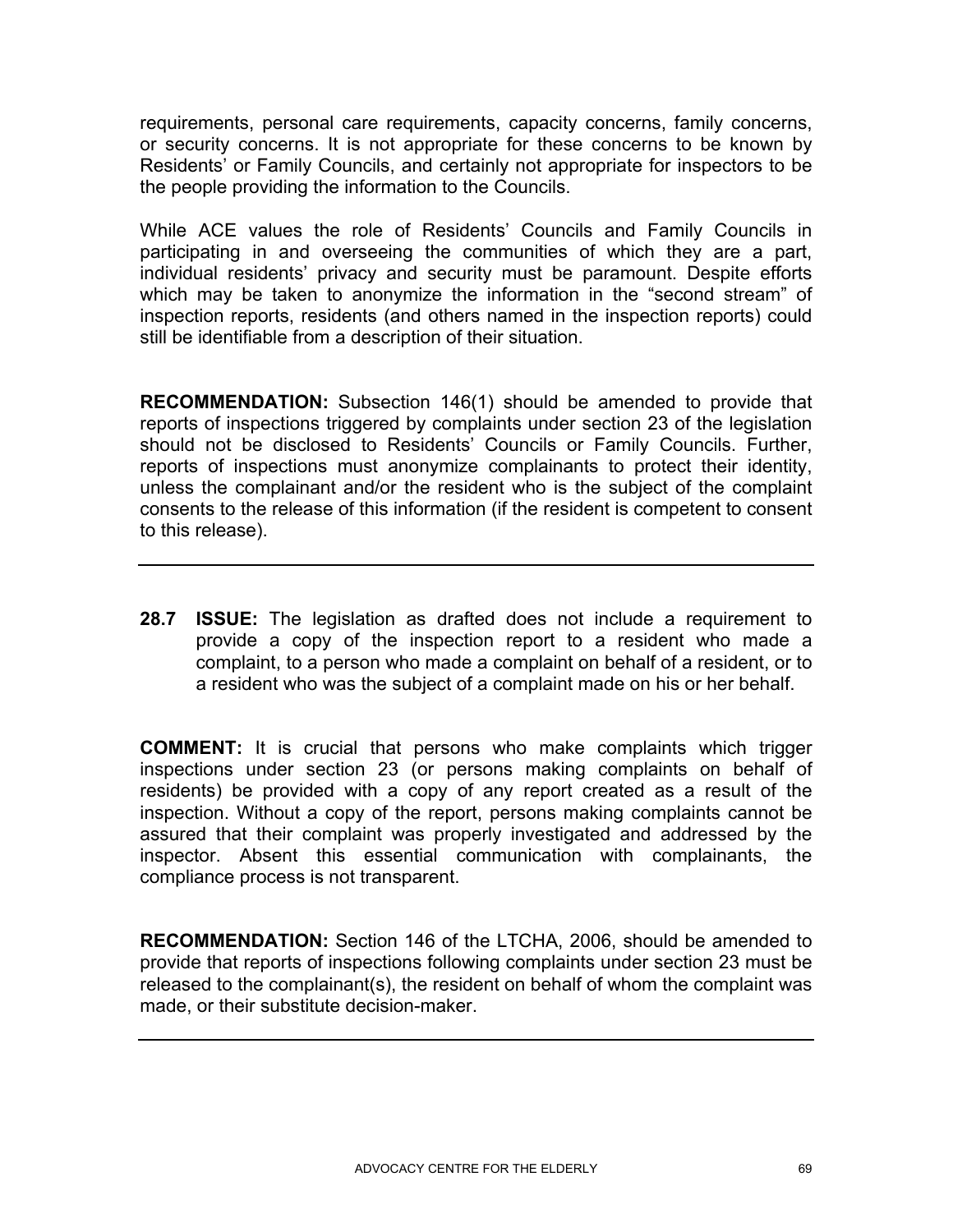**28.8 ISSUE:** While sections 160 and 161 contemplate reviews and appeals of orders made by inspectors against licensees, the legislation contains no provision for a review of an inspector's report created pursuant to section 146. The ability for the Director to review these reports is crucial.

**COMMENT:** In ACE's experience, inspection reports can be deficient. There is currently no recourse or route of review of either the process of an inspection or its outcomes and conclusions. These deficiencies may relate to the thoroughness of the investigation or of the report itself. There may also be deficiencies in the investigator's findings, namely that the conclusions reached in the report do not match or reflect the facts on which they are based.

The LTCHA, 2006 must provide an avenue by which a resident, or someone on behalf of a resident, can request that the Director review inspection reports. If the Director is of the view that the inspection either was not conducted properly, or that the inspector's conclusions are erroneous or baseless, the Director must have the ability to direct a re-inspection by a different inspector in accordance with such directions as the Director considers proper. A copy of the Director's decision must also be provided to the same parties as those who have the right to receive a copy of inspection reports.

**RECOMMENDATION:** A section should be added to the LTCHA, 2006 providing for the ability to request in writing that the Director review inspection reports, and that the Director may direct a re-inspection where necessary and appropriate. This section should provide that a copy of the Director's decision must be given to any party that had a right to receive the inspection report.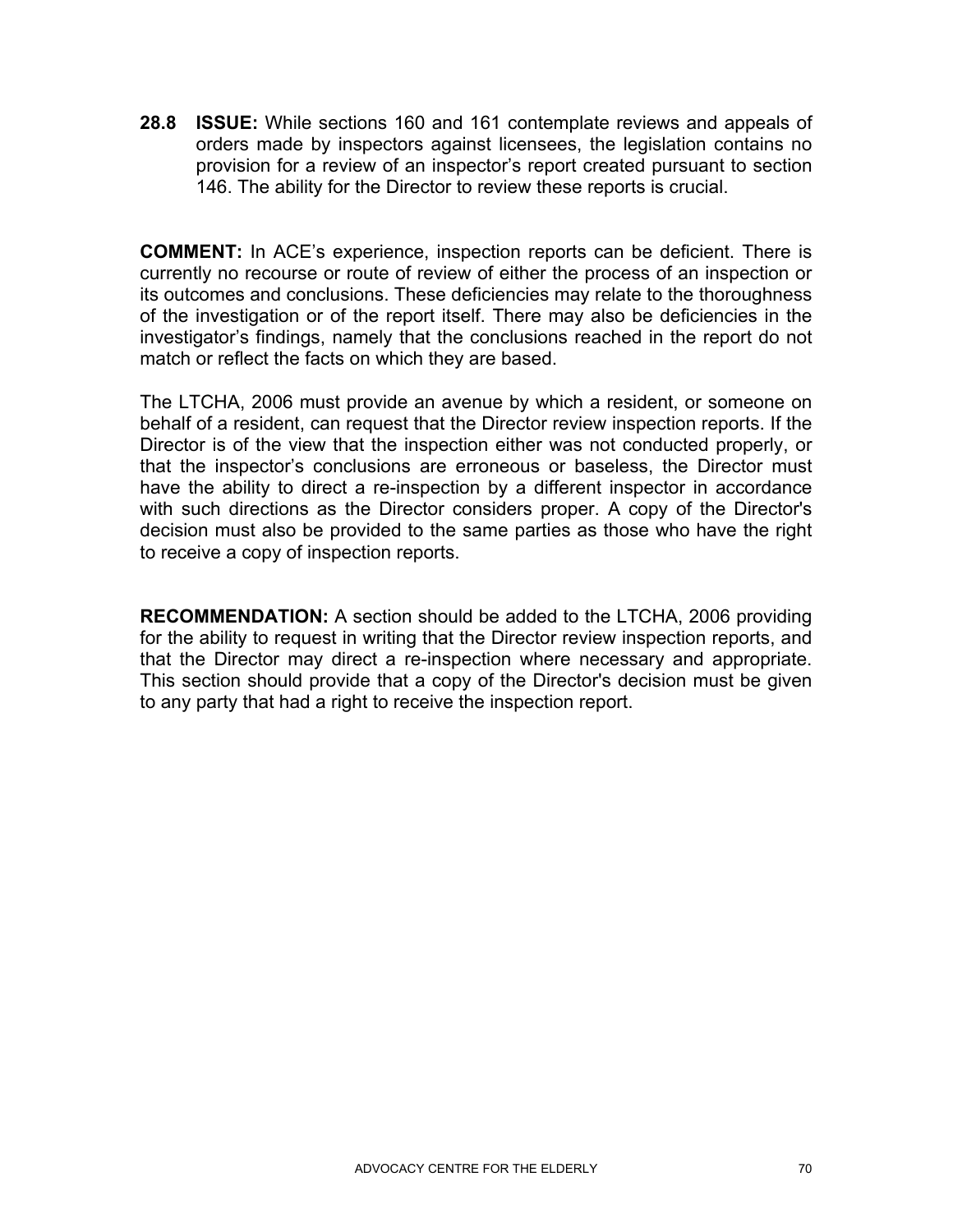## **29. Participation on reviews and appeals of orders**

**29.1 ISSUE:** Sections 160 and 161 govern reviews and appeals by licensees against whom an order has been made. Section 164 states that the parties to an appeal are the licensee and the Director. There is no avenue by which a resident, family member, resident group, employee or employee group can seek a review of an inspector's order, or participate in a review or appeal thereof.

Further, there is no provision for anyone other than the licensee and the Director to have party status, nor to make any form of submissions, when a licence may be revoked under s. 154.

**COMMENT:** Residents and their representatives should have the ability to review and/or appeal inspectors' orders. While the orders will be directed to licensees pursuant to sections 149 and 150, such orders will also have a direct or indirect impact on residents. Residents, Residents' Councils, and their representatives should have the ability to request the Director to review inspectors' orders and to make submissions thereon.

Further, under predecessor legislation, residents, resident groups, employees and employee groups were permitted to seek party status at a hearing regarding revoking or refusing to renew a licence. Residents (particularly those who have made complaints), resident groups, employees, and employee groups should have the opportunity to be heard at any review or appeal of an inspector's order. At the very least, the Board should have the discretion to grant status to the appropriate participants according to the dictates of the situation.

## **RECOMMENDATIONS:**

- a. Section 160 of the LTCHA, 2006, should be amended to provide that residents, Residents' Councils, and their representatives may request the Director to review inspectors' orders. Subsections 160(2) and (3) should govern the process for any party requesting the Director to review inspectors' orders.
- b. Section 164 of the LTCHA, 2006, should be amended to include a provision that residents, resident groups, employees and employee groups may seek party status on an appeal to the Appeal Board. Alternatively, section 164 of the LTCHA, 2006, should be amended to include a provision granting the Appeal Board discretion to allow party status to any person or group of persons at the hearing of a licensee's appeal.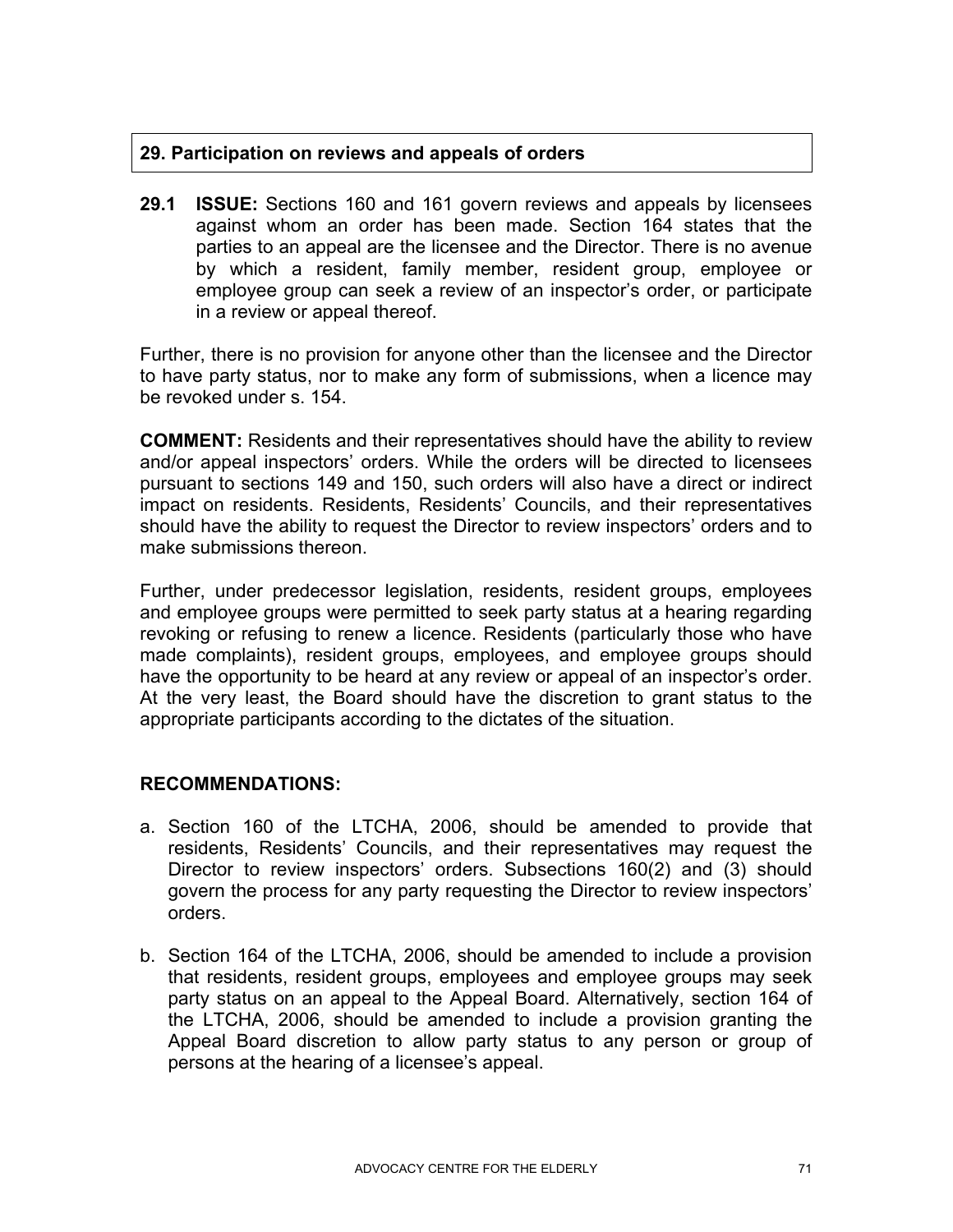c. The language in subsections (5) and (6) of section 160 should be amended to ensure consistency regarding the Director's power to "confirm or *alter*" an order [ss. 160(5)] versus the Director's power to confirm or *amend* an order  $[$ ss. 160 $(6)$ ].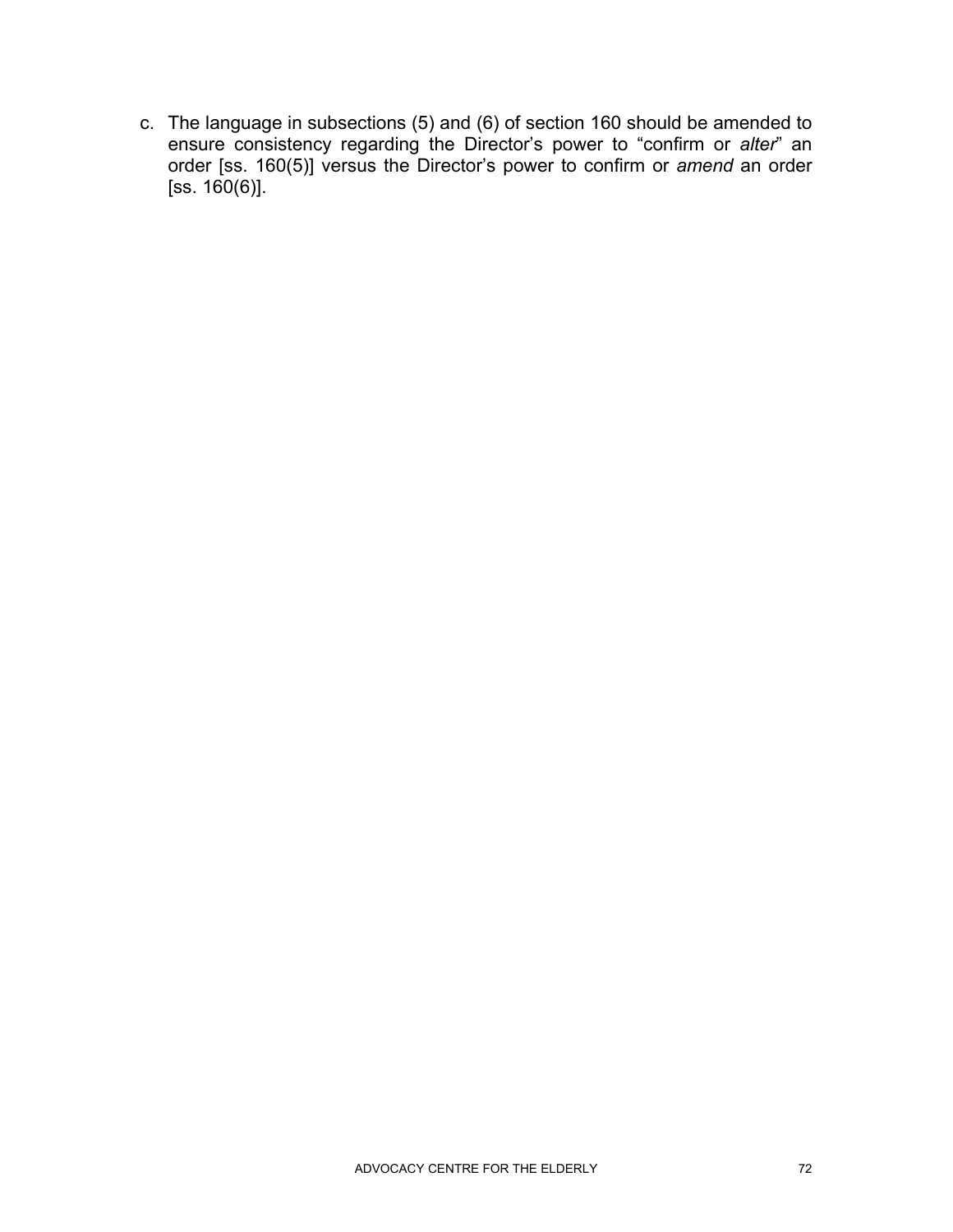**30. Proposed amendment to the** *Mental Health Act* **concerning findings of incapacity to manage property** 

**30.1 ISSUE:** Section 60(3) of the *Mental Health Act* should be amended to correct an inequity that presently exists between a finding of incapacity to manage property under that legislation, and a finding of incapacity to manage property by a capacity assessor under section 16 of the *Substitute Decisions Act*. This inequity is a problem for elderly persons and others being admitted to long-term care homes from psychiatric facilities.

**COMMENT:** Pursuant to the *Mental Health Act*, all psychiatric patients, except those with a guardian or attorney managing property, must be assessed upon admission to a psychiatric facility for capacity to make property decisions. If the patient is found mentally incapable of making property decisions after admission, their capacity to manage property must be reassessed before being discharged (see s. 57 of the *Mental Health Act*).

If the patient continues to be mentally incapable at the time of discharge, a "Notice of Continuance" is issued, which authorizes the statutory guardian or attorney to continue to manage the person's property after the patient is discharged from hospital.

The patient must receive rights advice and may challenge the finding of incapacity by applying to the Consent and Capacity Board. However, in the case of the Notice of Continuance, this application must occur before the patient is discharged from hospital; otherwise, he or she loses the right to apply to the Board. The person then must wait six months before they can retain a capacity assessor, at their own cost, to reassess their capacity. Only then, if they are again found mentally incapable, can they apply to the Consent and Capacity Board to review the finding.

In contrast, under the *Substitute Decisions Act*, a person who is found mentally incapable may apply to the Consent and Capacity Board for a review at any time during the six months following the finding of incapacity by a capacity assessor.

This leads to an unfair situation for patients being discharged from a psychiatric facility, vis-à-vis all others who are found mentally incapable of managing property, as they may lose their right to apply to the Board on the same day as the finding, if the person is assessed and discharged on the same day.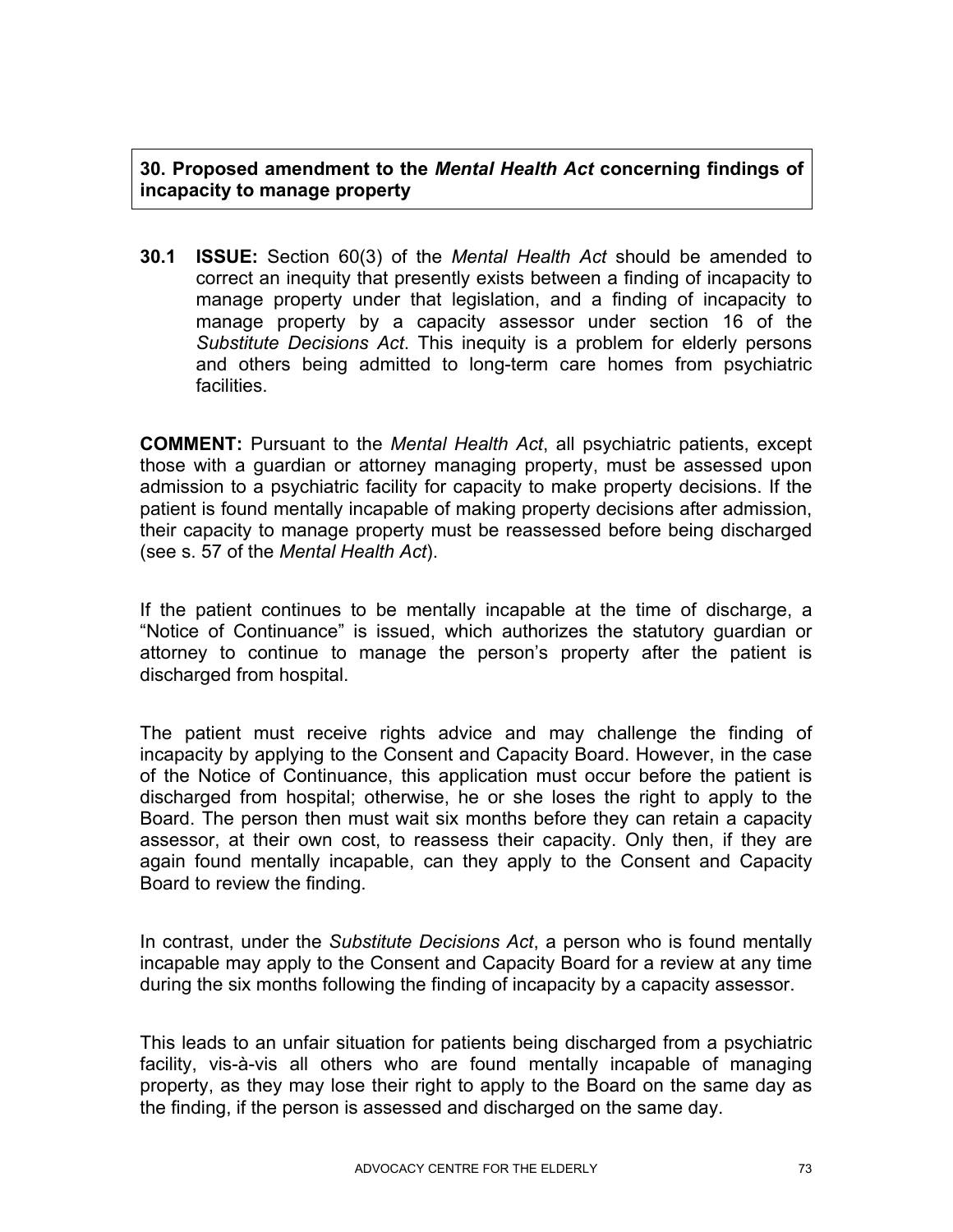This is especially an issue for the elderly and others who are being admitted to long-term care homes from psychiatric facilities, as these persons may be required to take a bed in the long-term care home immediately upon the offer of a bed being made. This leaves little time for the person to make the decision to apply to the Consent and Capacity Board, as they are preparing for their move to their new home, and often they do not make the decision to apply until after they are settled there. By that point, according to the *Mental Health Act* as it presently stands, it is too late.

It is our understanding from the Consent and Capacity Board that these cases are presently decided by way of orders for dismissals without hearings and rarely get to the hearing stage. In the case of *Re A.,* (2002 CanLII 6475 (ON C.C.B.) 2002-06-25 Docket: *TO-020721;TO-020722*), Michael Bay, then Chair of the Consent and Capacity Board, made the following comments regarding this issue of appeals to the Board regarding Notices of Continuance:

## Under the *Mental Health Act*

The right to apply under the *Mental Health Act* flows from the following clause of Section 20.2 of the Act. The relevant portions of that section read as follows:

**60.** (1) A patient in respect of whom a certificate of incapacity or a notice of continuance has been issued may apply in the approved form to have the Board review the issue of his or her capacity to manage property.

…

(3) If an application is commenced under this section by a patient in respect of whom a notice of continuance has been issued, the application may continue to be dealt with by the Board even after the patient is discharged from the psychiatric facility.

It is clear from the above wording of sub-section 60(1) that the right to apply to the Board under this section is restricted to persons who are "patients" for the purposes of the Act. The term "patient" is defined in Section 1 of the Act as, "a person who is under observation, care and treatment in a psychiatric facility." It is clear, therefore, that the right of application to the Board for a review of capacity to manage property under the *Mental Health Act* is only available to persons who are in-patients for the purpose of the Act. If there was any doubt as to the correctness of this interpretation, it is disposed of by subsection 60(3) since that subsection would be redundant were the meaning of "patient" for the purpose of the section to include individuals who were, but are not longer, in-patients.